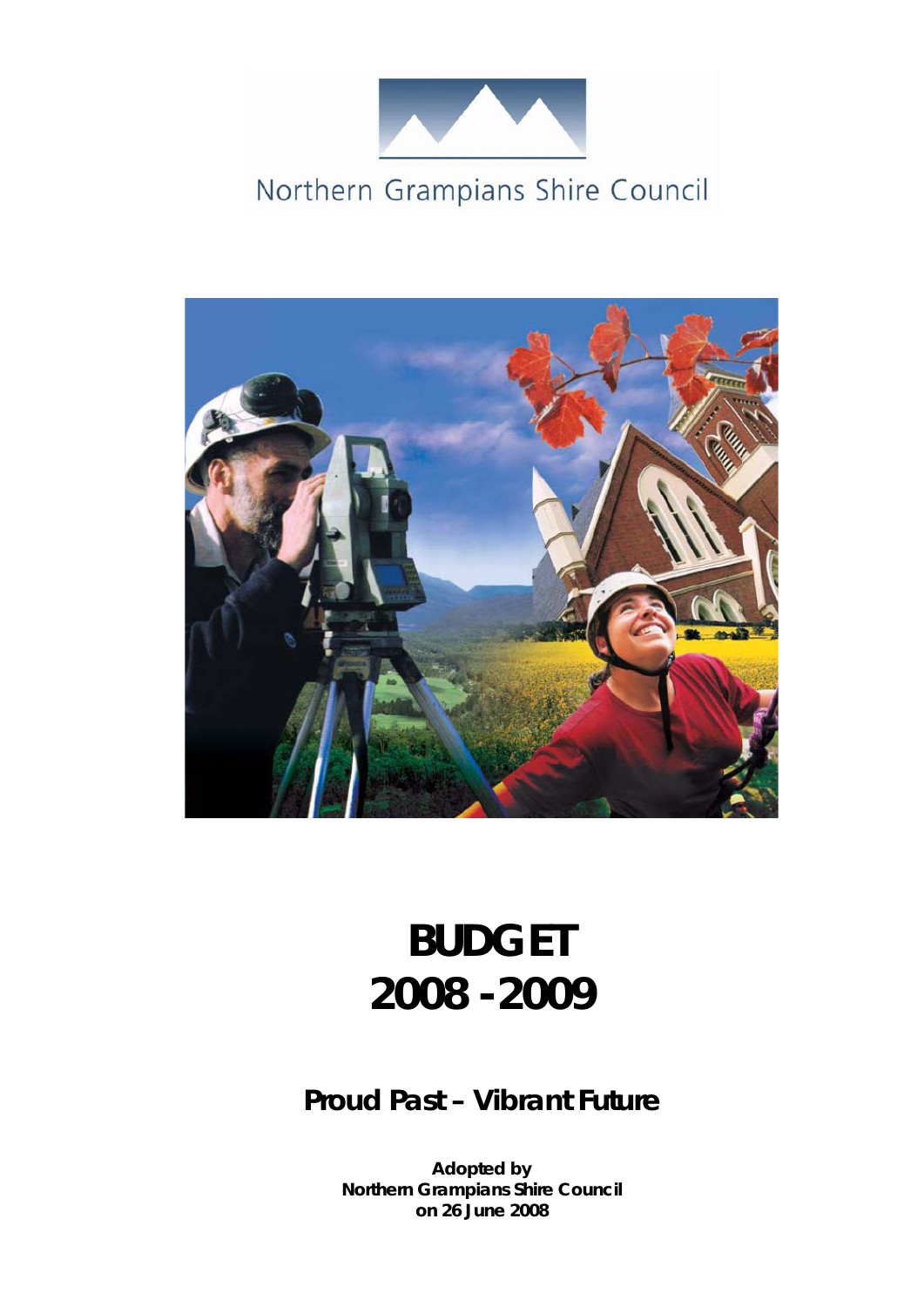# **Table of Contents**

| <b>Executive Summary</b>                     |                |
|----------------------------------------------|----------------|
| Introduction                                 | 3              |
| Highlights                                   | 4              |
| Significant Influences on Council            | 5              |
| Key Budget principles for the 2008/2009 year | 5              |
| Rate Revenue                                 | 6              |
| <b>Budget Preparation</b>                    |                |
| <b>Strategic Planning Framework</b>          | 7              |
| Council Plan                                 | $\overline{7}$ |
| <b>Statutory Requirements</b>                | 8              |
| <b>Analysis of Operating Budget</b>          |                |
| <b>Operating Revenue</b>                     | 9              |
| <b>Operating Expenditure</b>                 | 11             |
| <b>Analysis of Cash Position</b>             | 12             |
| <b>Analysis of Capital Works</b>             |                |
| <b>Funding Sources</b>                       | 13             |
| <b>Capital Works</b>                         | 15             |
| <b>Analysis of Financial Position</b>        | 16             |
| Strategic Resource Plan                      | 17             |
| <b>Rating Strategy</b>                       | 18             |
| <b>Borrowing Strategy</b>                    | 20             |
| <b>Capital Grants</b>                        | 21             |
|                                              |                |

#### **APPENDICES**

#### **Appendix A –Budget Statements**

| A <sub>1</sub> | <b>Budgeted Income Statement</b>                                | 24 |
|----------------|-----------------------------------------------------------------|----|
| A <sub>2</sub> | <b>Budgeted Balance Sheet</b>                                   | 25 |
| A <sub>3</sub> | <b>Budgeted Standard Cash Flow Statement</b>                    | 26 |
| A4             | <b>Budgeted Standard Capital works Statement</b>                | 27 |
|                | Appendix B - Capital Works Program                              | 29 |
|                | Appendix C - Strategic Resource Plan 2008 - 2012                |    |
| C <sub>1</sub> | Projected Standard Income Statement                             | 34 |
| C <sub>2</sub> | Projected Standard Balance Sheet                                | 35 |
| C <sub>3</sub> | Projected Standard Cash Flow Statement                          | 36 |
| C4             | Projected Standard Capital works Statement                      | 37 |
|                | Appendix D - Activities, Initiatives and Performance Indicators | 39 |
|                | Appendix E - Program Budget                                     | 47 |
|                | Appendix F - User Fees & Charges 2008 - 2009                    | 59 |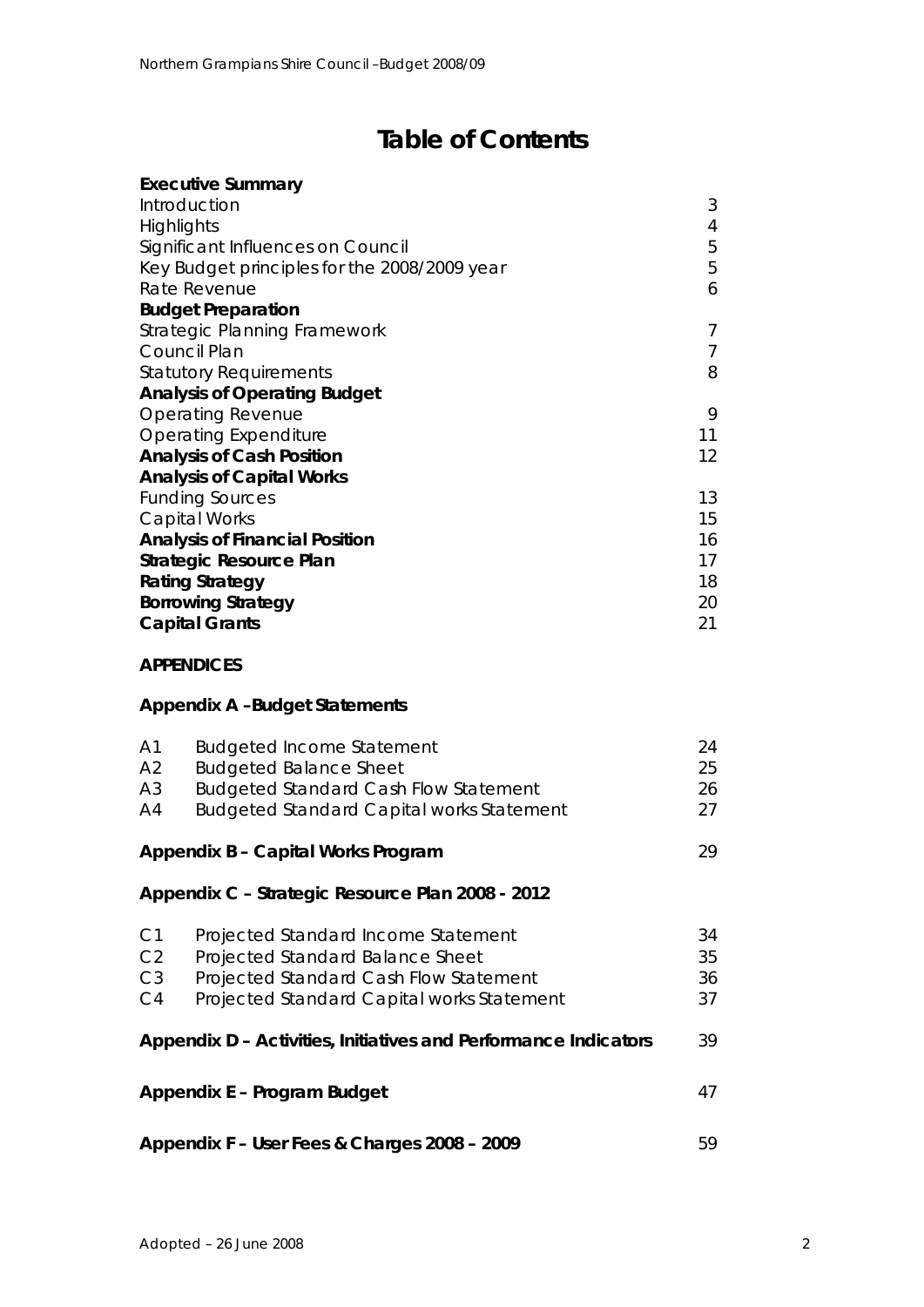# **Executive Summary**

#### **Introduction**

The Local Government Act 1989 requires Northern Grampians Shire Council to prepare and adopt an annual budget by 31 August of each year.

Council having complied with all of the relevant requirements of the Local Government Act 1989 relating to Budgets adopted its 2008-2009 Budget at its Ordinary Meeting of 26 June 2008.

A key element of the plan is that rate revenue will increase by 7.5% over the total rate revenue raised in 2007/2008. The increase in rates and charges is derived as follows – 7% increase in rates, 5.8% increase in income from the municipal charge and an 11.9% increase income from waste and recycling charges.

The \$21.7 million Budget is both financially responsible and fiscally balanced yet ensures adequate growth in services provided to the community and an ambitious programme of capital works, totalling \$6.88m. Council's aim when developing the 2008-2009 Budget detailed in this report was to consider its long term financial plan and address the strategic directions of the *Council Plan 2008-2012* building on Northern Grampians "Proud Past-Vibrant Future."

The 2008-2009 budget presented in this report has been developed through a process of consultation and review with Council and Council officers. The budget for 2008-2009 has been formed on the basis of long term financial plans.

The total operational budget for 2008-2009 is \$21.7 million in revenue and \$21.3 million for expenditure. The capital expenditure program is budgeted at \$6.88 million.

Of the \$6.88 million of capital funding required \$2.43 million will come from Council operations and transfers from reserves, \$1.0 million from loans, \$2.51 million from grants, \$0.94 million from asset sales and other contributions.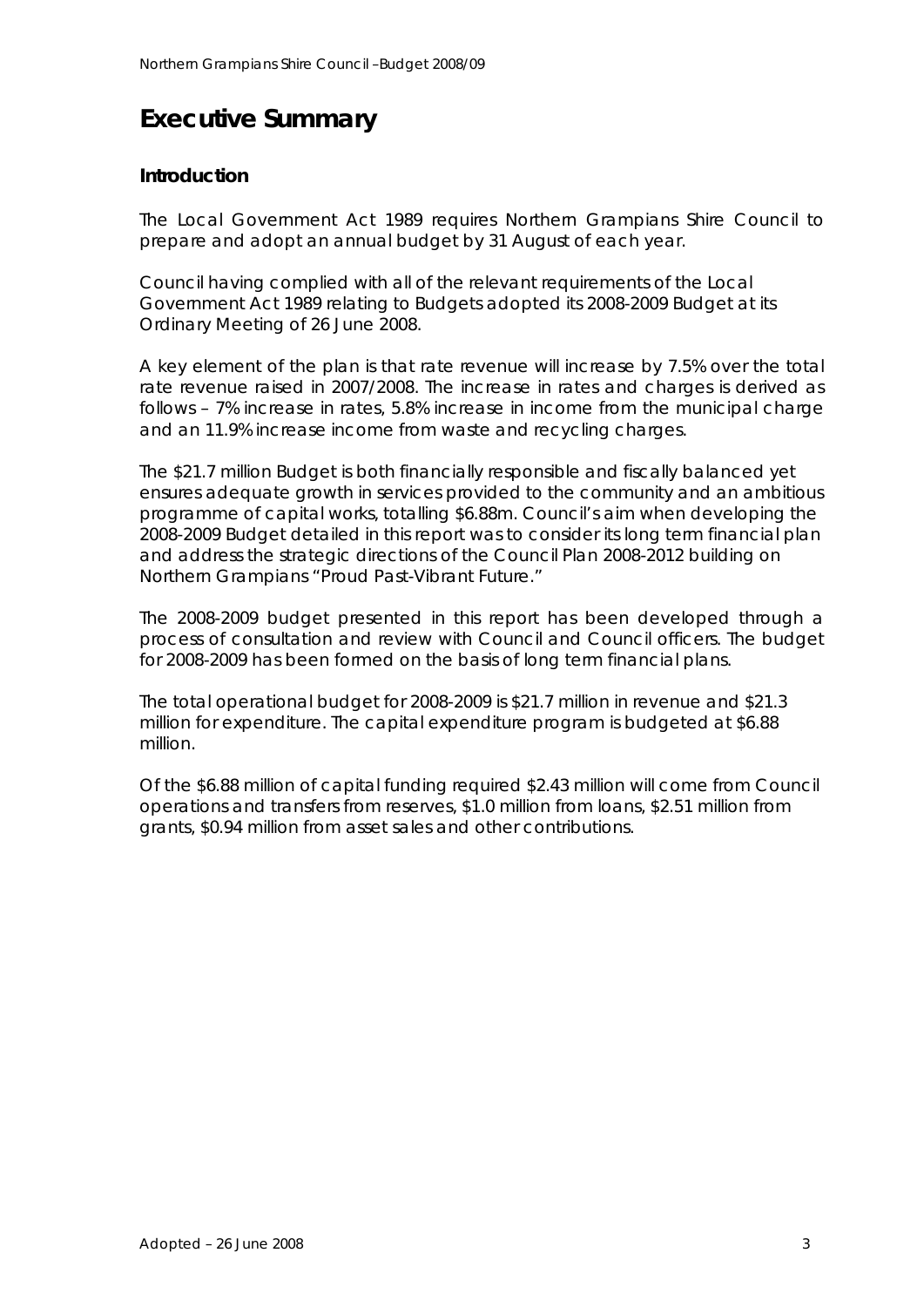### **Highlights**

The following is a summary of the highlights, initiatives and major expenditure included in the 2008-2009 budget;

- Capital expenditure on Safer Roads for 2008/09 \$2,030,000
	- o Grampians Road, Halls Gap realignment \$170,000
		- o Resheeting of Gravel Roads \$645,000
		- o Ligar, Gertrude, Sophia and White Street Intersection \$59,000
		- o Road Resealing \$305,000
		- o Road Safety modifications \$262,000
- Maintenance expenditure on making Shire roads safer \$1,671,000
- Capital expenditure on Bridges for 2008/09 \$452,000
- Capital expenditure on Water Management projects for 2008/09 \$684,000
	- o Halls Gap Water Harvesting Project \$265,000
	- o Storm Water Alternative Natural Solution (SWANS) \$259,000
	- o Central Park Water Alternative \$125,00
- Capital expenditure on Buildings for 2008/09 \$1,112,00
	- o Construction of Halls Gap Visitor Information Centre \$372,000
	- o Construction of the Stawell Gift Hall of Fame upgrade \$335,000
	- o Kara Kara Shire Hall installation of new toilet and kitchen \$120,000
- Upgrade of Stawell Airport \$962,000
- Complete the installation of the new Finance system \$170,000
- St Arnaud UDF \$250,000
- Stawell UDF \$80,000
- Election 2008 expenses \$72,600
- Increasing available resources in Economic Development, Planning and Engineering to cater for the increasing demands for these services
- Grant to the Powerhouse Alliance to assist in the redevelopment of the "Holeproof" factory site - \$100,000
- Development of Asset management plans
- Completion of a review of the Municipal Strategic Statement (MSS)
- Continued support for the Community Grants Program
- Allowance to complete an Industrial Land Capability study
- Continued support for the funding of community tourism events including the Stawell Gift
- Continued financial support for the Grampians Pyrenees Regional Development Board
- New financial support for Grampians tourism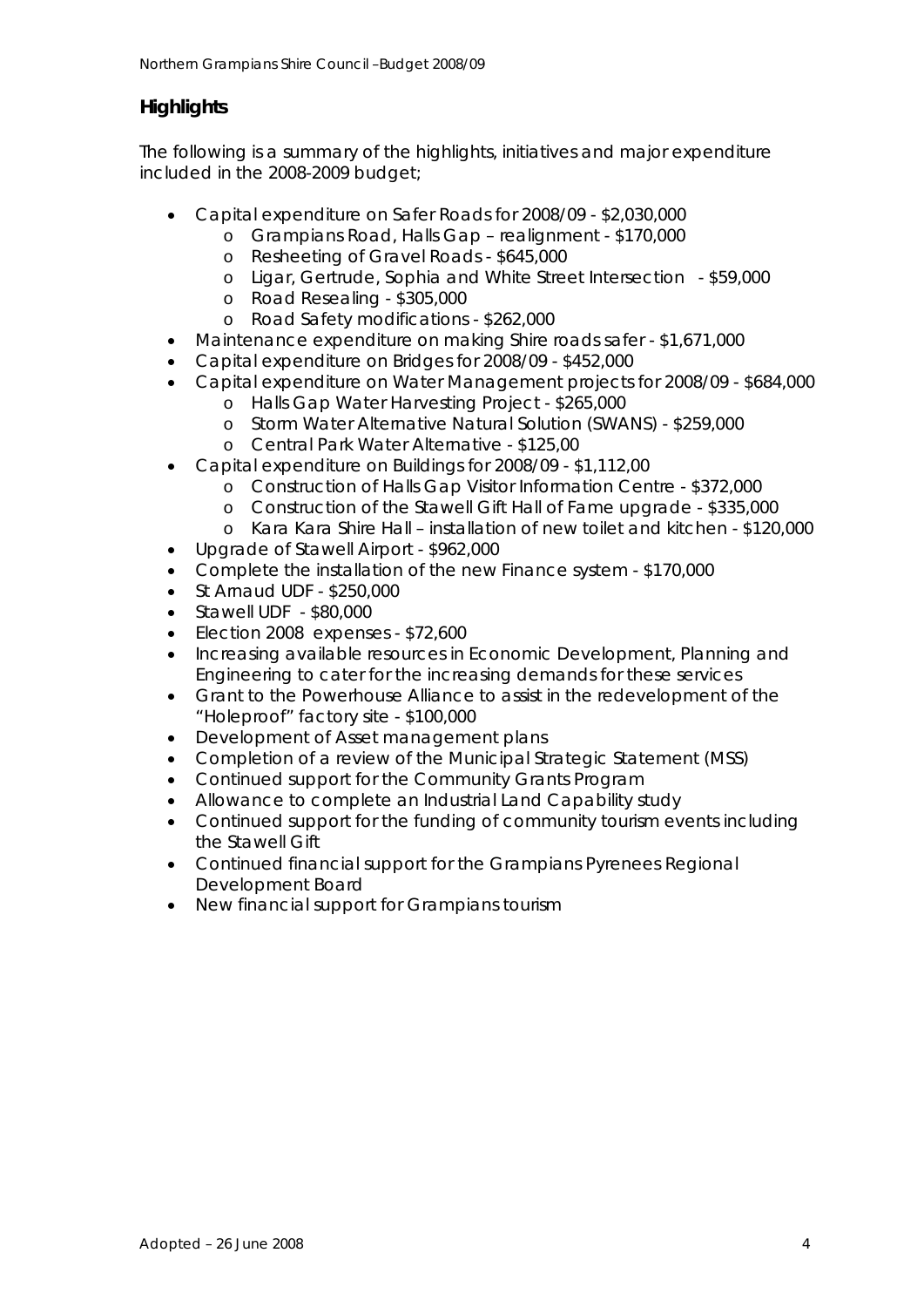#### **Significant Influences on Council**

In the 2008-2009 Financial Year, several factors will have an impact on the Council's rating base;

- Councils across Victoria are increasingly bearing the brunt of costs associated with roads and road reserves, public transport, recreation, libraries and other services. State and Federal funding of Local Government is not keeping pace, resulting in cost shifting to ratepayers. The end result is that additional rate revenue is required to meet the cost of these services.
- Increasing employee costs on a sector wide basis. Council's current Enterprise Bargaining Agreement No 4 (EBA) expires 30 June 2008 and Council is currently in negotiations to establish EBA No 5. For budget purposes the Council have allowed for a 4% increase in banding levels. However the nature of the agreement allows for other increases and the Council has estimated that for 2008/09 the impact of these changes equates to 6.5% In addition allowance has been made to increase services levels in Planning, Economic Development and Infrastructure Development (Engineering). The overall employee cost impact shows an increase of 8.4% over the forecasted costs for 2007/2008.
- Increases on goods and services of between 3% and 4% per annum have been allowed for to cover the movement in the Consumer Price Index (CPI). Many Council costs, however increase by more than this amount, for example fuel costs. The prevailing economic conditions are expected to remain through the period of this budget and Council will need to keep a very close eye on the cost movements and manage the impact throughout the year.

#### **Key Budget principles for the 2008/2009 year**

The 2008/2009 budget aims to meet the objectives of the Council's Long Term Financial Strategy which are

- An increased ability to fund asset renewal requirements
- An enhanced funding level for capital works in general
- Progressing Council towards a position of long term financial sustainability
- Rate and fee increases that are both manageable and sustainable
- Enable Council to address the impact of Climate Change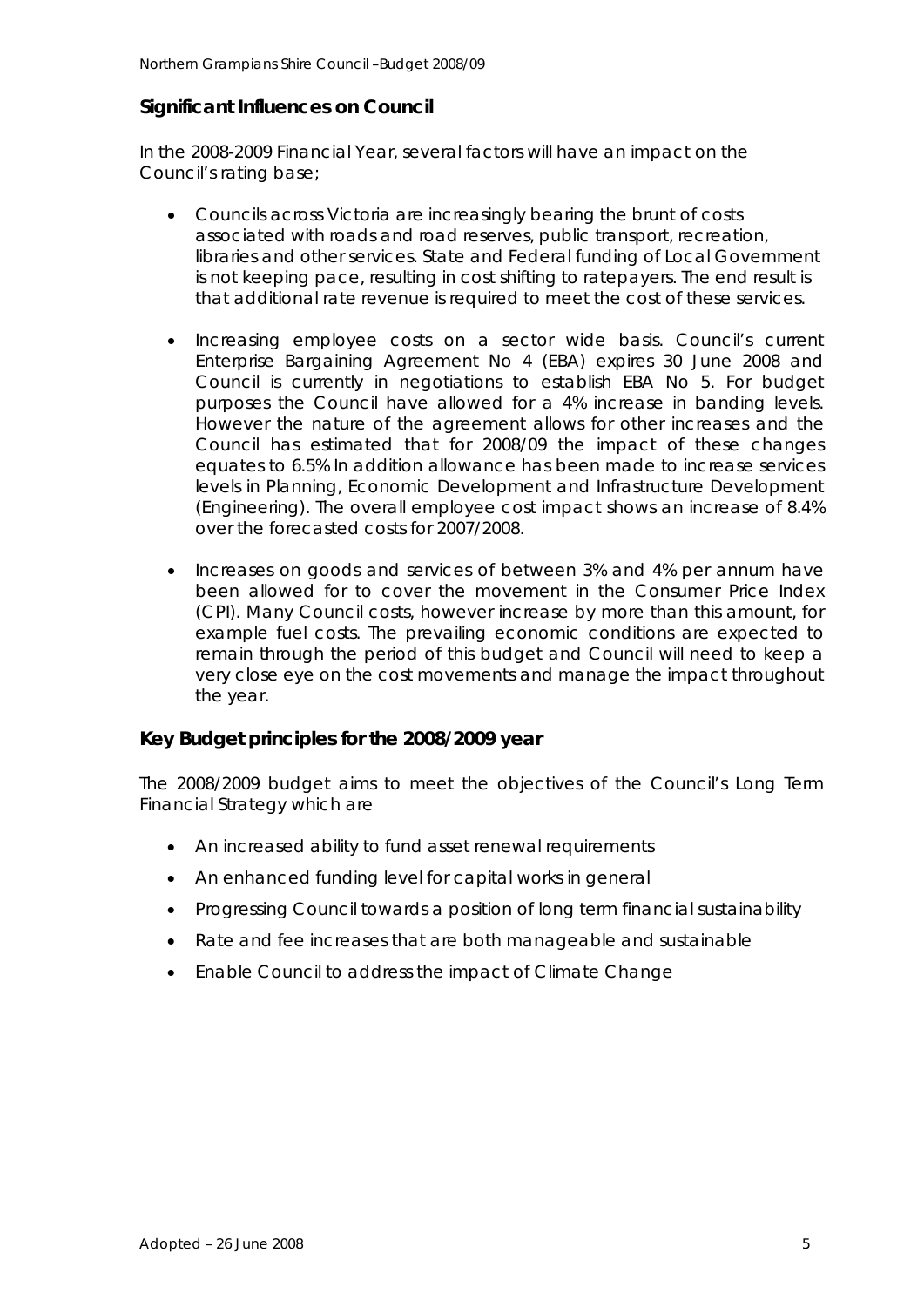#### **Rate Revenue**

Revenue from rates & charges will be \$9,916,030 (includes a \$10,400 estimate for supplementary rates to be raised during the year)

Following a review of the differential rating systems Council has determined that there will be no change this year in the rating differentials that were established for 2007-2008.

The municipal charge will increase to \$100.00. The garbage and recycling fees have been increased by 10%.

A revaluation of properties has occurred throughout the Shire. Since the last revaluation two years ago, overall property values have increased on average by 3%. The table below details the movement in the Capital Improved Value (CIV) since the last general revaluation in 2006. It shows that the overall Capital Improved Value of the Shire has grown by \$49.46 million since 2006.

| <b>Description</b>                    | <b>CIV</b>    | CIV           | Variance   |       |
|---------------------------------------|---------------|---------------|------------|-------|
|                                       | 2006          | 2008          |            |       |
|                                       |               |               |            | $\%$  |
|                                       |               |               |            |       |
| Residential                           | 827,908,900   | 837,824,500   | 9,915,600  | 1.1%  |
| Industrial/Commercial                 | 122,585,000   | 134,896,400   | 12,311,400 | 10.0% |
| Farm Rate                             | 682,725,200   | 709,674,900   | 26,949,700 | 3.94% |
| <b>Cultural &amp; Recreation Land</b> | 2,208,000     | 2,494,000     | 286,000    | 12.9% |
|                                       |               |               |            |       |
| <b>TOTAL OPERATING REVENUE</b>        | 1,635,427,100 | 1,684,889,800 | 49,462,700 | 3.0%  |

It should be noted that Council is yet to receive final approval from the Valuer General for the CIV values for 2008. It is anticipated that the Valuer General will sign off on the submitted valuations by the end of June. Any change in the valuations will be reflected in the rate notices produced in August 2008.

All properties will be rated at 0.5487 % of Capital Improved Value (CIV) and a 35% differential will apply to those properties that have qualified for the lower farm rate. In addition there are five (5) properties that qualify for the 42% differential for the Cultural & Recreational lands.

The structure of the rates is as follows:

| General rate                   | $0.5487$ cents in the \$ |  |  |
|--------------------------------|--------------------------|--|--|
| Farm rate                      | $0.3567$ cents in the \$ |  |  |
| <b>Cultural and Recreation</b> | 0.3183 cents in the $$$  |  |  |
| <b>Garbage Charges</b>         |                          |  |  |
| 80 litre bin                   | \$117.40                 |  |  |
| 120 litre bin                  | \$151.60                 |  |  |
| 240 litre bin                  | \$235.20                 |  |  |
| <b>Recycling Service</b>       |                          |  |  |
| Kerbside                       | \$54.70                  |  |  |
|                                |                          |  |  |
| <b>Municipal Charge</b>        | \$100.00                 |  |  |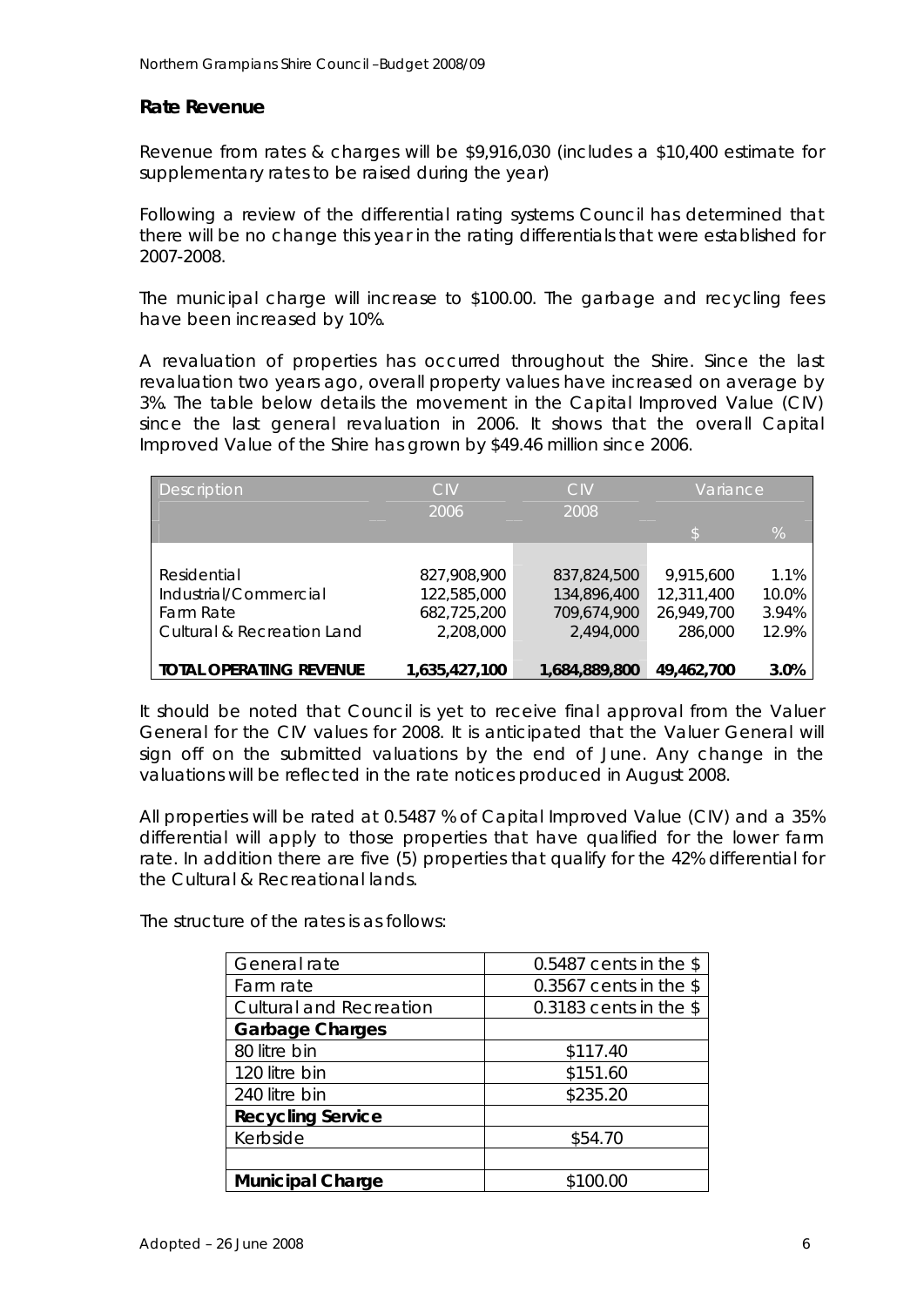# **Budget Preparation**

#### **Strategic Planning Framework**

Council has a strategic approach to corporate planning and budgeting in place. This approach allows Council to make planning decisions in light of financial and other resource constraints. The process seeks to align the development of the Council Plan, Annual Budget and Long-term Financial Strategy.

The Council Plan underpins Council's decision making process, policies and procedures. It is the key strategic document of Council which covers a four year period, but is reviewed annually. Day to day operations are carried out following the activities and initiatives identified in the Budget which are in turn aimed at delivering the Strategic Objectives detailed in the Council Plan.

The long term Strategic Resource Plan is the key tool that assists the planning and decision making process for Council's future financial resource allocation. Although the Plan is subject to annual review, it provides a mechanism for Council to inform the community of the long-term viability and financial health of the Shire.

#### **Council Plan**

The Annual Budget is directed by the Council Plan 2008-2012. This budget document includes activities and initiatives to be funded and which contribute to the achievements of the Objectives and Goals identified in the Council Plan 2008- 2012.

This Council Plan responds to 5 significant opportunities and challenges:

- 1. **Managing transport, economic, social and cultural infrastructure**  improving transport and roads, social and economic and cultural infrastructure to facilitate community growth and business development
- 2. **Planning for growing, safe, and vibrant communities** ensuring that we plan for the future and therefore plan for the community we want for future generations
- 3. **Communicating and marketing our achievements**  creating a culture of engaging the community and key stakeholders in the social, infrastructure, economic and cultural activities of Council
- 4. **Delivering transparent and strong governance** ensure the community is aware of how decisions are made and resources are allocated
- 5. **Developing and sustaining our capabilities** further develop and sustain our staff, resources and delivery capabilities to respond to changing needs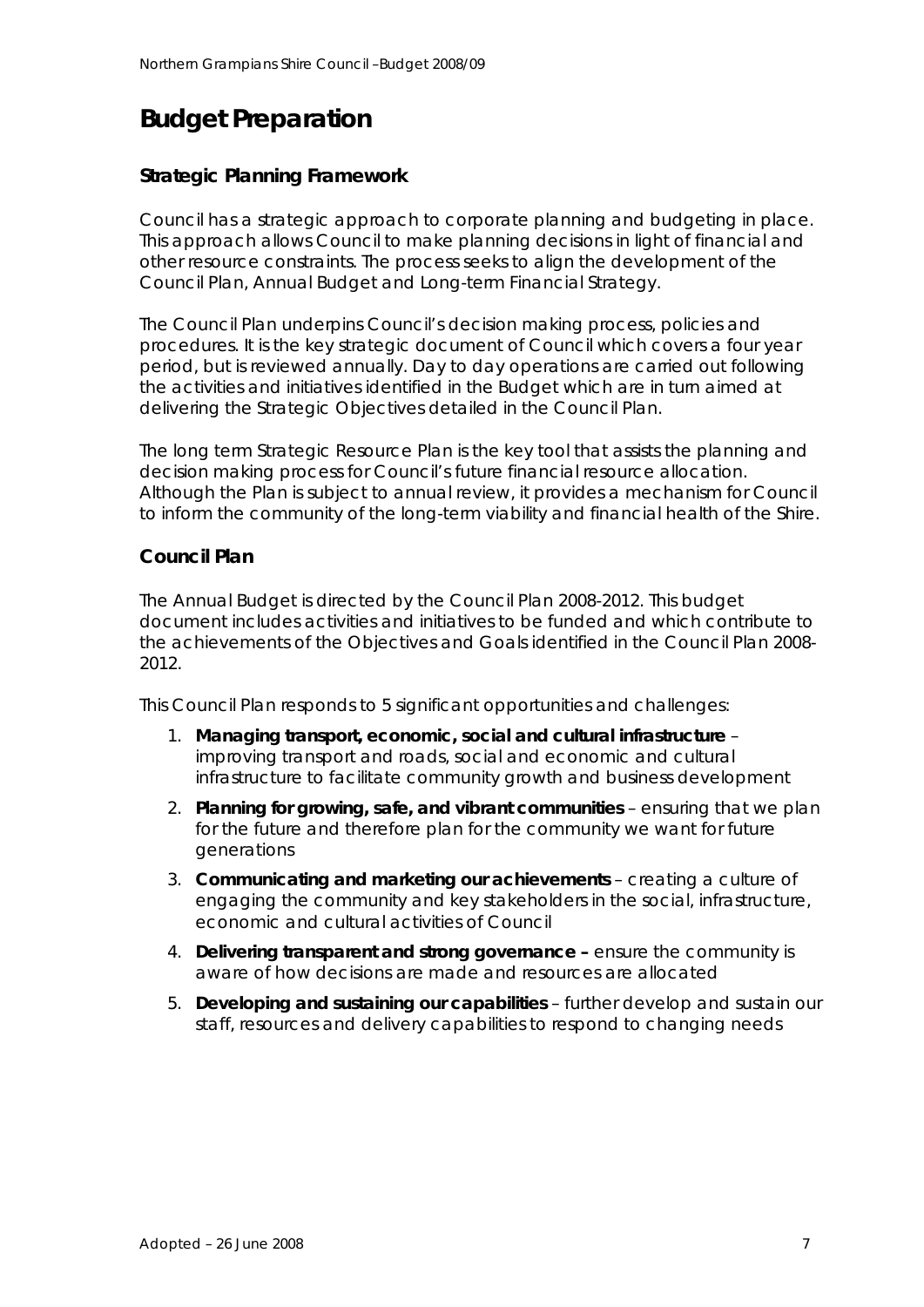#### **Statutory Requirements**

Under the provision of the Local Government Act 1989, Northern Grampians Shire Council is required to prepare and adopt an annual budget. The budget must include certain information about the rates and charges that Council intends to levy as well as a range of other financial information required by the Local Government regulations 2004.

The budget includes standard statements being:

Income Statement Balance Sheet Cash Flow Statement Capital Works Statement Description of Activities and Initiatives Key Strategic Activities

These statements have been prepared in accordance with Australian Accounting standards. They include information about the rates and charges to be levied, the Capital works program to be undertaken and other financial information which Council requires in order to make an informed decision about the adoption of the budget.

The budget includes consideration for long-term strategies in a proper management context. These include the Strategic Resource Plan, rating Strategy, and Borrowing Strategy.

#### **Budget processes**

This section lists the budget processes to be undertaken in order to adopt the Budget in accordance with the Act and Regulations.

| 1. Proposed budget submitted to Council for approval        | 5 June 08   |
|-------------------------------------------------------------|-------------|
| 2. Public notice advising intention to adopt budget         | 10 June 08  |
| 3. Budget available for public inspection & comment         | 10 June 08  |
| 4. Submissions period closes                                | 25 June 08  |
| 5. Submissions considered by Council/Committee              | 26 June 08  |
| 6. Budget and submissions presented to Council for adoption | 26 June 08  |
| 7. Copy of adopted budget submitted to the Minister         | $2$ July 08 |
|                                                             |             |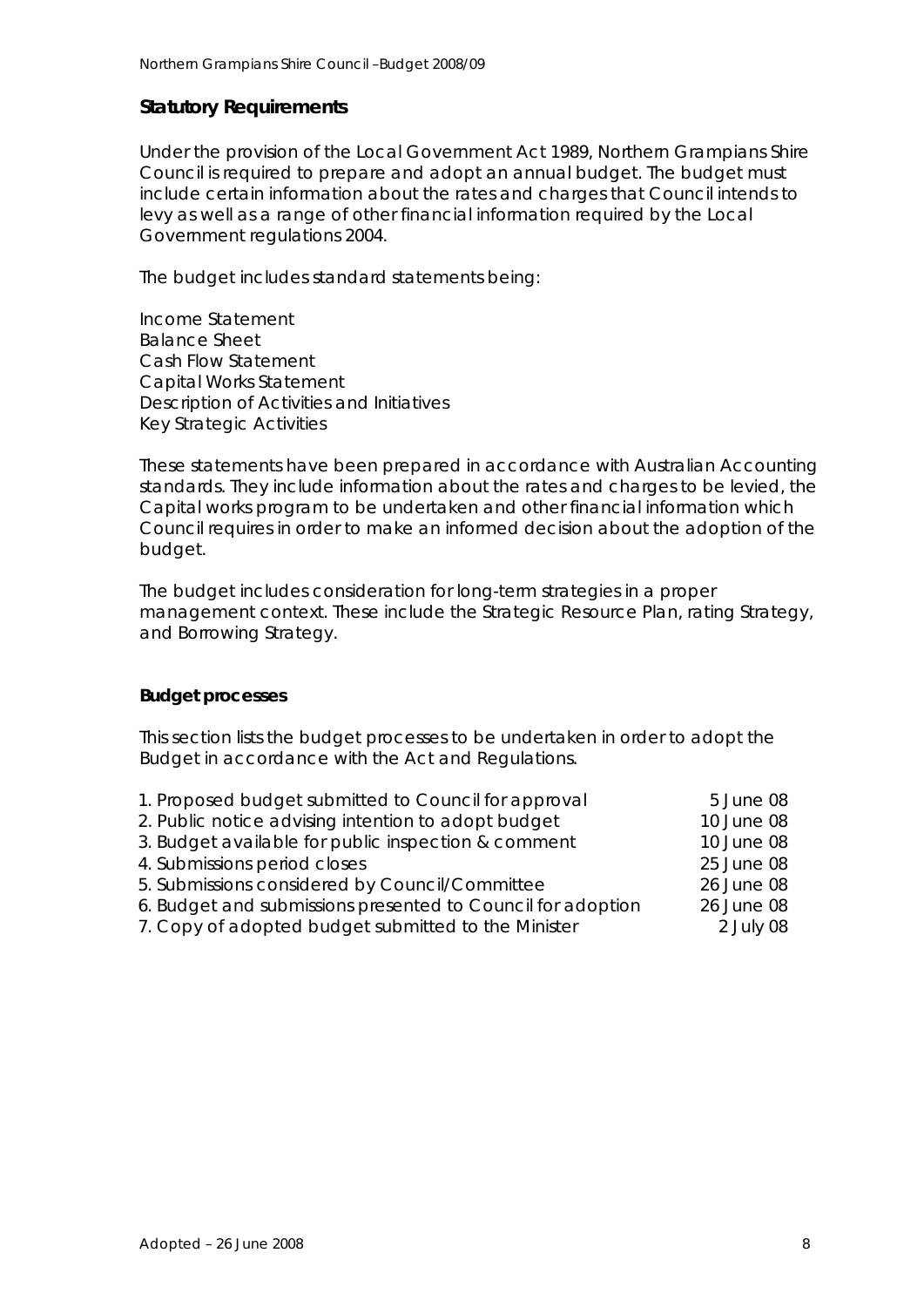# **Analysis of Operating Budget**

This section of the annual budget report analyses the expected revenue and expenditure of the Council for the 2008/09 year.

### **Operating Revenue**

A summary of revenue for 2008/09 is as follows:

| Revenue Type                   | Forecast<br>2007/08 | <b>Budget</b><br>2008/09 | Variance |            |
|--------------------------------|---------------------|--------------------------|----------|------------|
|                                | '000'               | '000                     | '000     | %          |
|                                |                     |                          |          |            |
| Rates & Charges                | 9,226               | 9,916                    | 690      | 7.5%       |
| User Fees and Charges          | 2,566               | 2,513                    | (53)     | $(2.1\%)$  |
| Grants - Operational           | 6,313               | 6,032                    | (281)    | (4.5%)     |
| Grants - Capital               | 2,178               | 2,378                    | 200      | 9.2%       |
| Contributions                  | 487                 | 529                      | 42       | 8.6%       |
| Other                          | 369                 | 327                      | (42)     | $(11.4\%)$ |
|                                |                     |                          |          |            |
| <b>TOTAL OPERATING REVENUE</b> | 21,139              | 21,695                   | 431      | 2.0%       |



#### **Operating Revenue 2008/09**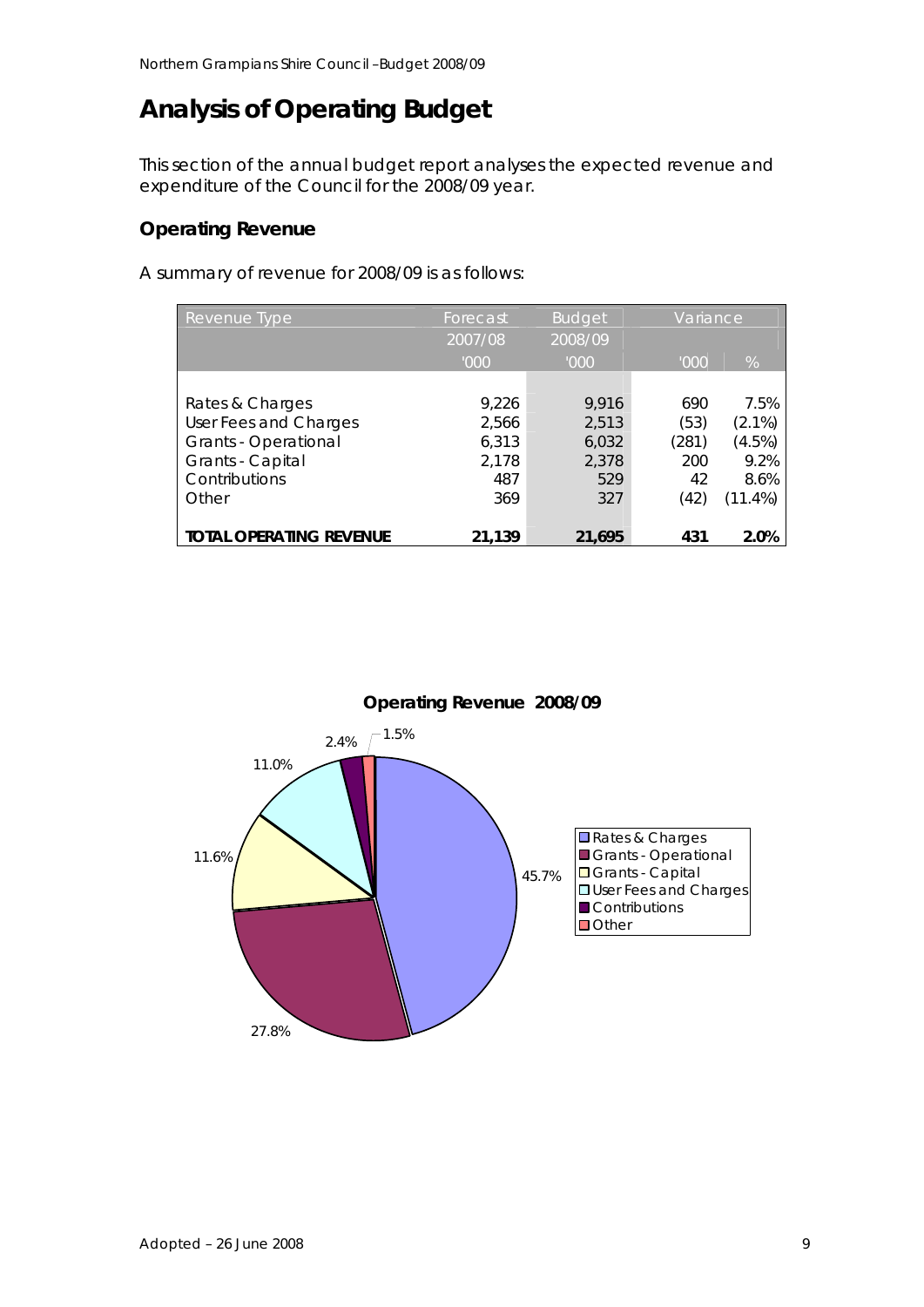### *General Rates \$0.690 M increase*

The overall revenue from rates and charges will increase by 7.5% compared to 2007/08. Garbage and recycling charges have been increased by 10% to cover the rising cost of fuel and the delivery of service. The municipal charge has increased by 5.3%. Included in the 2008-2009 financial year is the full impact of the supplementary valuations done during 2007-2008. Refer to the section on "Rating Strategy" for more detailed breakdown of the rate income.

### User Fees and Charges **business** \$0.053 M decrease

Following a review, numerous increases have been applied to the many varying fees and charges. However we have experienced a downturn in usage in a number of areas that has affected our overall revenue budget.

 *Grants - Operational \$0.281M decrease* 

Annual grant revenue is impacted by the number of applications submitted and the number of grant projects finishing.

#### *Grants - Capital \$0.200M increase*

Grant income for capital changes from year to year depending on number of applications submitted and Government policy. Refer to the section on "Capital Grants" for a more detailed breakdown of the planned capital grants for 2008/2009.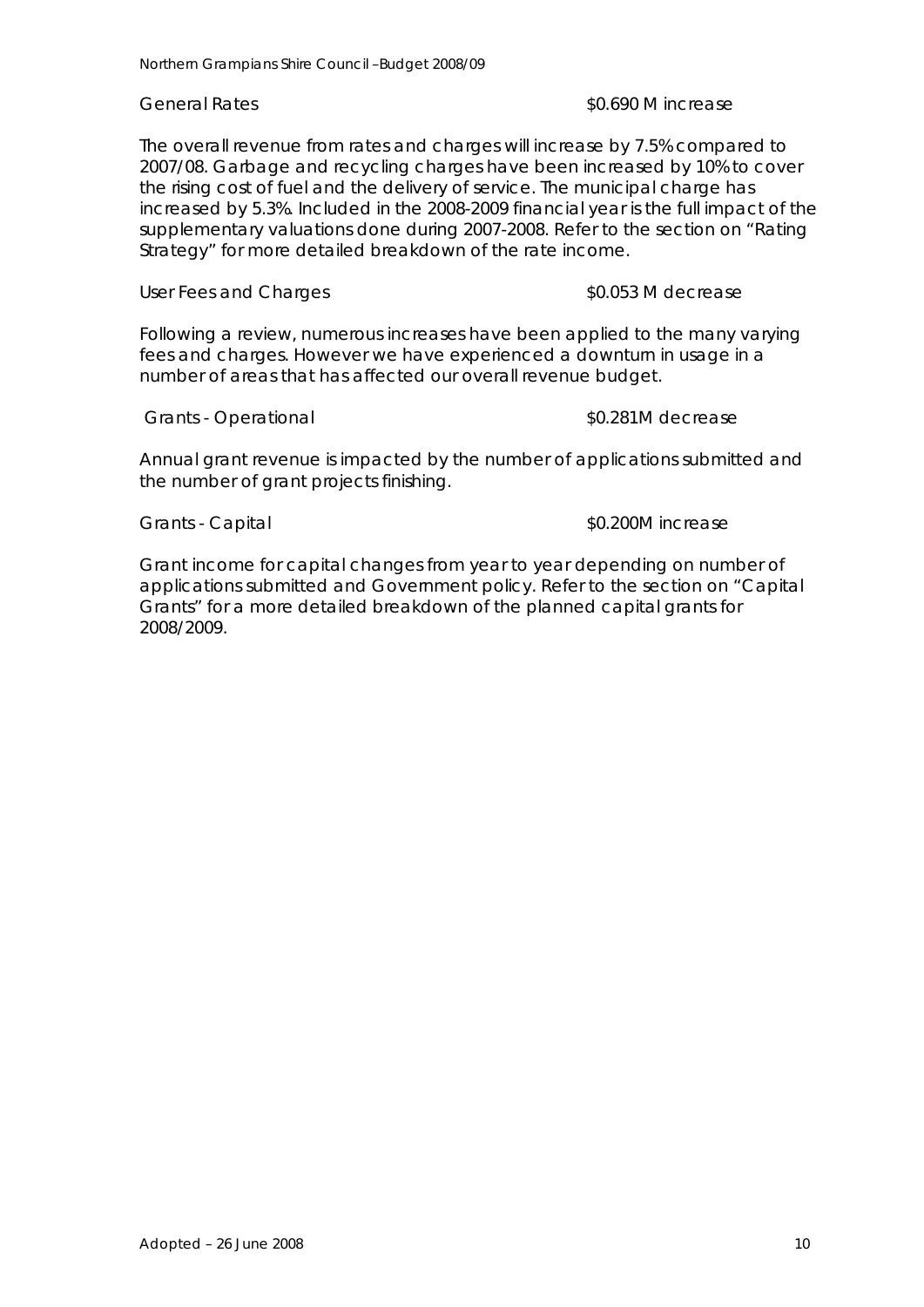### **Operating Expenditures**

| <b>Expenditure Type</b>       | Forecast<br>2007/08 | <b>Budget</b><br>2008/09 | Variance |           |
|-------------------------------|---------------------|--------------------------|----------|-----------|
|                               | '000'               | '000'                    | '000'    | %         |
|                               |                     |                          |          |           |
| <b>Employee Costs</b>         | 8,858               | 9,602                    | 744      | 8.4%      |
| <b>Materials and Services</b> | 6,617               | 6,509                    | (108)    | $(1.6\%)$ |
| <b>Other Expenses</b>         | 878                 | 783                      | (95)     | (10.8%)   |
| <b>Borrowing Costs</b>        | 151                 | 116                      | (35)     | (23.2%)   |
| Depreciation                  | 4.410               | 4,305                    | (105)    | $(2.4\%)$ |
|                               |                     |                          |          |           |
| <b>OPERATING EXPENSES</b>     | 20,914              | 21,315                   | 401      | 1.9%      |

A summary of expenditure for 2008/09 is as follows:

**Operating Expenditure 2008/09**



*Employee Costs \$0.744M increase* 

Refer to comments made in the 'Significant Influences on Council' section of this report

#### *Material and Services \$0.108M decrease*

The reduction of this area has been impacted by a review of the cost of delivering services. In addition there has been a reduction in a number of expense areas that are not expected to be at the same level as 2007/2008 e.g. Legal expenses.

*Other Expenses \$0.095M decrease* 

The decrease in expenses is attributable to a reduction in a number of cost areas.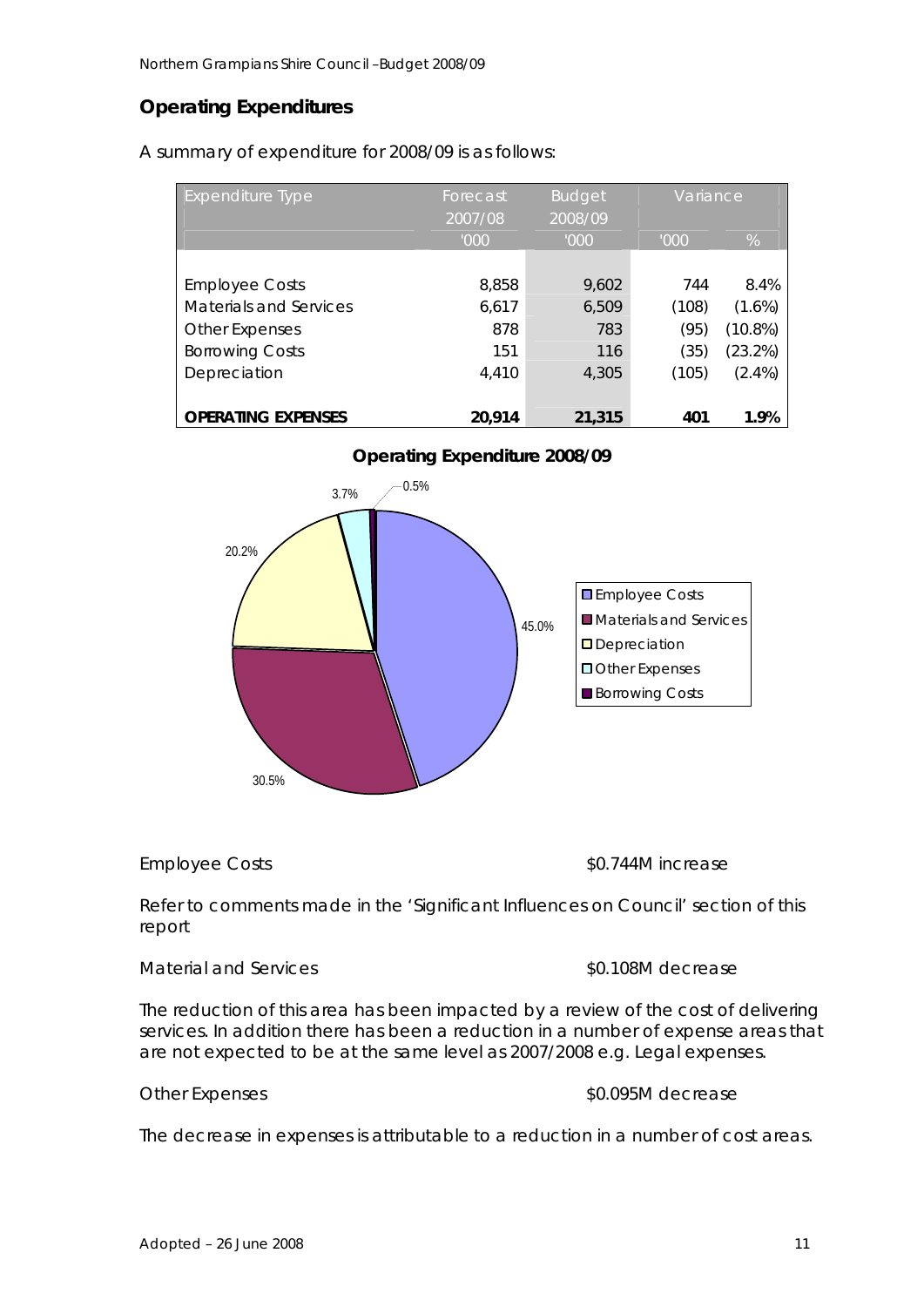# **Analysis of Cash Position**

This section analyses the expected cash flows for 2008/09. The analysis is based in three main categories of cash flow. In summary they are:

- Operating Activities these activities refer to cash generated or used in the normal service delivery functions of Council
- Financing activities these activities refer to cash generated or used for the financing of Council functions and include borrowings from financial institutions and advancing of repayable loans to other organisations. These activities also include repayment of borrowings.
- Investing activities these activities refer to cash generated or used in the enhancement or creation of infrastructure and other assets. These activities also include the acquisition and sale of other assets such as vehicles, property, equipment etc

The significance of budgeting cash flows is that it is a key factor in setting the level of rates each year.

| <b>Budgeted Cash Flow</b>                         | Forecast<br>2007/08<br>'000 | <b>Budget</b><br>2008/09<br>'000 | Variance<br>(Outflow)<br>'000 |
|---------------------------------------------------|-----------------------------|----------------------------------|-------------------------------|
|                                                   |                             |                                  |                               |
| Net Cash Flow from Operating<br>Activities        | 4,634                       | 4,686                            | 52                            |
| Net Cash Flow from Financing<br><b>Activities</b> | (651)                       | 507                              | 1,158                         |
| Net Cash Flow from Investing<br><b>Activities</b> | (5, 323)                    | (5946)                           | (623)                         |
| Net decrease in Cash Held                         | (1, 340)                    | (753)                            | 587                           |
| Cash at Beginning                                 | 4,993                       | 3,653                            | (1, 340)                      |
| <b>CASH AT END OF YEAR</b>                        | 3,653                       | 2,900                            | (753)                         |

A summary of the various categories of cash flows is as follows: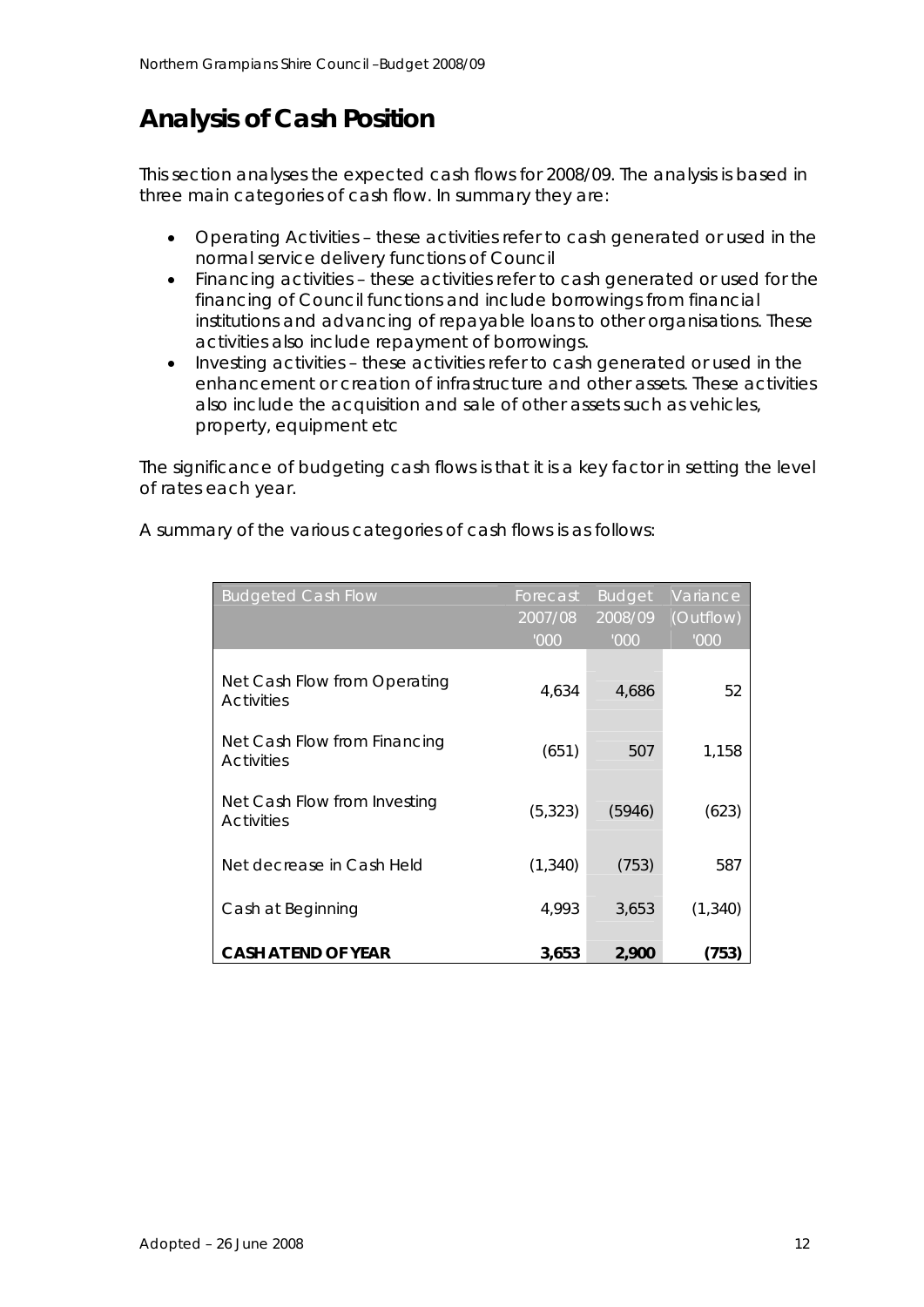#### *Operating Activities \$0.052M increase*

The increase in cash from operating activities is due to an increase in rates and charges and an expected increase in expected grants for capital works but is dampened by costs increasing at a greater rate than income is increasing.

#### *Financing Activities \$1.158M increase*

The increase in this activity is a result of the proposed borrowings of \$1,000,000 less the scheduled repayments of \$492,254 for 2008/2009 compared to 2007/2008 where the there were no new borrowings and the scheduled loan repayments in 2007/2008 are greater than the budgeted repayments for 2008/2009.

#### *Investing Activities \$0.623M increase*

The increase is due to a significantly larger capital works program for 2008/2009 when compared to the estimated delivery of works for 2007/2008. This number is also impacted by capital works projects commenced in 2007/2008 that are to be carried over into the new financial year.

# **Analysis of Capital Works**

This section of the budget report analyses the planned capital expenditure budget for 2008/09 and the sources of funding the budget.

#### **Funding Sources**

| <b>Funding of Capital Works</b>                               | Forecast<br>2007/08<br>'000 | <b>Budget</b><br>2008/09<br>'000 | Variance<br>'000 |
|---------------------------------------------------------------|-----------------------------|----------------------------------|------------------|
|                                                               |                             |                                  |                  |
| <b>Government Grants</b>                                      | 2.178                       | 2,513                            | 335              |
| Loan Funds                                                    | 0                           | 1,000                            | 1,000            |
| Sale of Assets                                                | 634                         | 936                              | 302              |
| Cash Funded e.g. Rates, Reserves<br>and Carried forward funds | 3.145                       | 2,433                            | (712)            |
| <b>TOTAL CAPITAL FUNDING</b>                                  | 5,957                       | 6,882                            | 925              |

The funding sources of the capital works for 2008/09 are as follows: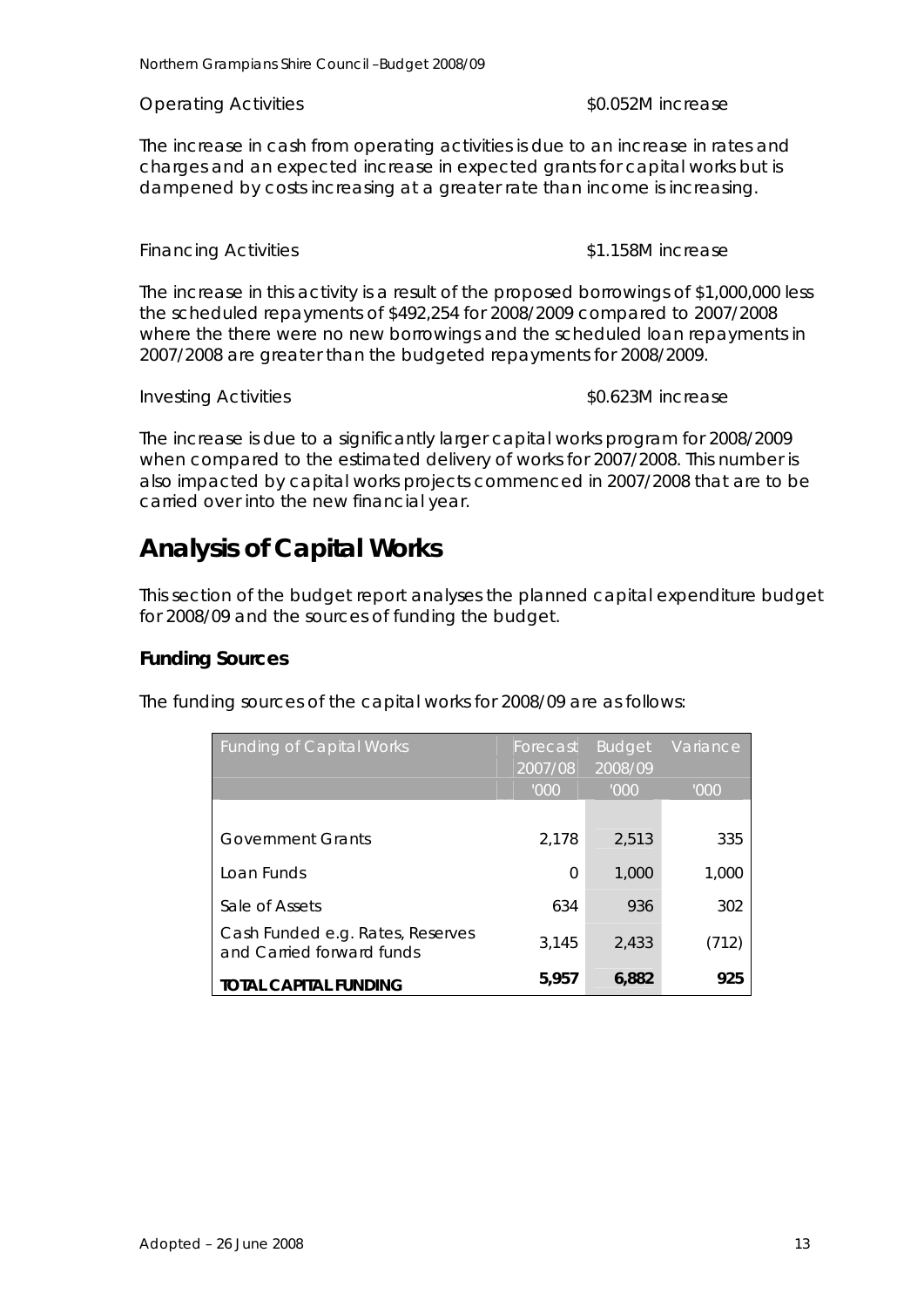#### **Capital funding sources 2008/09**



#### *Government Grants \$0.335M increase*

#### Income for capital changes from year to year depending on number of applications submitted and Government policy. The increase in grants over 2007- 2008 is due to grant for the Stawell Airport upgrade.

#### *Loan Funds \$1.00M increase*

Loans funds have been planned to assist in financing a number of capital projects as listed in the "Borrowings" section of this report.

Impacted by lower volume of cash being made available to invest in capital due to increasing demand for cash for operational expenditure.

#### *Cash Funds \$0.712M decrease*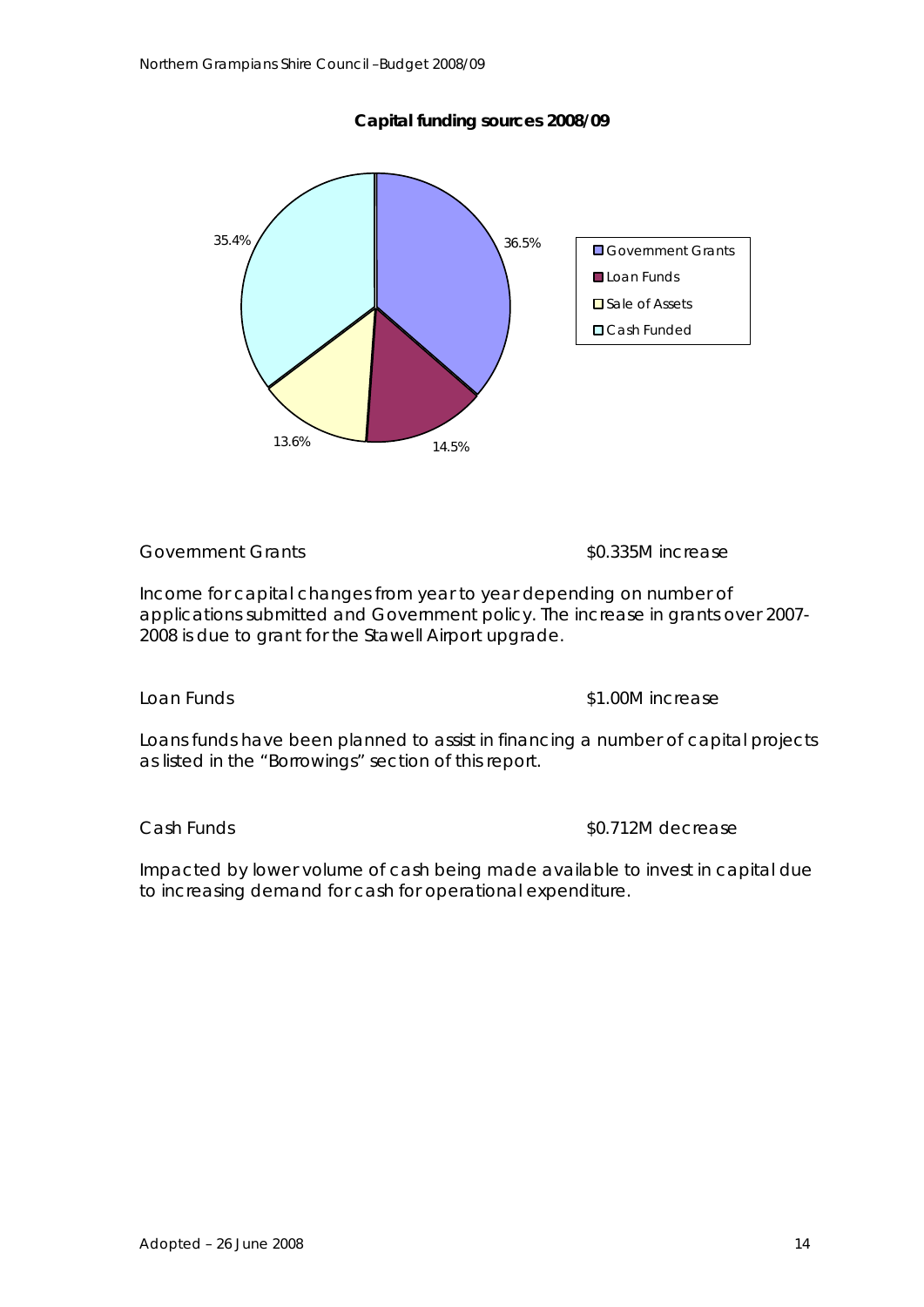#### **Capital Works**

The following table highlights planned capital works under 9 broad headings of works to be undertaken

| <b>Capital Works</b>             | Forecast<br>2007/08 | <b>Budget</b><br>2008/09 | Variance |
|----------------------------------|---------------------|--------------------------|----------|
|                                  | '000                | '000                     | '000'    |
|                                  |                     |                          |          |
| <b>Bridges &amp; Culverts</b>    | 370                 | 452                      | 82       |
| <b>Buildings</b>                 | 698                 | 1,112                    | 414      |
| Computers/Information Technology | 277                 | 376                      | 99       |
| Plant & Motor Vehicles           | 1,443               | 813                      | (630)    |
| Parks & Gardens                  | 281                 | 46                       | (235)    |
| Projects                         | 414                 | 1,014                    | 600      |
| Roads                            | 1.877               | 2,030                    | 153      |
| <b>Streetscapes</b>              | 291                 | 355                      | 64       |
| Water Management                 | 306                 | 684                      | 378      |
|                                  |                     |                          |          |
| <b>TOTAL CAPITAL WORKS</b>       | 5,957               | 6,882                    | 925      |

The specific projects associated with these capital works are described in detail in Appendix B.



#### **Capital Works 2008/09**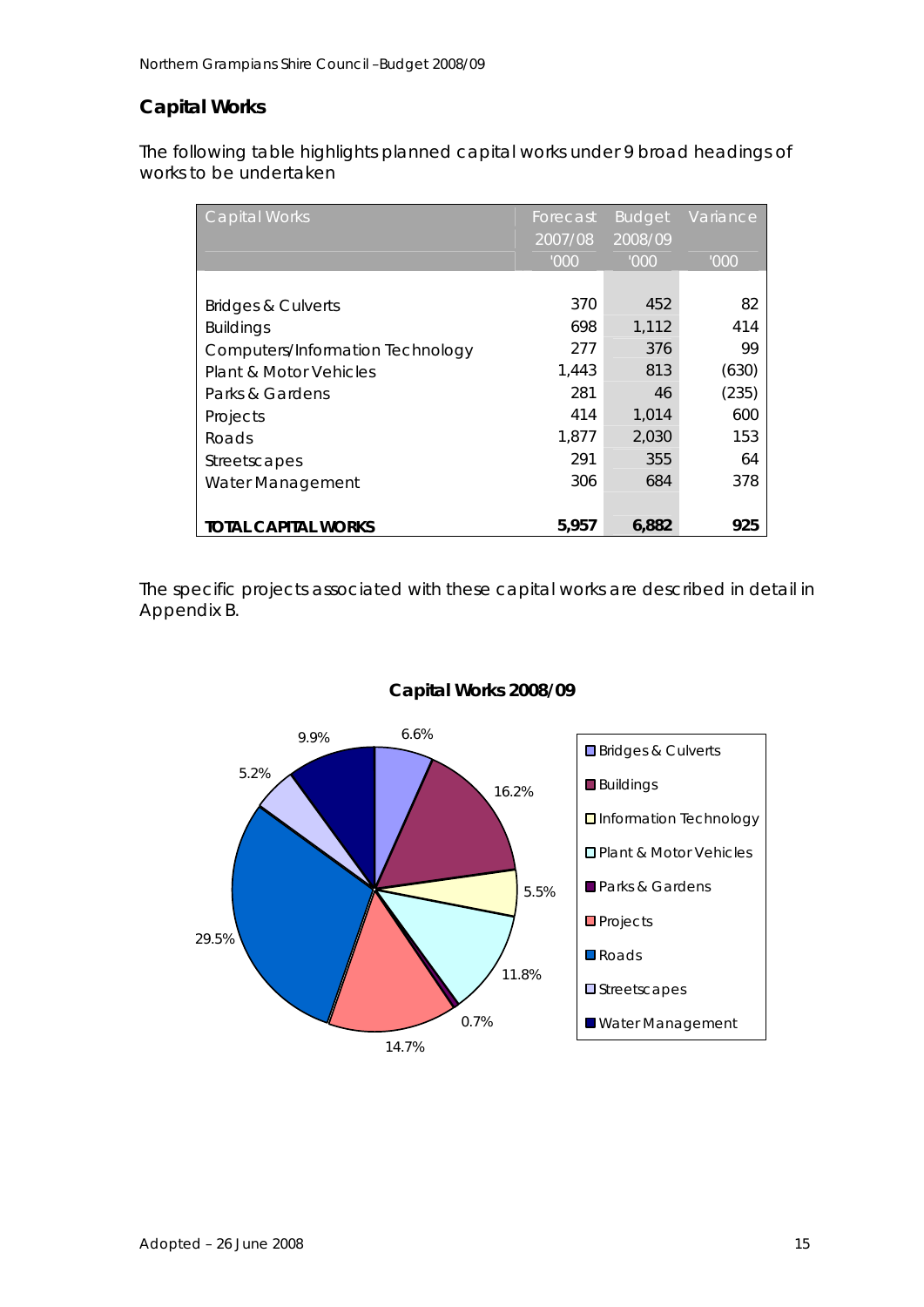# **Analysis of Financial Position**

This section of the budget report analyses the movements in assets, liabilities and equity between 2007/08 financial year and the 2008/09 financial year.

The budgeted Balance Sheet is as follows:

| <b>Budgeted Balance Sheet</b> | Forecast<br>2007/08 | <b>Budget</b><br>2008/09 | Variance |
|-------------------------------|---------------------|--------------------------|----------|
|                               | '000                | '000                     | '000     |
|                               |                     |                          |          |
| Current                       |                     |                          |          |
| Assets                        | 5,253               | 4,499                    | (754)    |
| Liabilities                   | (3, 473)            | (3, 411)                 | 62       |
| <b>Net Current Assets</b>     | 1,780               | 1,088                    | (692)    |
|                               |                     |                          |          |
| <b>Non Current</b>            |                     |                          |          |
| Assets                        | 183,978             | 185,619                  | 1,641    |
| Liabilities                   | (1,750)             | (2,319)                  | (569)    |
| <b>Net Non Current Assets</b> | 182,228             | 183,300                  | 1,072    |
|                               |                     |                          |          |
| <b>NET ASSETS</b>             | 184,008             | 184,388                  | 380      |
|                               |                     |                          |          |
| Equity                        |                     |                          |          |
| <b>Accumulated Surplus</b>    | 107,582             | 107,962                  | 380      |
| Reserves                      | 76,426              | 76,426                   |          |
|                               |                     |                          |          |
| <b>TOTAL EQUITY</b>           | 184,008             | 184,388                  | 380      |

The movements in the Statement of Financial Position reflect the impact of the large Capital Expenditure program planned for 2008/09 and the draw from opening cash reserves.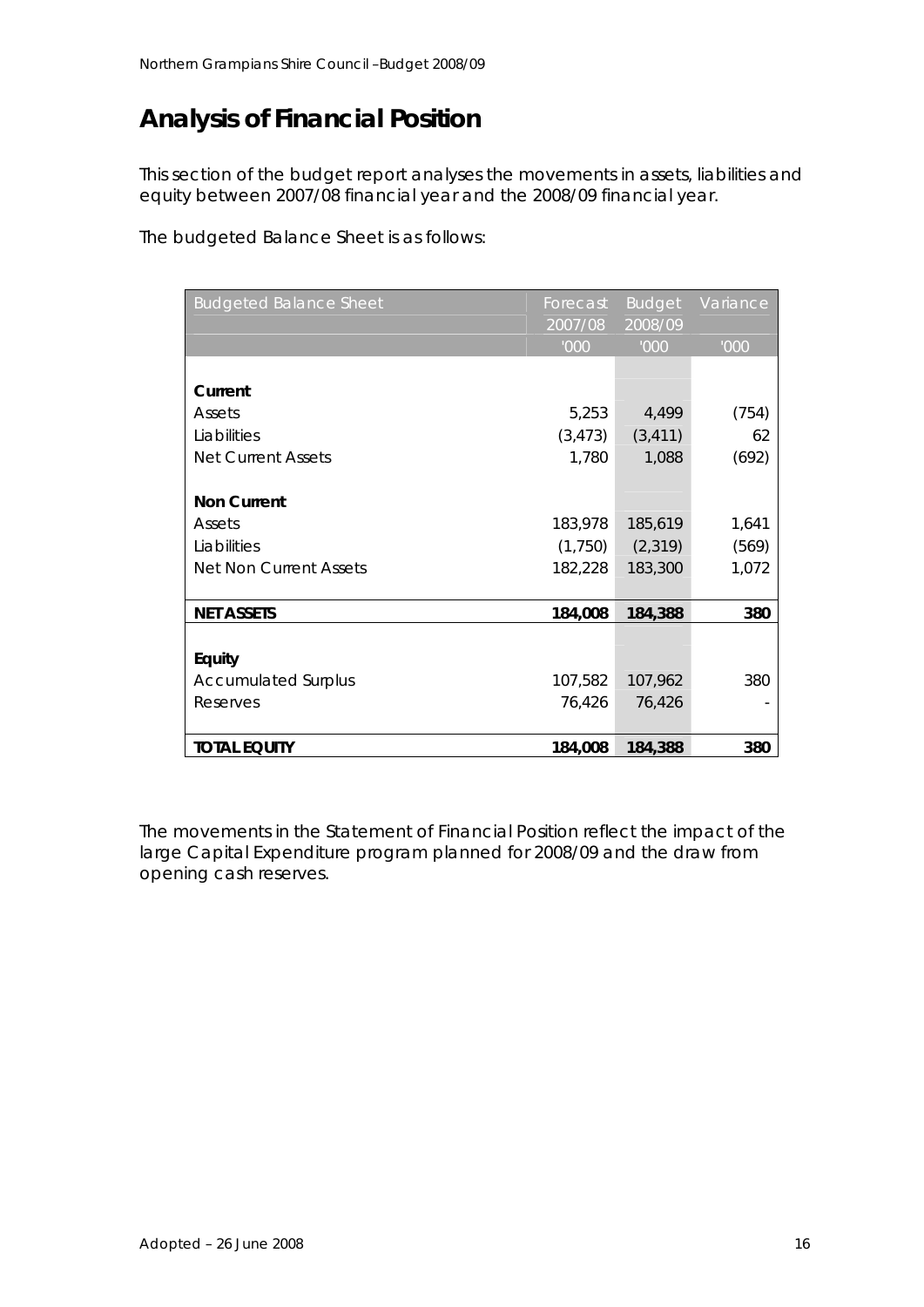# **Strategic Resource Plan**

Council is required by the Local Government Act 1989 to prepare a Strategic Resource Plan covering both the financial and non financial resources, to support the Council Plan. Council also complies with the following guidelines:

- Prudently manage financial risks relating to debt, assets and liabilities.
- Ensure that rate increases are not excessive and are fairly distributed.
- Consider the financial effects of Council decisions on future generations.
- Provide full accurate and timely disclosure of financial information.
- Achievement of a balanced cash budget each year.
- Maintenance of a strong liquidity position.

#### **Long Term Financial Strategy**

A key component of the Strategic Resource Plan is the Long Term Financial Strategy. This plan is part of Council's ongoing financial planning to assist Council in adopting its budget within a long term framework. The strategy takes the objectives and strategies as specified in the Council Plan and expresses them in financial terms.

The key objectives which underline the development of the Plan is financial sustainability in the medium and long term whilst still achieving Council's strategic objectives as specified in the Council Plan.

The key financial objectives are:

- To optimise the long term working capital in such a manner that it is adequate to fund Council's normal day to day operations but not being excessive which would lead to missed opportunities in either improving service delivery, expanding Council's capital base or reducing rating demands ion the community.
- To maintain existing service levels and provide sufficient resources to finance growth.
- To achieve a result that is balanced on a cash basis.
- To ensure that the budgeted amounts of income and expenditure are made on a conservative basis.

The plan is updated annually in line with current cost and revenue forecasts, taking into account such factors as future CPI and wage rate growth, municipal population growth and growth of number of aged and children in the Shire.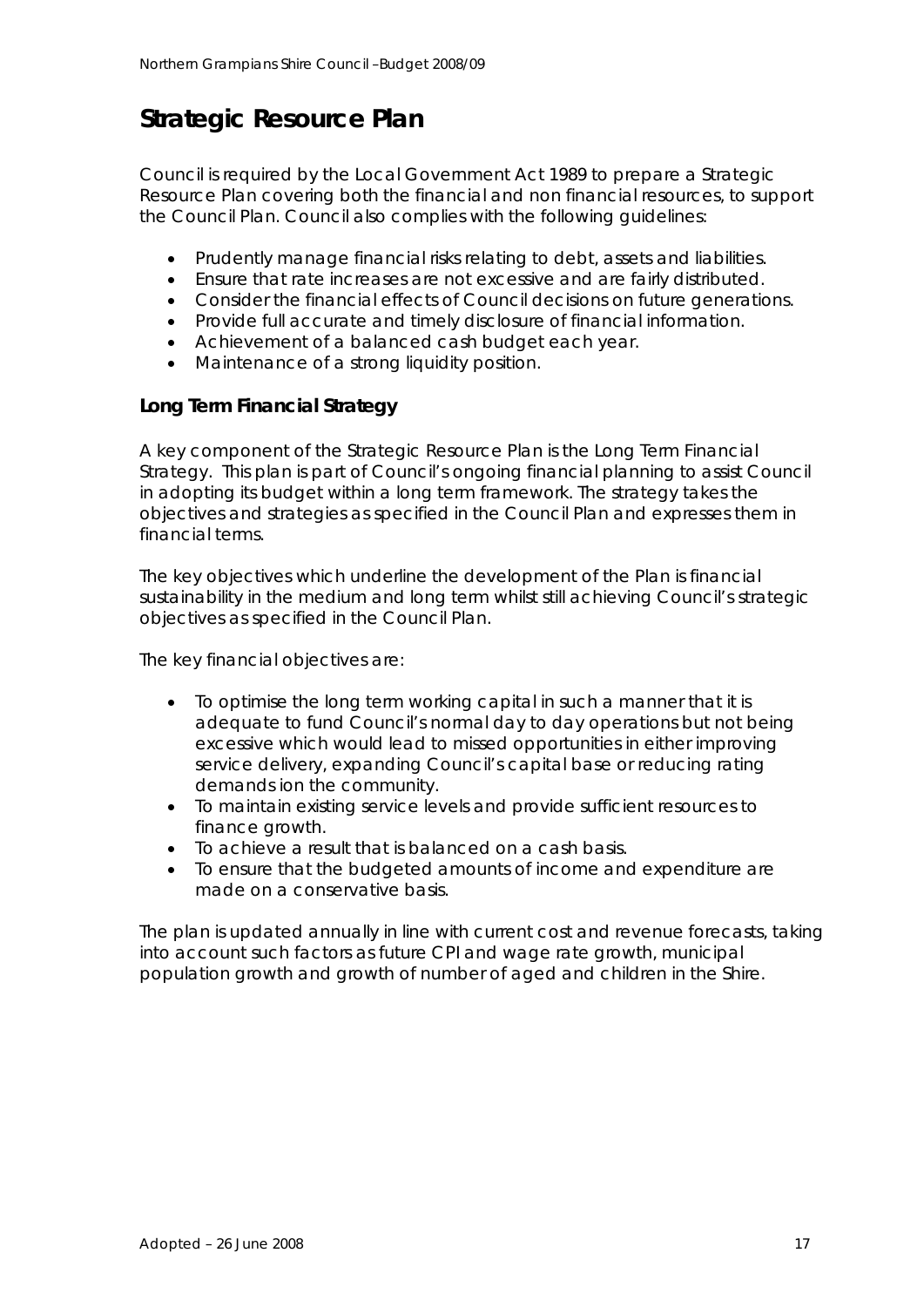# **Rating Strategy**

In developing the long term financial plan, rates and charges were identified as an important source of revenue, accounting for 45.7% of the total revenue to be received by Council in 2008/2009. Planning for future rate increases has therefore been an important component of the long term financial planning process.

In the long term, however, it must be acknowledged that Northern Grampians rate levels need to be assessed to ensure that with the increasing demands on infrastructure and the burden of additional costs shifted to Local Government, the Council is able to deliver the level of service required.

The table below indicates the rate increases applied since 2001/202 and the proposed increase built into the Long Term financial strategy.

| Year      | Percentage Increase<br>in Rates & Charges<br>Revenue |
|-----------|------------------------------------------------------|
| 2001/2002 | 5.00%                                                |
| 2002/2003 | 5.90%                                                |
| 2003/2004 | 7.95%                                                |
| 2004/2005 | 7.75%                                                |
| 2005/2006 | 11.80%                                               |
| 2006/2007 | 3.60%                                                |
| 2007/2008 | 6.90%                                                |
| 2008/2009 | 7.50%                                                |
| 2009/2010 | 7.00%                                                |
| 2010/2011 | 7.00%                                                |
| 2011/2012 | 7.00%                                                |

#### **Differential Rate for Various Property Categories**

As indicated earlier in the report Council has reviewed the application of differentials. Following this review of the differential rating systems Council has determined that there will be no change this year in the rating differentials that were established for 2007-2008.

Council has used the following differentials when levying its rates

| <b>Rating Code</b> | <b>Description</b>                          | % of General Rate |
|--------------------|---------------------------------------------|-------------------|
|                    | Residential & Vacant Land                   | 100%              |
|                    | <b>Industrial Properties</b>                | 100%              |
|                    | <b>Commercial Properties</b>                | 100%              |
|                    | Farm Rate                                   | 65%               |
|                    | <b>Cultural &amp; Recreation Properties</b> | 58%               |

The following information on rates and charges is provided as per Regulation 8 of the Local Government (Finance and Reporting) Regulations 2004.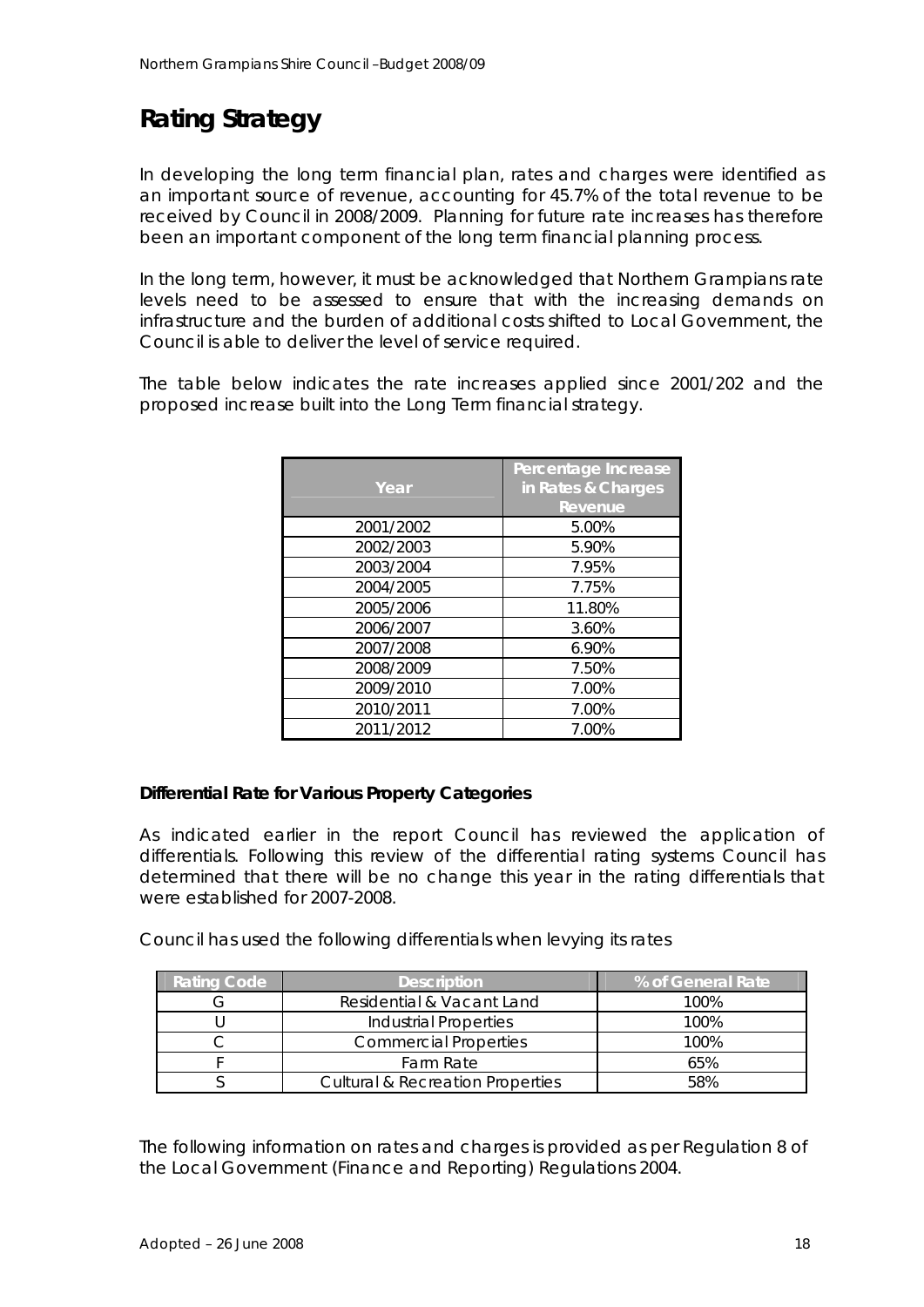#### **2007/2008 Rating Information**

| <b>Classification</b>      | <b>Assessments</b> | Rate        |                  | Total     |
|----------------------------|--------------------|-------------|------------------|-----------|
|                            |                    | Cents/\$CIV |                  | Rate \$   |
|                            |                    | (Price)     | <b>Total CIV</b> | (Revenue) |
|                            |                    |             |                  |           |
| Residential                | 6.110              | 0.5291      | 827,908,900      | 4,361,906 |
| Industrial/Commercial      | 527                | 0.5291      | 122,585,000      | 646,198   |
| Farm Rate                  | 2,492              | 0.3439      | 682,725,200      | 2,347,622 |
| Cultural & Recreation Land | 5                  | 0.3068      | 2,208,000        | 6,774     |
|                            |                    |             |                  |           |
| <b>TOTAL</b>               | 9,134              |             | 1,635,427,100    | 7,362,500 |

#### **2008/2009 Rating Information**

| Classification             | <b>Assessments</b> | Rate                   |                  | Total                | $\frac{1}{2}$<br>Change |
|----------------------------|--------------------|------------------------|------------------|----------------------|-------------------------|
|                            |                    | Cents/\$CIV<br>(Price) | <b>Total CIV</b> | Rate \$<br>(Revenue) | Over<br>07/08           |
|                            |                    |                        |                  |                      |                         |
| Residential                | 6.145              | 0.5487                 | 837,824,500      | 4,597,912            | 5.4%                    |
| Industrial/Commercial      | 533                | 0.5487                 | 134,896,400      | 740,177              | 14.5%                   |
| Farm Rate                  | 2,426              | 0.3567                 | 709,674,900      | 2,531,410            | 7.8%                    |
| Cultural & Recreation Land | 5                  | 0.3183                 | 2,494,000        | 7,938                | 17.2%                   |
|                            |                    |                        |                  |                      |                         |
| <b>TOTAL</b>               | 9,109              |                        | 1,684,889,800    | 7,877,437            | 7.0%                    |

#### **Service Rates and Charges**

|                                |           |           | %      |
|--------------------------------|-----------|-----------|--------|
| Service                        | 2008/09   | 2007/08   | Change |
| <b>Municipal Charge</b>        | \$100.00  | \$95.00   | 5.26%  |
|                                |           |           |        |
| Garbage                        |           |           |        |
| 80 Litre Bin                   | \$117.60  | \$106.90  | 10.0%  |
| 120 Litre Bin                  | \$151.60  | \$137.80  | 10.0%  |
| 240 Litre Bin                  | \$235.20  | \$213.80  | 10.0%  |
| Recycling                      |           |           |        |
| Kerbside                       | \$54.70   | \$49.70   | 10.1%  |
|                                |           |           |        |
| Service Rate or Charge Revenue |           |           |        |
| Municipal Charge               | 777,000   | 734,160   | 5.8%   |
|                                |           |           |        |
| Garbage                        |           |           |        |
| 80 Litre Bin                   | 66,326    | 60,064    | 10.4%  |
| 120 Litre Bin                  | 531,013   | 480,774   | 10.4%  |
| 240 Litre Bin                  | 380,554   | 332,762   | 14.4%  |
| Recycling                      |           |           |        |
| Kerbside                       | 273,300   | 244,900   | 11.6%  |
|                                |           |           |        |
| <b>Total Revenue</b>           | 2,028,193 | 1,852,660 | 9.5%   |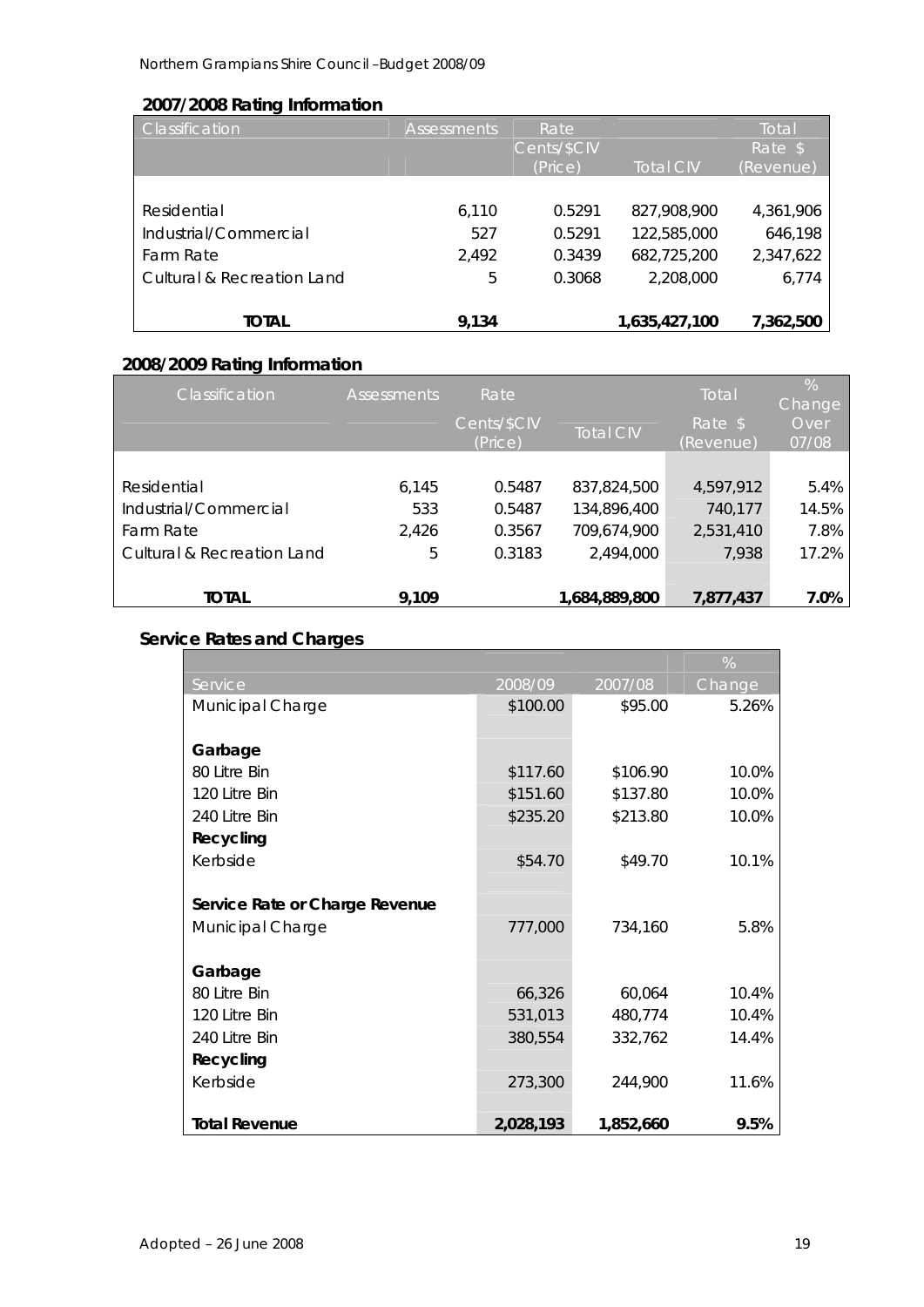

#### **Breakdown of Rates & Charges 2008/09**

# **Borrowing Strategy**

The budget provides for \$1,000,000 new loan funds to be raised during the 2008- 2009 year. Council will repay \$492,254 in principal on loans during 2008-2009 so its net indebtedness will increase by \$507,476 during the period.

Council will only draw down the planned loan should the financial outcomes predicted in the Budget be realised. Council will not draw the loan should the financial circumstances change and Council has the financial capacity to avoid the loan.

#### **Projects to be funded from the 2008/09 \$1,000,000 Loan Program**

The following is a list of capital projects that Council will be using loan funds for:

| \$250,000 |
|-----------|
| \$ 80,000 |
| \$130,000 |
| \$120,000 |
| \$170,000 |
| \$300,000 |
|           |
|           |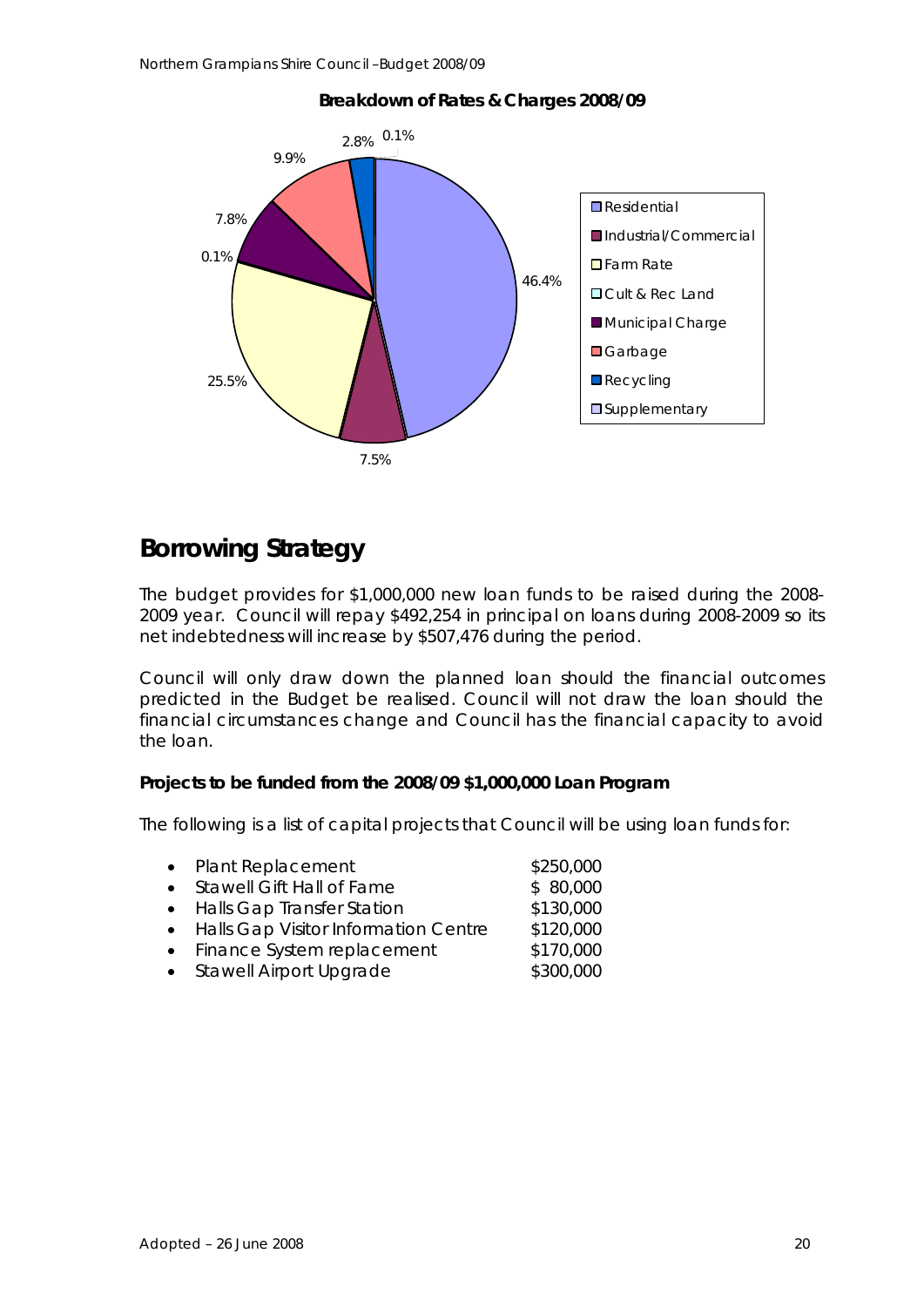# **Capital Grants/Contributions**

The 2008/2009 Budget allows for the receipt of the following grants/contributions. As with previous years at the time of preparing the Budget it is assumed that the income will be received however this is not always the case. Should the grants/contributions planned not be received this will impact on wether the identified project will proceed.

Detailed below is a summary of the expected grants/contributions for 2008/2009 and an indication on whether they have been confirmed or not.

| <b>Source of Grant/Contribution</b>                  | '000's        | Confirmed |
|------------------------------------------------------|---------------|-----------|
|                                                      |               |           |
| Roads to Recovery (R2R)                              | 1,148         | Yes       |
| Regional Development Victoria (RDV)                  | 455           | Yes/No    |
| Regional Rural Infrastructure Development Fund (RDV) | 300           | Yes       |
| Small Town Development Fund (RDV)                    | 375           | Yes       |
| Sustainability Victoria (SV)                         | 50            | No.       |
| Department of Sustainability & Environment           | 125           | Yes       |
| Department of Community Planning & Development       | 8             | Yes       |
| <b>CFA</b>                                           | 25            | Yes       |
| Horsham Rural City Council                           | $\mathcal{P}$ | Yes       |
| Central Goldfields Shire Council                     | 25            | No.       |
|                                                      |               |           |
| <b>Estimated Capital Grants for 2008/2009</b>        | 2,513         |           |

Of the planned \$2.513 million in Capital Grants only \$2.233 million has been confirmed. The delivery of the following capital projects could be affected should the planned grants not be received in 2008/2009.

- Kara Kara Shire Hall fit out (RDV)
- Maffescionis Bridge (Central Goldfields)
- St Arnaud UDF (RDV)
- Halls Gap Transfer Station (SV)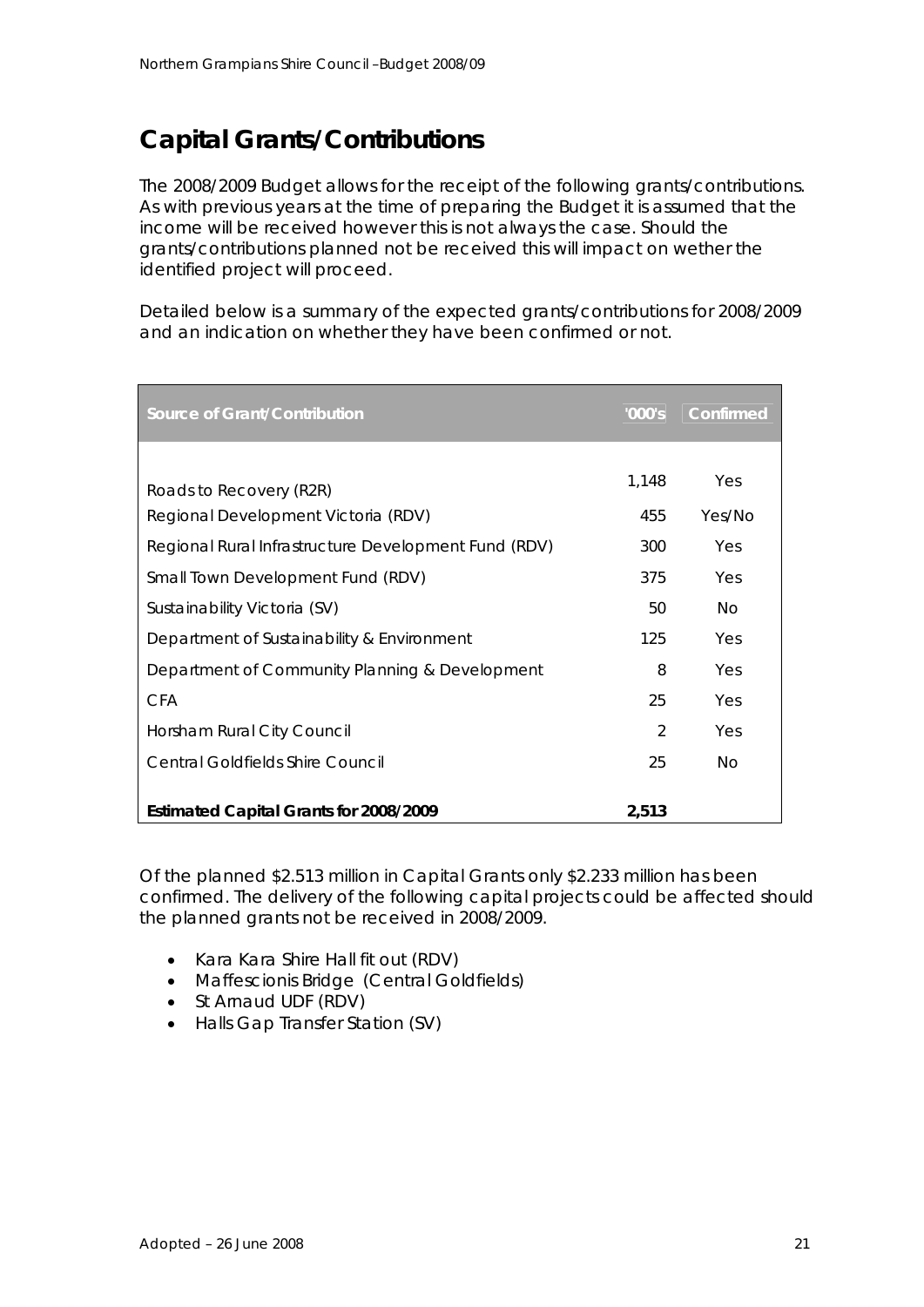The page has intentionally been left blank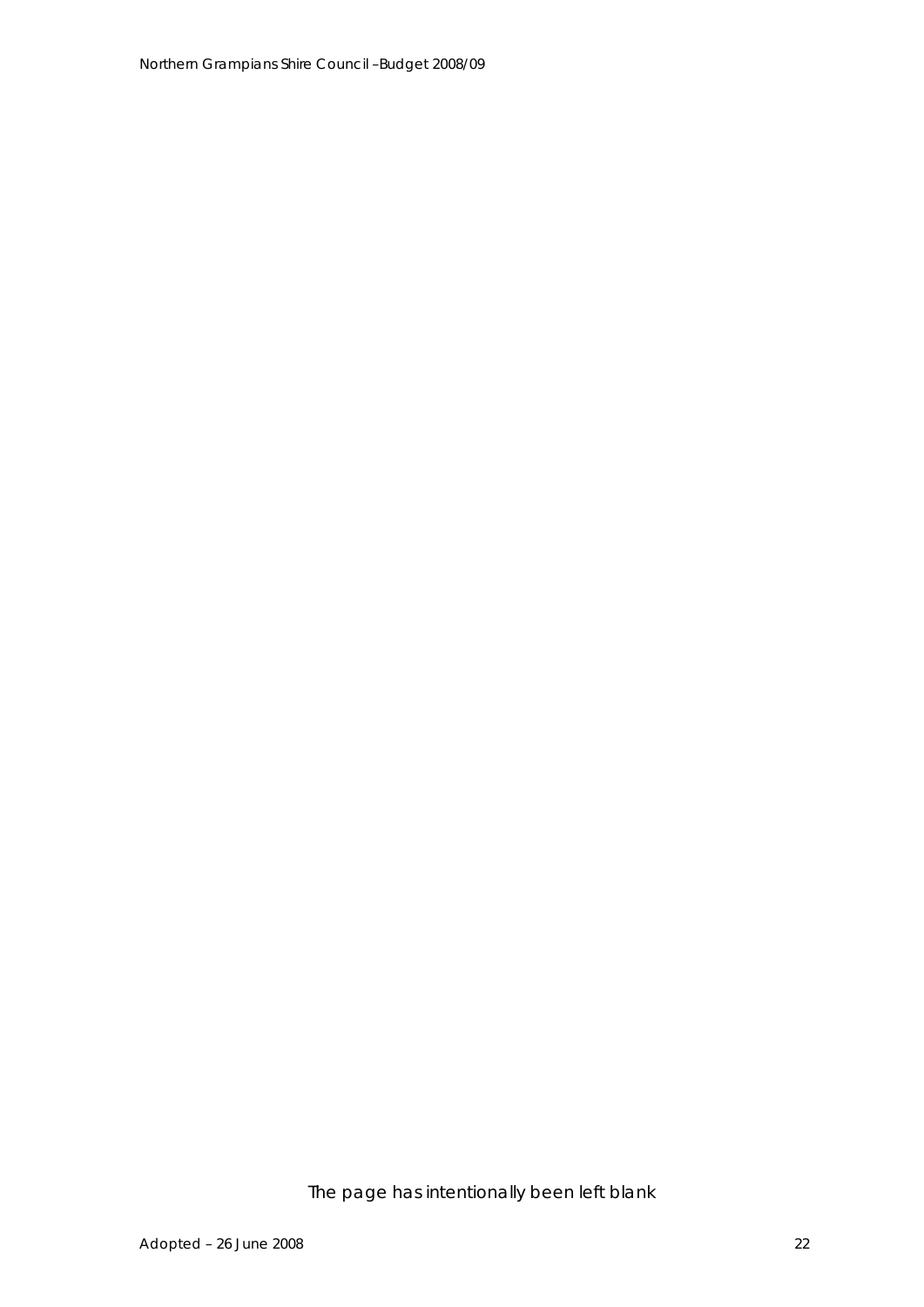

Northern Grampians Shire Council

# **Budget Statements 2008 -2009**

- **A1 Budgeted Income Statement**
- **A2 Budgeted Balance Sheet**
- **A3 Budgeted Cash Flow Statement**
- **A4 Budgeted Capital Works Statement**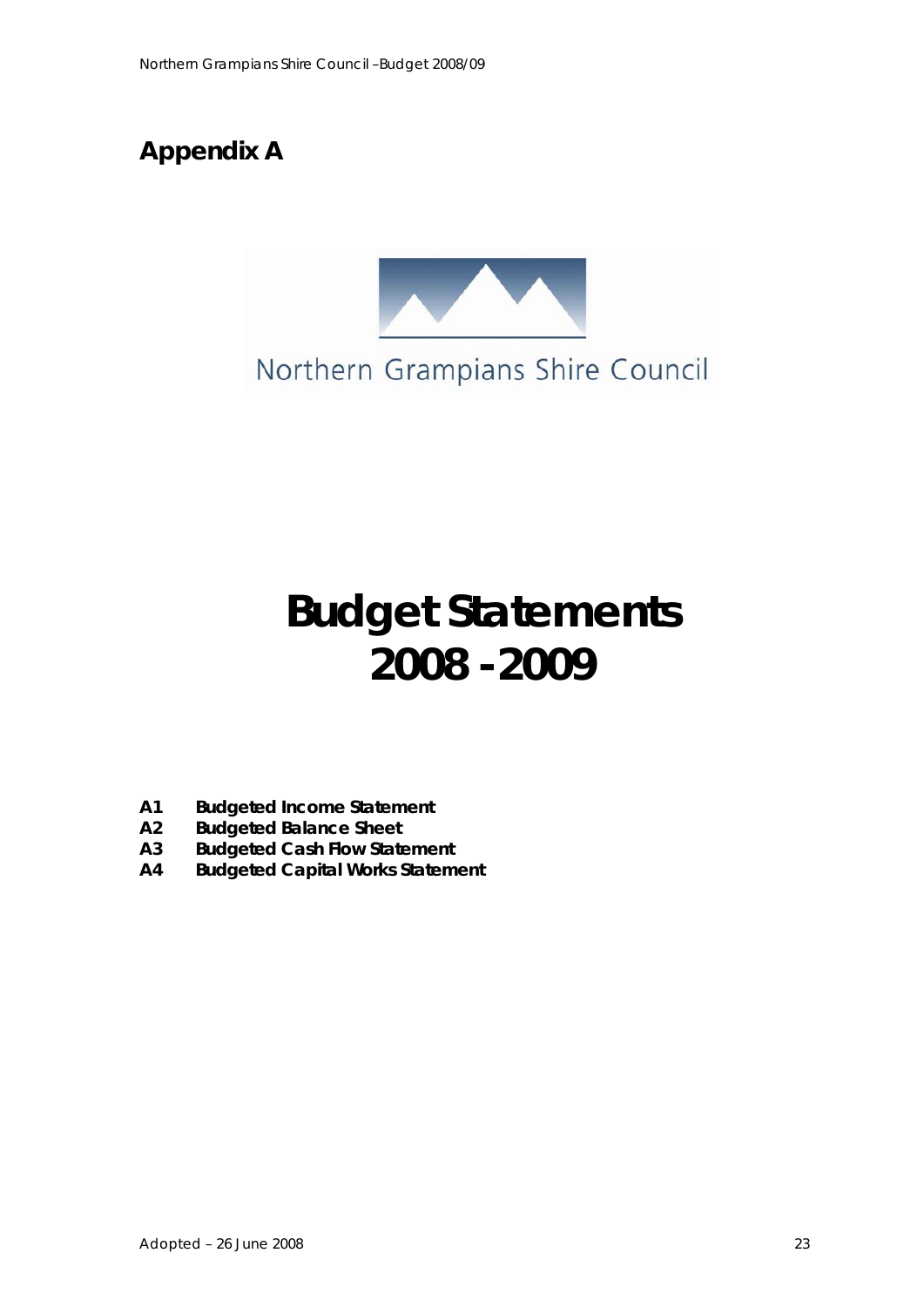# **Budgeted Income Statement for Year Ending 30 June 2009**

|                                                                                                                                                                       | <b>Budget</b><br>07/08                | Forecast<br>07/08                     | <b>Budget</b><br>08/09                |
|-----------------------------------------------------------------------------------------------------------------------------------------------------------------------|---------------------------------------|---------------------------------------|---------------------------------------|
|                                                                                                                                                                       | '000's                                | '000's                                | '000's                                |
| Revenues from ordinary activities<br>Rates & Charges<br>User Fees and Charges                                                                                         | 9,178<br>2,598                        | 9,226<br>2,566                        | 9,916<br>2,378                        |
| Government Grants - Operational<br>Government Grants - Capital<br>Contributions<br>Other                                                                              | 6,089<br>2,343<br>444<br>67           | 6,313<br>2,178<br>487<br>65           | 6,032<br>2,513<br>529<br>66           |
| <b>Total Revenues</b>                                                                                                                                                 | 20,719                                | 20,835                                | 21,434                                |
| <b>Expenses from ordinary activities</b><br><b>Employee Costs</b><br><b>Materials and Services</b><br><b>Other Expenses</b><br><b>Borrowing Costs</b><br>Depreciation | 8,574<br>6,294<br>912<br>151<br>4,410 | 8,858<br>6,617<br>878<br>151<br>4,410 | 9,602<br>6,509<br>783<br>116<br>4,305 |
| <b>Total Expenses</b>                                                                                                                                                 | 20,341                                | 20,914                                | 21,315                                |
| Interest from investments                                                                                                                                             | 214                                   | 304                                   | 261                                   |
| Net Surplus (deficit) from operations                                                                                                                                 | 592                                   | 225                                   | 380                                   |
| Total changes in equity                                                                                                                                               | 592                                   | 225                                   | 380                                   |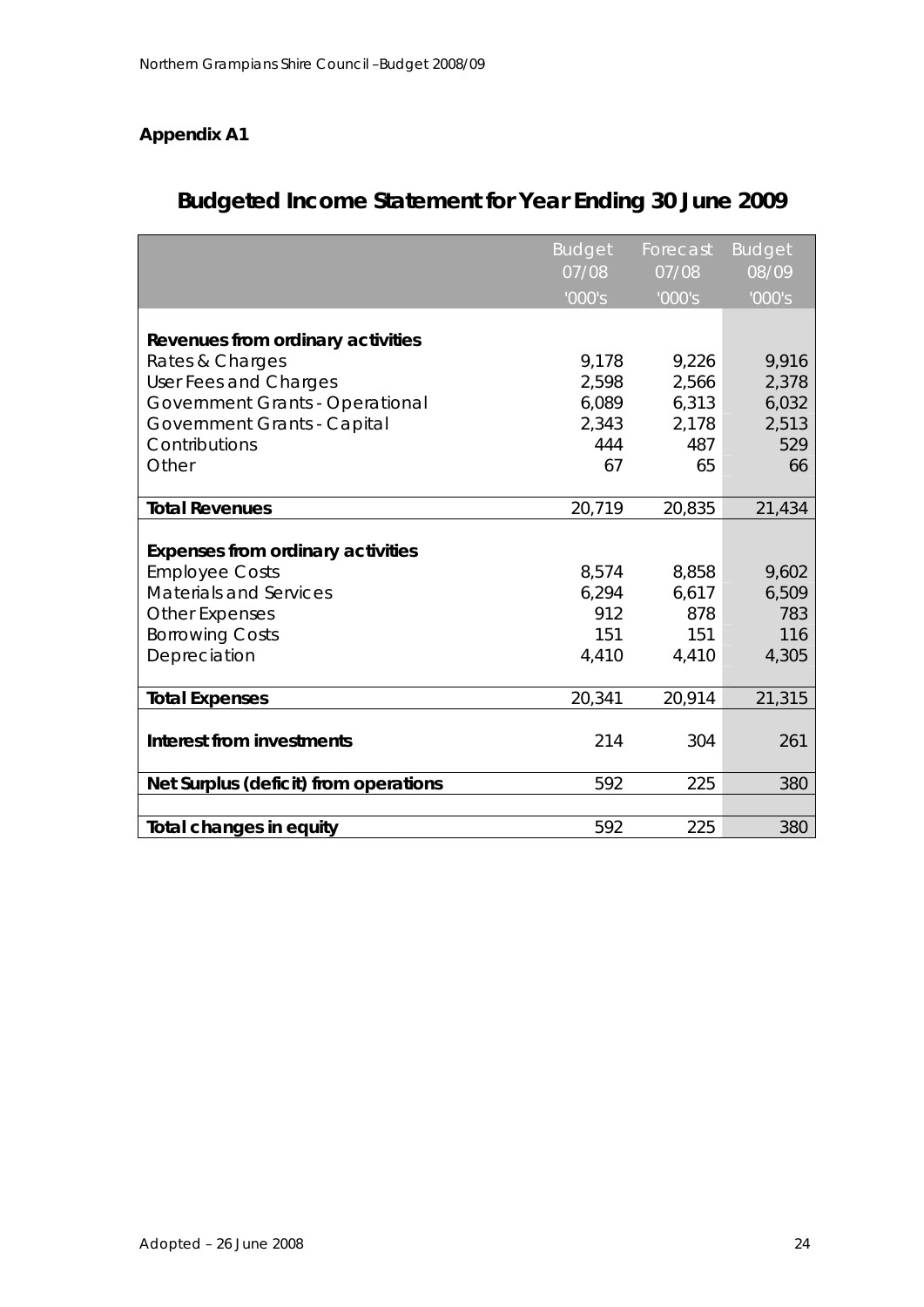# **Budgeted Balance Sheet for Year Ending 30 June 2009**

|                                                          | <b>Budget</b> | Forecast     | <b>Budget</b> |
|----------------------------------------------------------|---------------|--------------|---------------|
|                                                          | 07/08         | 07/08        | 08/09         |
|                                                          | '000's        | '000's       | '000's        |
| <b>Current Assets</b>                                    |               |              |               |
| Cash Assets                                              | 2,928         | 3,654        | 2,900         |
| Receivables                                              | 1,485         | 1,351        | 1,351         |
| Inventories                                              | 294           | 83           | 83            |
| Prepayments                                              | 361           | 165          | 165           |
| Non Current Assets Held for Sale                         |               |              |               |
| <b>Total Current Assets</b>                              | 5,068         | 5,253        | 4,499         |
|                                                          |               |              |               |
| <b>Non Current Assets</b>                                |               |              |               |
| Receivables                                              | 151           | 133          | 133           |
| Property, plant and equipment                            | 171,401       | 183,337      | 184,978       |
| Other                                                    | 552           | 508          | 508           |
| <b>Total Non-Current Assets</b>                          | 172,104       | 183,978      | 185,619       |
|                                                          |               |              |               |
| <b>Total Assets</b>                                      | 177,172       | 189,231      | 190,118       |
|                                                          |               |              |               |
| <b>Current Liabilities</b>                               |               |              |               |
| Payables                                                 | 1,279<br>581  | 1,256<br>493 | 1,119<br>438  |
| Interest bearing liabilities                             | 1,542         |              |               |
| <b>Employee benefits</b>                                 |               | 1,612        | 1,662         |
| Other                                                    | 96            | 112          | 112           |
| <b>Total Current Liabilities</b>                         | 3,498         | 3,473        | 3,411         |
| <b>Non-Current Liabilities</b>                           |               |              |               |
|                                                          | 1,864         |              |               |
| Interest bearing liabilities<br><b>Employee benefits</b> | 279           | 1,453<br>297 | 2,022<br>297  |
|                                                          |               |              |               |
| <b>Total Non-Current Liabilities</b>                     | 2,143         | 1,750        | 2,319         |
|                                                          |               |              |               |
| <b>Total Liabilities</b>                                 | 5,641         | 5,223        | 5,730         |
|                                                          |               |              |               |
| <b>Net Assets</b>                                        | 171,531       | 184,008      | 184,388       |
|                                                          |               |              |               |
| Equity                                                   |               |              |               |
| <b>Accumulated surplus</b>                               | 108,369       | 107,582      | 107,962       |
| Asset revaluation reserve                                | 61,145        | 73,884       | 73,884        |
| Other reserves                                           | 2,017         | 2,542        | 2,542         |
| <b>Total Equity</b>                                      | 171,531       | 184,008      | 184,388       |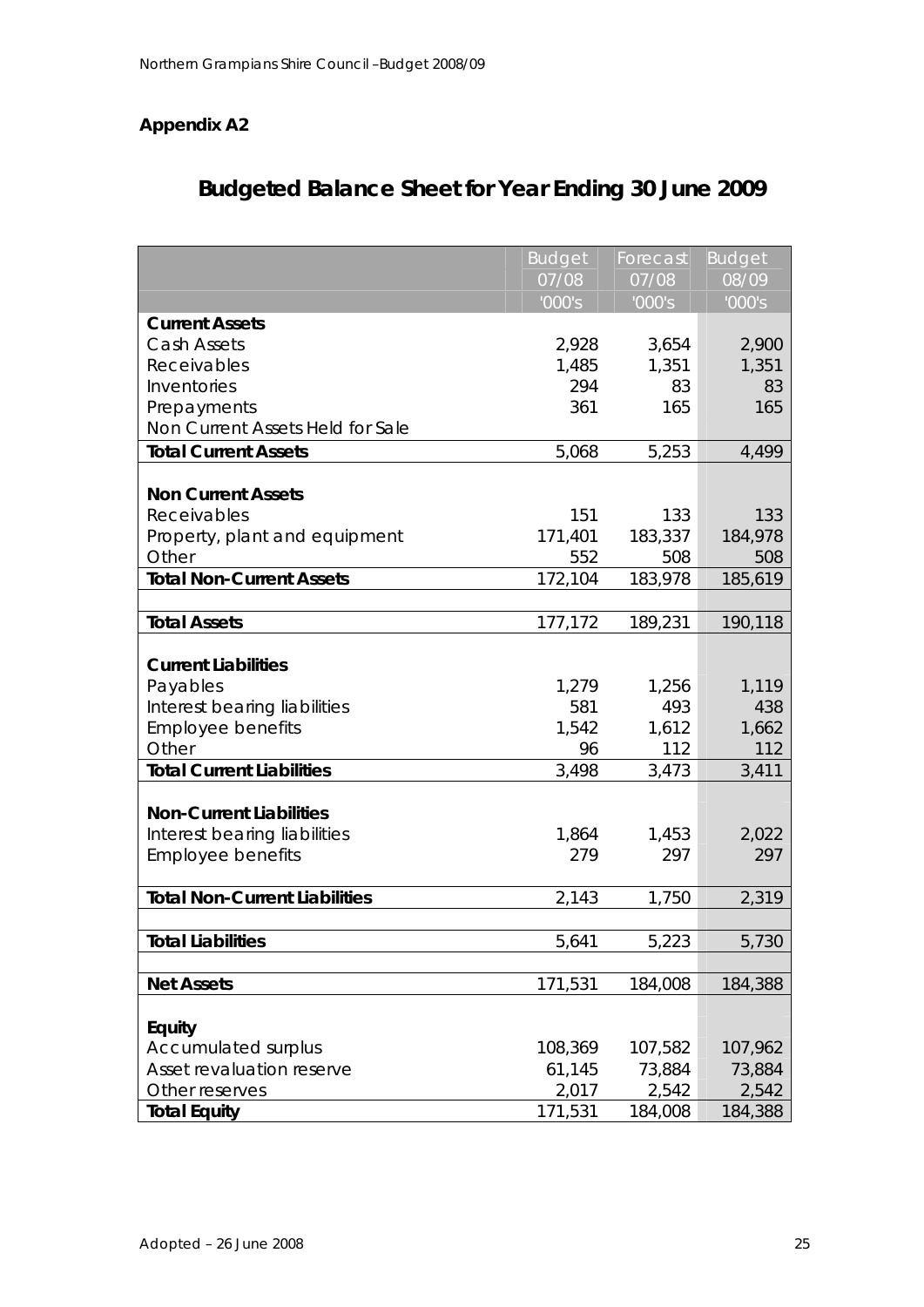# **Budgeted Cash Flow Statement for Year Ending 30 June 2009**

|                                   | <b>Budget</b><br>07/08 | Forecast<br>07/08 | <b>Budget</b><br>08/09 |
|-----------------------------------|------------------------|-------------------|------------------------|
|                                   | '000's                 | '000's            | '000's                 |
|                                   |                        |                   |                        |
| <b>Operating activities</b>       |                        |                   |                        |
| Income                            | (20, 934)              | (21, 139)         | (21, 695)              |
| Expenditure                       | 15,932                 | 16,505            | 17,010                 |
| <b>Net Operating</b>              | (5,002)                | (4,634)           | (4,686)                |
|                                   |                        |                   |                        |
| <b>Investing Activities</b>       |                        |                   |                        |
| Capital Expenditure               | 6,260                  | 5,957             | 6,882                  |
| Capital Income                    | (1003)                 | (634)             | (936)                  |
| <b>Net Investing Activities</b>   | 5,257                  | 5,323             | 5,946                  |
|                                   |                        |                   |                        |
| <b>Financing Activities</b>       |                        |                   |                        |
| New Loans                         | (500)                  | $\Omega$          | (1,000)                |
| <b>Principal Repayments</b>       | 651                    | 651               | 493                    |
| <b>Total Financing Activities</b> | 151                    | 651               | (507)                  |
|                                   |                        |                   |                        |
| Net Movements for Year            | 406                    | 1,340             | 753                    |
|                                   |                        |                   |                        |
| <b>Opening Cash</b>               | 3,334                  | 4,993             | 3,653                  |
|                                   |                        |                   |                        |
| <b>Closing Cash</b>               | 2,928                  | 3,653             | 2,900                  |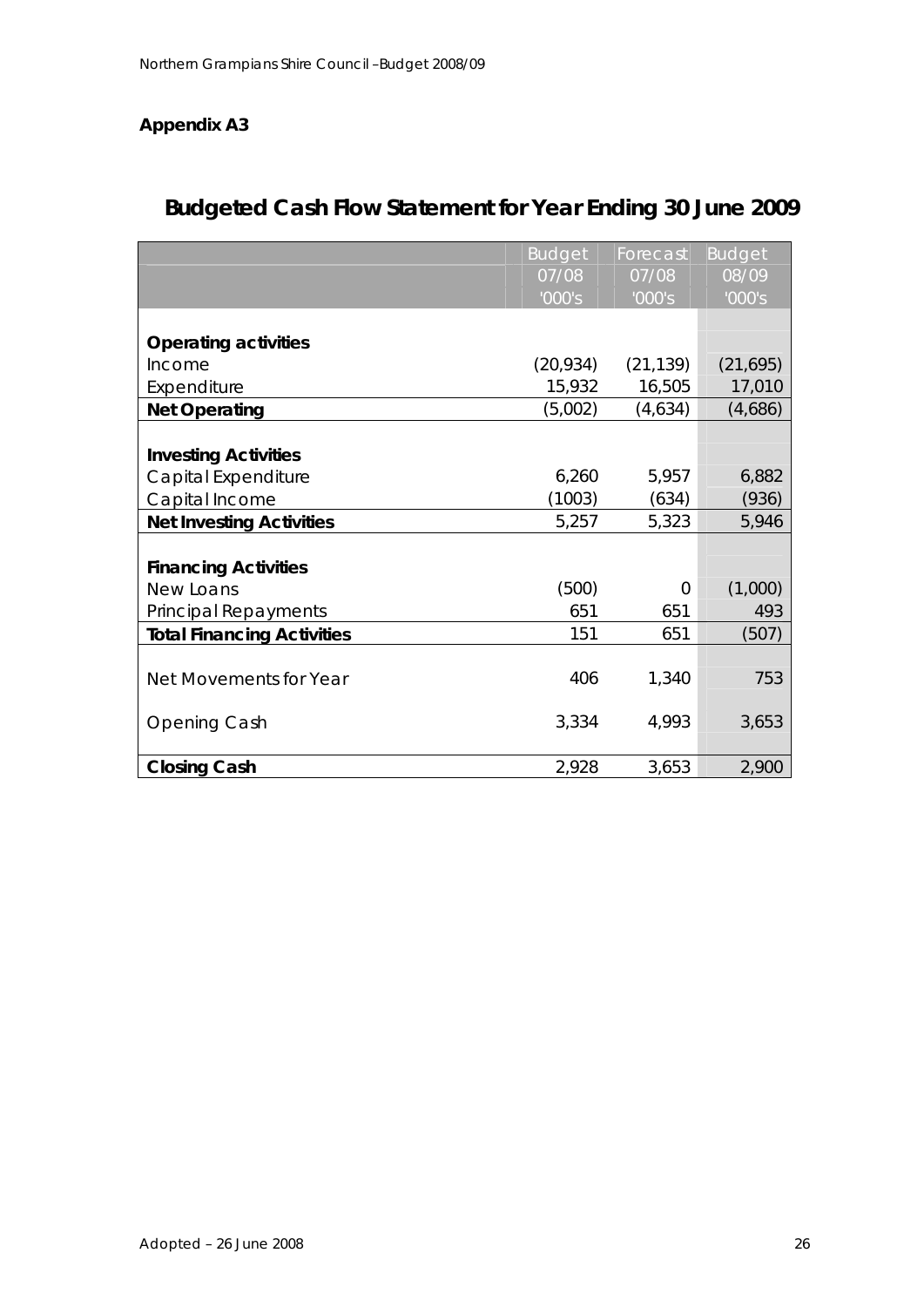# **Budgeted Capital Works Statement for Year Ending 30 June 2009**

|                                         | <b>Budget</b> | Forecast | <b>Budget</b> |
|-----------------------------------------|---------------|----------|---------------|
|                                         | 07/08         | 07/08    | 08/09         |
| <b>Capital Works</b>                    | '000's        | '000's   | '000's        |
|                                         |               |          |               |
| <b>Bridges &amp; Culverts</b>           | 377           | 370      | 452           |
| <b>Buildings</b>                        | 951           | 698      | 1,112         |
| <b>Computers/Information Technology</b> | 161           | 277      | 376           |
| <b>Plant &amp; Motor Vehicles</b>       | 1,015         | 1,443    | 813           |
| Parks & Gardens                         | 250           | 281      | 46            |
| Projects                                | 478           | 414      | 1,014         |
| Roads/Footpaths                         | 2,205         | 1,877    | 2,030         |
| <b>Streetscapes</b>                     | 265           | 291      | 355           |
| Water Management                        | 558           | 306      | 684           |
|                                         |               |          |               |
| <b>Total Capital Works</b>              | 6,260         | 5,957    | 6,882         |
|                                         |               |          |               |
| Represented by:                         |               |          |               |
| Renewal                                 | 3,134         | 4,154    | 4,358         |
| <b>New</b>                              | 1,453         | 1,217    | 1,352         |
| Expansion/Upgrade                       | 1,673         | 586      | 1,172         |
|                                         |               |          |               |
| <b>Total Capital Works</b>              | 6,260         | 5,957    | 6,882         |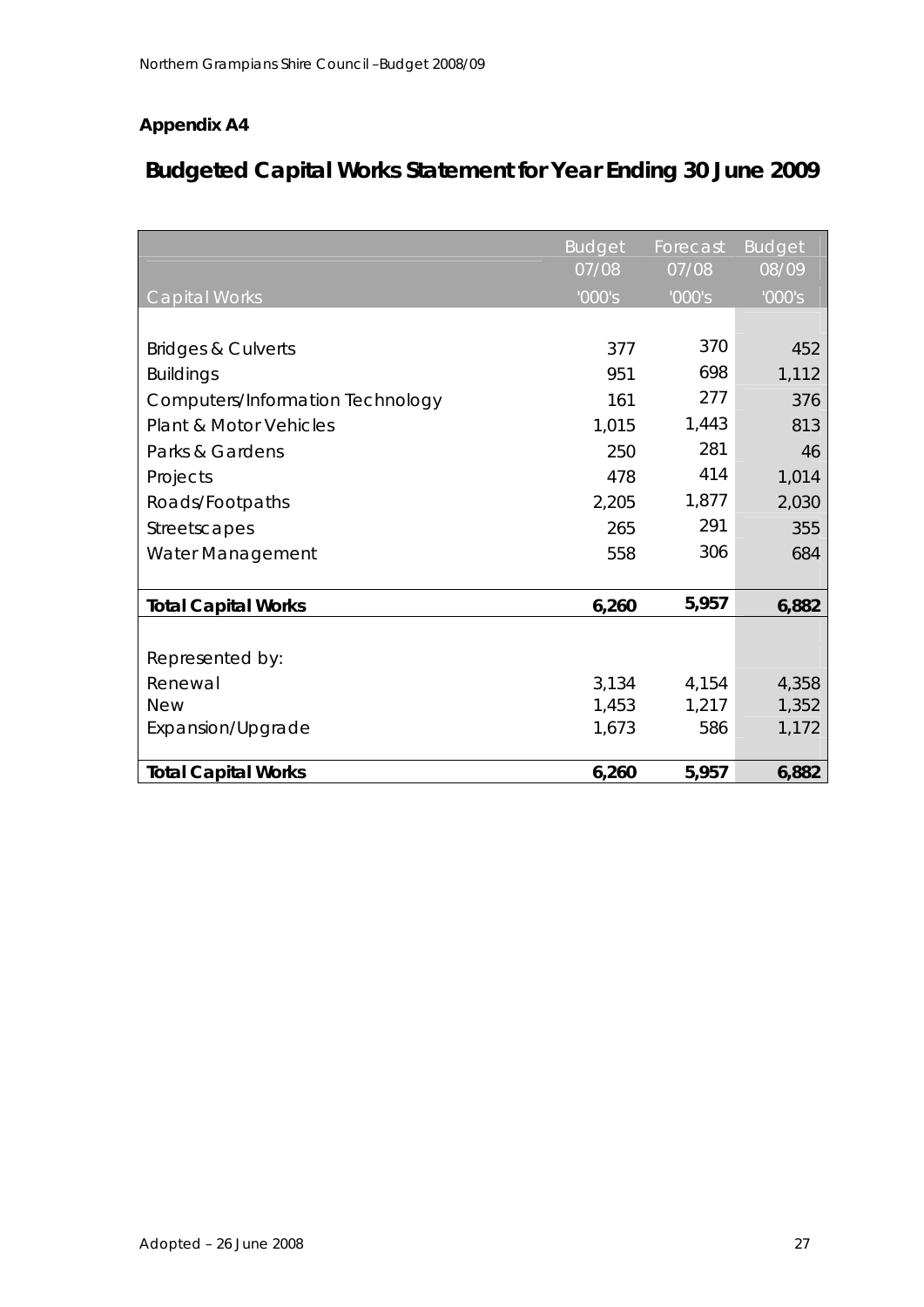The page has intentionally been left blank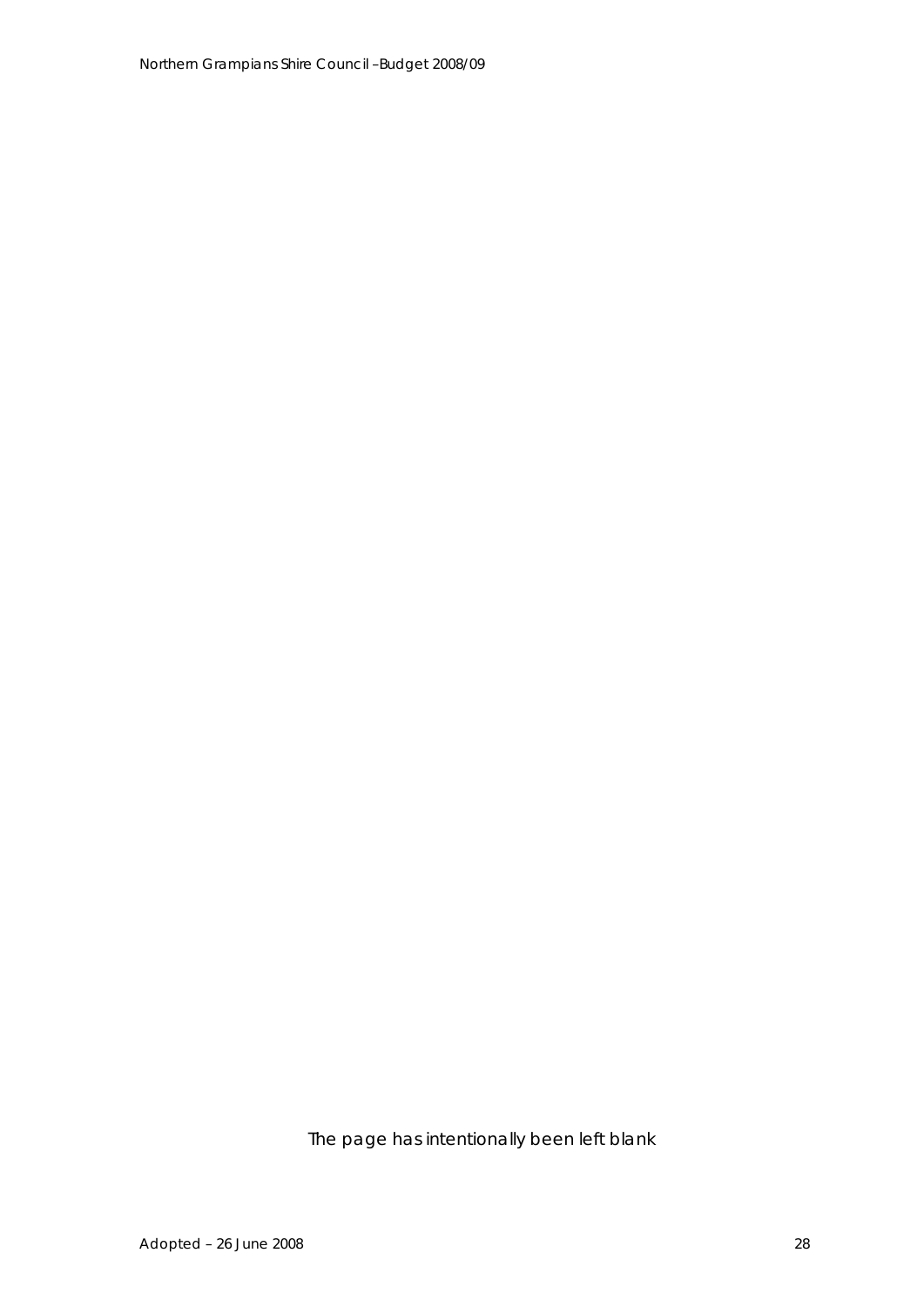# **Appendix B**



Northern Grampians Shire Council

# **Capital Works Program 2008 -2009**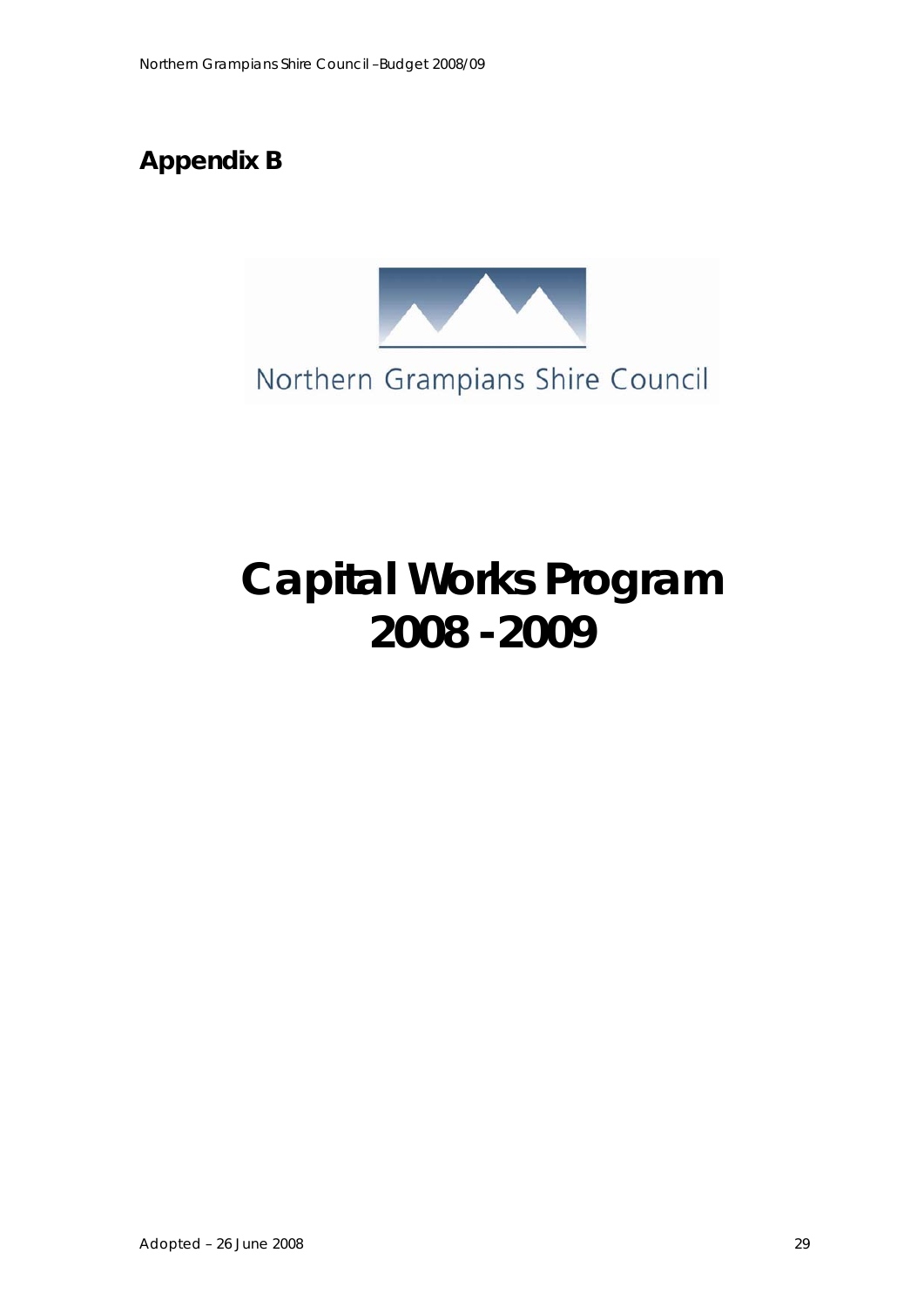| <b>PROJECT DESCRIPTION</b>                                                  | Govt<br>Grant/<br>Loan<br>Other<br><b>Funds</b><br>Contribution<br>S | Rate<br>Revenue/<br>Sale of<br><b>Transfer</b><br><b>Assets</b><br>from<br><b>Reserves</b> | <b>Project Cost</b> |
|-----------------------------------------------------------------------------|----------------------------------------------------------------------|--------------------------------------------------------------------------------------------|---------------------|
| <b>BRIDGES</b>                                                              |                                                                      |                                                                                            |                     |
| Maffescionis Bridge                                                         | 50,000                                                               |                                                                                            | 50,000              |
| Sycamores Bridge                                                            | 62,000                                                               |                                                                                            | 62,000              |
| John Bull Road Bridge                                                       | 55,000                                                               |                                                                                            | 55,000              |
| <b>Bridge Repairs Works - Various</b>                                       | 101,000                                                              | 149,000                                                                                    | 250,000             |
| Ashen Bridge works                                                          | 28,000                                                               | 2,000                                                                                      | 30,000              |
| Lexcel Creek Pedestrian Bridge                                              |                                                                      | 5,000                                                                                      | 5,000               |
|                                                                             | 296,000                                                              | 156,000                                                                                    | 452,000             |
| <b>ROADS/FOOTPATHS</b>                                                      |                                                                      |                                                                                            |                     |
| Safer Local Roads Program<br>Rural & Rural Residential<br>Road Improvements |                                                                      | 120,000                                                                                    | 120,000             |
| Road Rehabilitation<br>$\bullet$                                            | 159,000                                                              | 41,000                                                                                     | 200,000             |
| Resealing of Roads<br>٠                                                     |                                                                      | 305,000                                                                                    | 305,000             |
| <b>Final Seals</b>                                                          |                                                                      | 40,000                                                                                     | 40,000              |
| Resheeting of Gravel<br>Roads                                               | 645,000                                                              |                                                                                            | 645,000             |
| Road safety treatments                                                      | 100,000                                                              | 262,000                                                                                    | 362,000             |
| Town Street Sealing                                                         |                                                                      | 100,000                                                                                    | 100,000             |
| Kerb & Chanel for Town Streets                                              |                                                                      | 20,000                                                                                     | 20,000              |
| Grampians Road Realignment                                                  |                                                                      | 170,000                                                                                    | 170,000             |
| Ligar, Gertrude, Sophia & White<br><b>Streets Intersection</b>              |                                                                      | 59,000                                                                                     | 59,000              |
| Footpath Renewals                                                           |                                                                      | 5,000                                                                                      | 5,000               |
| Walk of Fame                                                                |                                                                      | 4,000                                                                                      | 4,000               |
|                                                                             | 904,000                                                              | 1,126,000                                                                                  | 2,030,000           |
| <b>WATER MANAGEMENT</b>                                                     |                                                                      |                                                                                            |                     |
| Halls Gap HARP                                                              | 250,000                                                              | 15,000                                                                                     | 265,000             |
| SWANS                                                                       | 125,000                                                              | 134,000                                                                                    | 259,000             |
| Central Park Water Alternative -<br>Stage 2                                 | 8,000                                                                | 117,000                                                                                    | 125,000             |
| Storm Water Link Line                                                       |                                                                      | 35,000                                                                                     | 35,000              |
|                                                                             | 383,000                                                              | 301,000                                                                                    | 684,000             |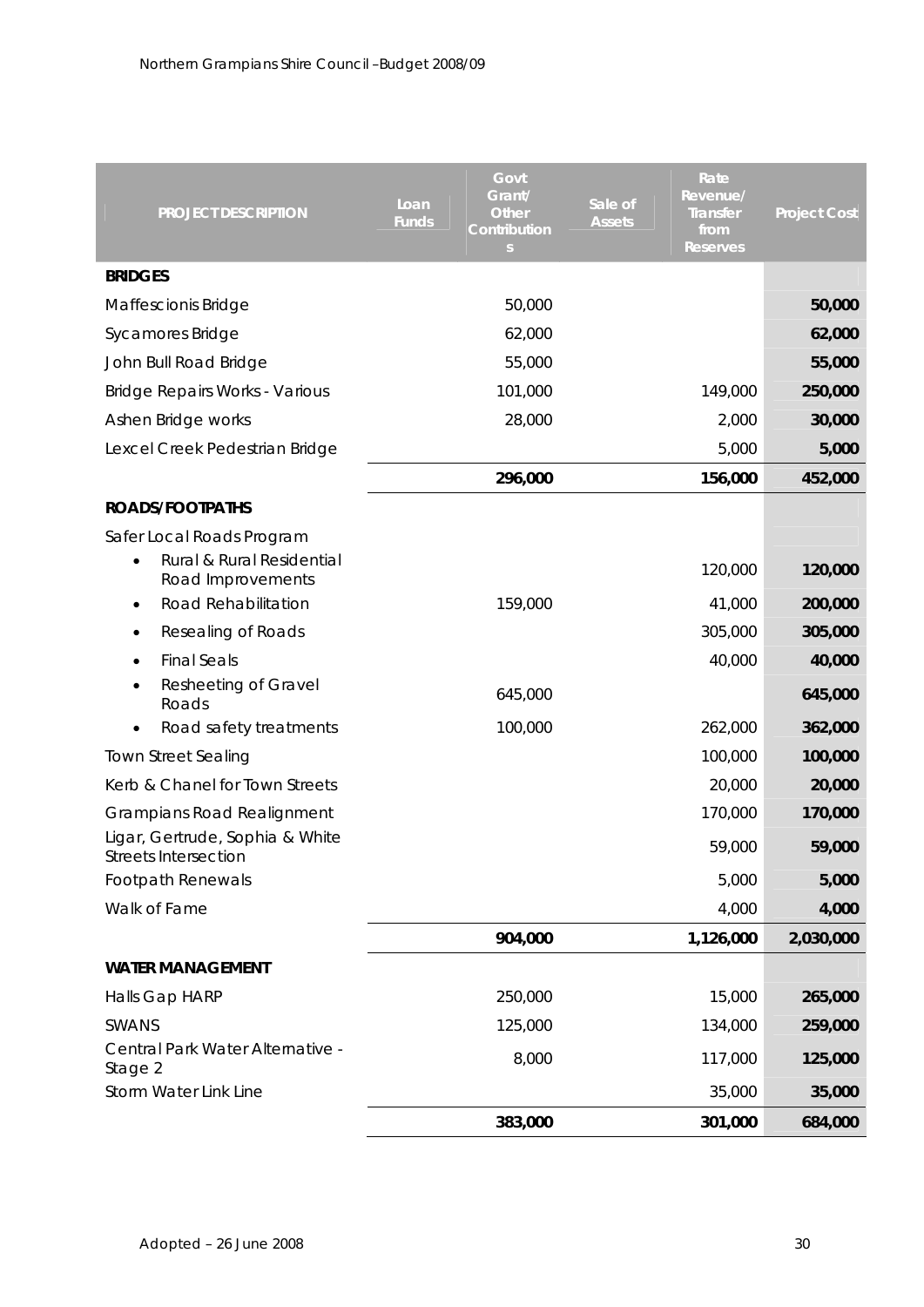| <b>PROJECT DESCRIPTION</b>                                               | Loan<br><b>Funds</b> | Govt<br>Grant/<br>Other<br>Contribution<br>$\overline{\mathbf{S}}$ | Sale of<br><b>Assets</b> | Rate<br>Revenue/<br><b>Transfer</b><br>from<br><b>Reserves</b> | <b>Project Cost</b> |
|--------------------------------------------------------------------------|----------------------|--------------------------------------------------------------------|--------------------------|----------------------------------------------------------------|---------------------|
| <b>PLANT &amp; EQUIPEMENT</b>                                            |                      |                                                                    |                          |                                                                |                     |
| Plant Replacement Program                                                | 200,000              |                                                                    | 150,000                  | 67,000                                                         | 417,000             |
| Light Fleet Replacement Program                                          |                      |                                                                    | 211,000                  | 180,000                                                        | 391,000             |
| Office Furniture Replacement                                             |                      |                                                                    |                          | 5,000                                                          | 5,000               |
|                                                                          | 200,000              |                                                                    | 361,000                  | 252,000                                                        | 813,000             |
| <b>STREETSCAPES</b>                                                      |                      |                                                                    |                          |                                                                |                     |
| <b>UDF - Stuart Mill</b>                                                 |                      |                                                                    |                          | 15,000                                                         | 15,000              |
| UDF - Stawell                                                            |                      |                                                                    |                          | 80,000                                                         | 80,000              |
| <b>UDF - St Arnaud</b>                                                   |                      | 125,000                                                            |                          | 125,000                                                        | 250,000             |
| Entrance signage - Stawell (UDF)                                         |                      |                                                                    |                          | 10,000                                                         | 10,000              |
|                                                                          |                      | 125,000                                                            |                          | 230,000                                                        | 355,000             |
| <b>BUILDINGS</b>                                                         |                      |                                                                    |                          |                                                                |                     |
| <b>Building Repairs</b>                                                  |                      |                                                                    |                          | 30,000                                                         | 30,000              |
| St Arnaud Fire Station -<br>redevelopment<br>Customer Service Upgrade at |                      |                                                                    |                          | 5,000                                                          | 5,000               |
| Stawell                                                                  |                      |                                                                    |                          | 50,000                                                         | 50,000              |
| Stawell Gift Hall of Fame                                                | 80,000               | 250,000                                                            |                          | 5,000                                                          | 335,000             |
| Halls Gap Transfer Station                                               | 130,000              | 50,000                                                             |                          |                                                                | 180,000             |
| Halls Gap Visitor Information<br>Centre                                  | 120,000              | 125,000                                                            |                          | 127,000                                                        | 372,000             |
| Kara Kara Shire Hall Fit Out                                             |                      | 80,000                                                             |                          | 40,000                                                         | 120,000             |
| Grampian Gate Caravan Park-<br>various works                             |                      |                                                                    |                          | 15,000                                                         | 15,000              |
| Revolving Fund Energy efficiency<br>implementation                       |                      |                                                                    |                          | 5,000                                                          | 5,000               |
|                                                                          | 330,000              | 505,000                                                            |                          | 277,000                                                        | 1,112,000           |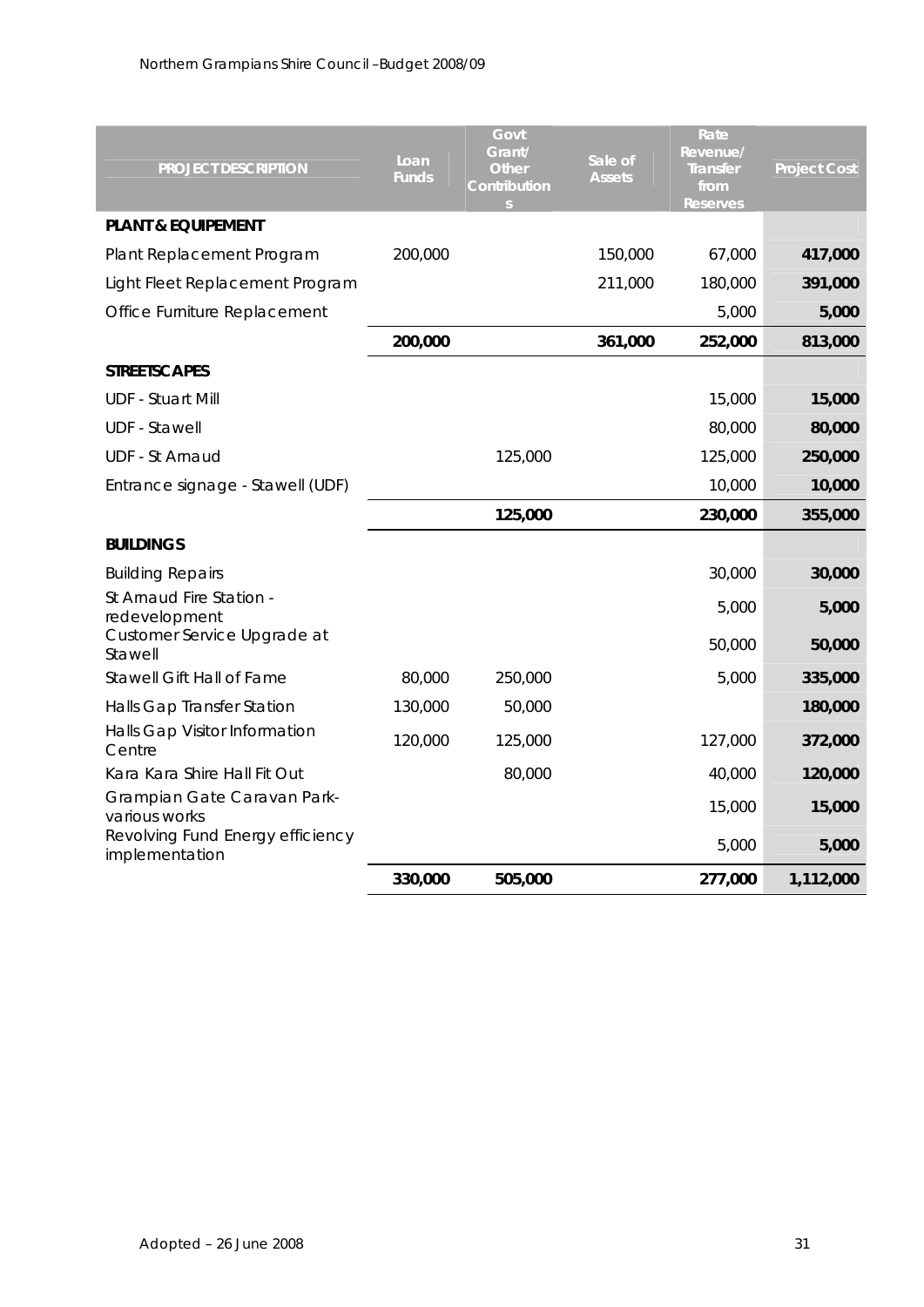| <b>PROJECT DESCRIPTION</b>                                  | Loan<br><b>Funds</b> | Govt<br>Grant/<br><b>Other</b><br>Contribution<br>$\overline{\mathbf{S}}$ | Sale of<br><b>Assets</b> | Rate<br>Revenue/<br><b>Transfer</b><br>from<br><b>Reserves</b> | <b>Project Cost</b> |
|-------------------------------------------------------------|----------------------|---------------------------------------------------------------------------|--------------------------|----------------------------------------------------------------|---------------------|
| <b>COMPUTERS/IT</b>                                         |                      |                                                                           |                          |                                                                |                     |
| Aerial Photography                                          |                      |                                                                           |                          | 50,000                                                         | 50,000              |
| Data Storage - Increased<br>Capacity                        |                      |                                                                           |                          | 10,000                                                         | 10,000              |
| Finance System replacement                                  | 170,000              |                                                                           |                          |                                                                | 170,000             |
| Hardware Replacements                                       |                      |                                                                           |                          | 50,000                                                         | 50,000              |
| Telecommunications                                          |                      |                                                                           |                          | 25,000                                                         | 25,000              |
| Replacement of Servers                                      |                      |                                                                           |                          | 6,000                                                          | 6,000               |
| Confirm - Customer Service                                  |                      |                                                                           |                          | 10,000                                                         | 10,000              |
| <b>Logging Customer Enquiries</b><br>through Online Mapping |                      |                                                                           |                          | 15,000                                                         | 15,000              |
| Virtualisation of Servers                                   |                      |                                                                           |                          | 30,000                                                         | 30,000              |
| Asset Management - Hardware                                 |                      |                                                                           |                          | 10,000                                                         | 10,000              |
|                                                             | 170,000              |                                                                           |                          | 206,000                                                        | 376,000             |
| <b>PARKS &amp; GARDENS</b>                                  |                      |                                                                           |                          |                                                                |                     |
| <b>BBQ Replacement Program</b>                              |                      |                                                                           |                          | 8,000                                                          | 8,000               |
| Significant tree protection works                           |                      |                                                                           |                          | 8,000                                                          | 8,000               |
| Grampians Gateway Industrial<br><b>Estate Landscaping</b>   |                      |                                                                           |                          | 10,000                                                         | 10,000              |
| Cato Park Master Plan                                       |                      |                                                                           |                          | 5,000                                                          | 5,000               |
| North Park Master Plan<br>Implementation                    |                      |                                                                           |                          | 10,000                                                         | 10,000              |
| St Arnaud Traffic Island<br>Beautification                  |                      |                                                                           |                          | 5,000                                                          | 5,000               |
|                                                             |                      |                                                                           |                          | 46,000                                                         | 46,000              |
| <b>PROJECTS</b>                                             |                      |                                                                           |                          |                                                                |                     |
| Stawell Airport Upgrade                                     | 300,000              | 300,000                                                                   |                          | 362,000                                                        | 962,000             |
| <b>Bayliss Street Redevelopment</b>                         |                      |                                                                           |                          | 10,000                                                         | 10,000              |
| <b>Cemeteries - Capital Works</b>                           |                      |                                                                           |                          | 10,000                                                         | 10,000              |
| Piano replacement                                           |                      |                                                                           | 2,000                    | 10,000                                                         | 12,000              |
| Marnoo Wetlands                                             |                      |                                                                           |                          | 10,000                                                         | 10,000              |
| Power connection to Dams                                    |                      |                                                                           |                          | 5,000                                                          | 5,000               |
| Curatorial management                                       |                      |                                                                           |                          | 5,000                                                          | 5,000               |
|                                                             | 300,000              | 300,000                                                                   | 2,000                    | 412,000                                                        | 1,014,000           |
| <b>TOTALS</b>                                               | 1,000,000            | 2,513,000                                                                 | 363,000                  | 3,006,000                                                      | 6,882,000           |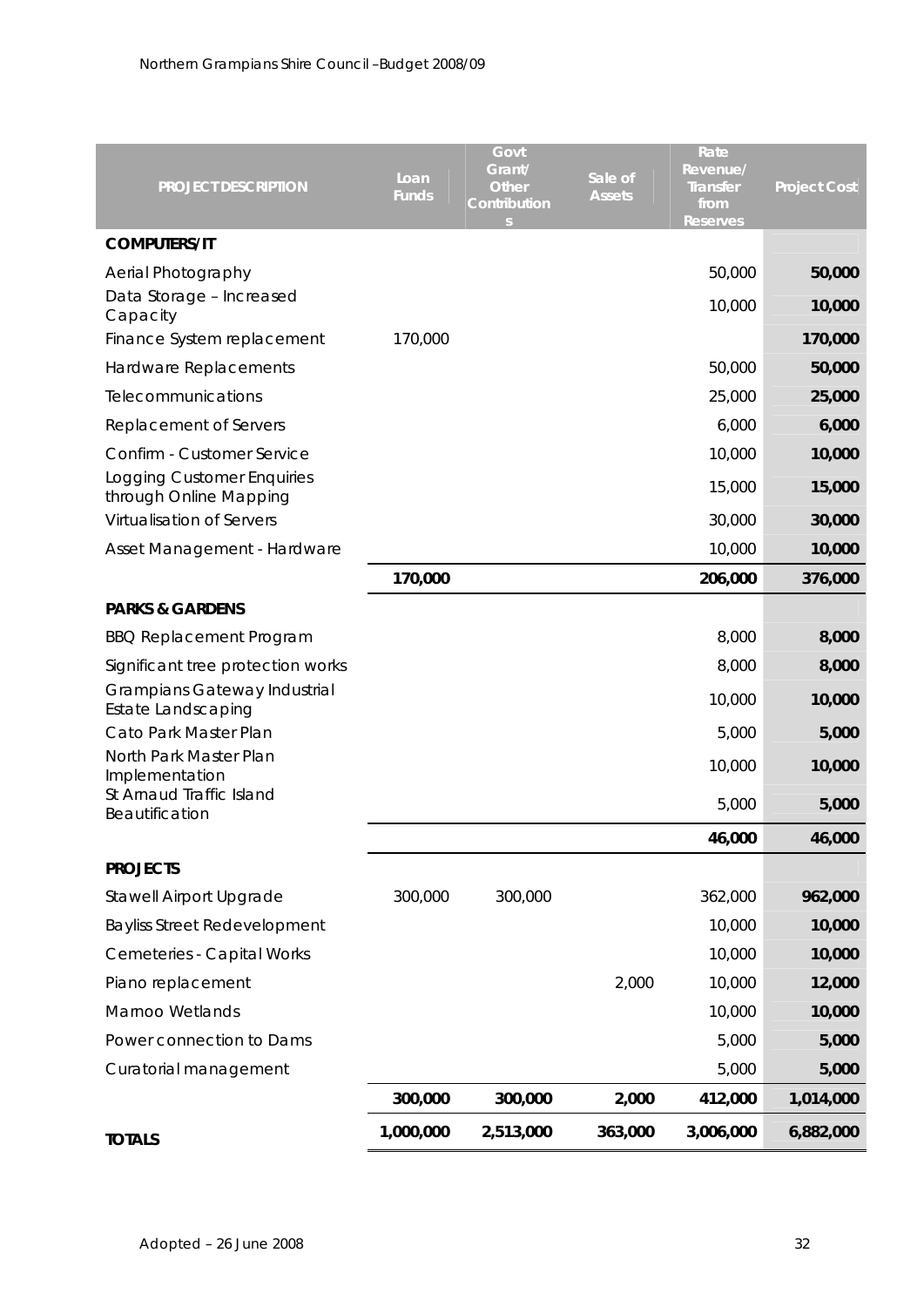

# Northern Grampians Shire Council

# **Strategic Resource Plan 2008 -2012**

- **C1 Standard Income Statement**
- **C2 Standard Balance Sheet**
- **C3 Standard Cash Flow Statement**
- **C4 Standard Capital Works Statement**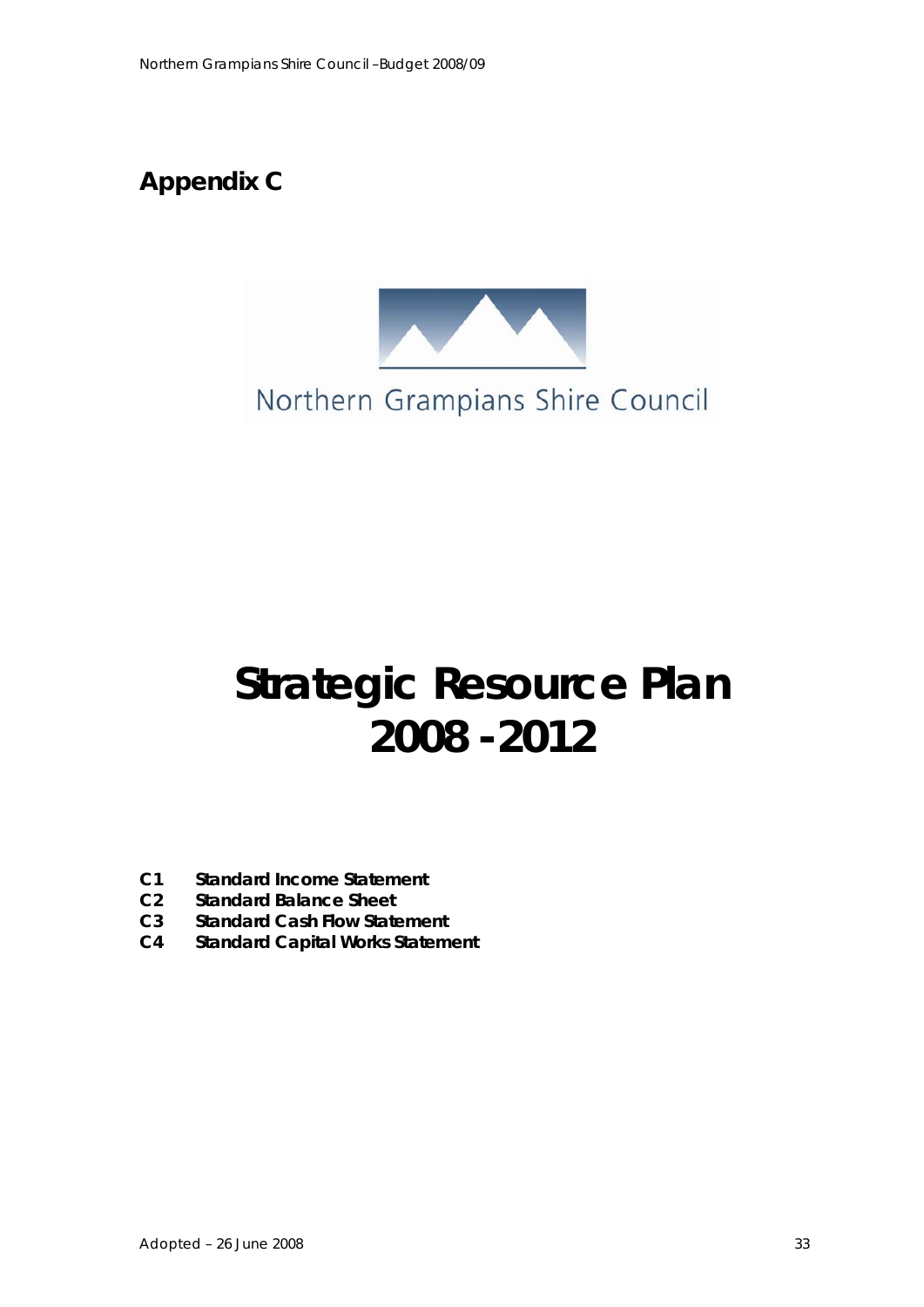## **Standard Income Statement**

|                                          | Forecast | <b>Budget</b> | Forecast | Forecast | Forecast |
|------------------------------------------|----------|---------------|----------|----------|----------|
|                                          | 07/08    | 08/09         | 09/10    | 10/11    | 11/12    |
|                                          | '000's   | '000's        | '000's   | '000's   | '000's   |
|                                          |          |               |          |          |          |
| Revenues from ordinary activities        |          |               |          |          |          |
| Rates & Charges                          | 9,226    | 9,916         | 10,610   | 11,353   | 12,148   |
| User Fees and Charges                    | 2,566    | 2,378         | 2,497    | 2,622    | 2,753    |
| Government Grants - Operational          | 6,313    | 6,032         | 6,273    | 6,524    | 6,785    |
| Government Grants - Capital              | 2,566    | 2,513         | 2,400    | 2,100    | 2,200    |
| Contributions                            | 487      | 529           | 550      | 572      | 595      |
| Other                                    | 65       | 66            | 69       | 71       | 74       |
|                                          |          |               |          |          |          |
| <b>Total Revenues</b>                    | 20,835   | 21,434        | 22,399   | 23,242   | 24,555   |
|                                          |          |               |          |          |          |
| <b>Expenses from ordinary activities</b> |          |               |          |          |          |
| <b>Employee Costs</b>                    | 8,858    | 9,602         | 10,226   | 10,891   | 11,599   |
| <b>Materials and Services</b>            | 6,617    | 6,509         | 6,621    | 6,883    | 7,156    |
| Other Expenses                           | 878      | 783           | 806      | 831      | 856      |
| <b>Borrowing Costs</b>                   | 151      | 116           | 167      | 136      | 103      |
| Depreciation                             | 4,410    | 4,305         | 4,305    | 4,305    | 4,305    |
|                                          |          |               |          |          |          |
| <b>Total Expenses</b>                    | 20,914   | 21,315        | 22,125   | 23,046   | 24,019   |
|                                          |          |               |          |          |          |
| Interest from Investments                | 304      | 261           | 231      | 231      | 231      |
|                                          | 225      | 380           | 505      | 427      | 767      |
| Net Surplus (deficit) from operations    |          |               |          |          |          |
|                                          |          |               |          |          |          |
| Total changes in equity                  | 225      | 380           | 505      | 427      | 767      |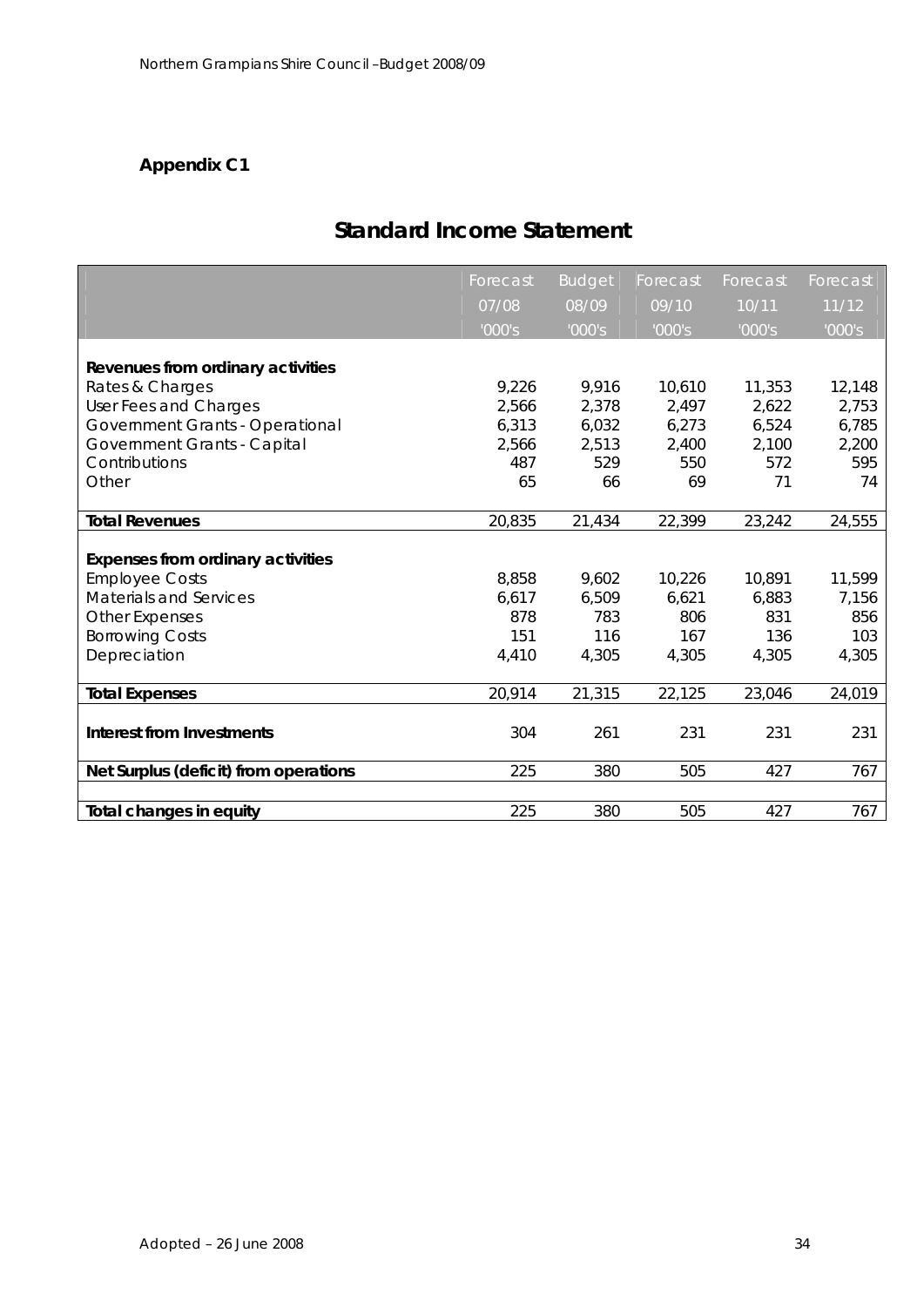## **Standard Balance Sheet**

|                                           | Forecast     | <b>Budget</b> | Forecast     | Forecast | Forecast     |
|-------------------------------------------|--------------|---------------|--------------|----------|--------------|
|                                           | 07/08        | 08/09         | 09/10        | 10/11    | 11/12        |
|                                           | '000's       | '000's        | '000's       | '000's   | '000's       |
| <b>Current Assets</b>                     |              |               |              |          |              |
| Cash Assets                               | 3,654        | 2,900         | 2,976        | 2,948    | 3,133        |
| Receivables                               | 1,351        | 1,351         | 1,451        | 1,451    | 1,451        |
| Inventories                               | 83           | 83            | 83           | 83       | 83           |
| Prepayments                               | 165          | 165           | 165          | 165      | 165          |
| <b>Total Current Assets</b>               | 5,253        | 4,499         | 4,675        | 4,647    | 4,832        |
| Non current assets                        |              |               |              |          |              |
| Receivables                               | 133          | 133           | 133          | 133      | 133          |
| Property, plant and equipment             | 183,337      | 184,978       | 184,821      | 184,852  | 184,982      |
| Other                                     | 508          | 508           | 508          | 508      | 508          |
| <b>Total non-current assets</b>           | 183,978      | 185,619       | 185,462      | 185,493  | 185,623      |
|                                           |              |               |              |          |              |
| <b>Total assets</b>                       | 189,231      | 190,118       | 190,137      | 190,139  | 190,455      |
|                                           |              |               |              |          |              |
| <b>Current Liabilities</b>                |              |               |              |          |              |
| Payables                                  | 1,256        | 1,119         | 1,099        | 1,089    | 1,084        |
| Interest bearing liabilities              | 493          | 438           | 469          | 502      | 348          |
| Employee benefits                         | 1,612        | 1,662         | 1,714        | 1,768    | 1,824        |
| Other<br><b>Total current liabilities</b> | 112<br>3,473 | 112<br>3,411  | 112<br>3,394 | 112      | 112<br>3,368 |
|                                           |              |               |              | 3,471    |              |
| <b>Non-current liabilities</b>            |              |               |              |          |              |
| Interest bearing liabilities              | 1,453        | 2,022         | 1,553        | 1,051    | 703          |
| <b>Employee benefits</b>                  | 297          | 297           | 297          | 297      | 297          |
| Other                                     |              |               |              |          |              |
| <b>Total non-current liabilities</b>      | 1,750        | 2,319         | 1,850        | 1,348    | 1,000        |
|                                           |              |               |              |          |              |
| <b>Total Liabilities</b>                  | 5,223        | 5,730         | 5,244        | 4,819    | 4,368        |
|                                           |              |               |              |          |              |
| <b>Net Assets</b>                         | 184,008      | 184,388       | 184,893      | 185,320  | 186,087      |
|                                           |              |               |              |          |              |
| Equity                                    |              |               |              |          |              |
| <b>Accumulated surplus</b>                | 107,582      | 107,962       | 108,467      | 108,894  | 109,661      |
| Asset revaluation reserve                 | 73,884       | 73,884        | 73,884       | 73,884   | 73,884       |
| Other reserves                            | 2,542        | 2,542         | 2,542        | 2,542    | 2,542        |
| <b>Total Equity</b>                       | 184,008      | 184,388       | 184,893      | 185,320  | 186,087      |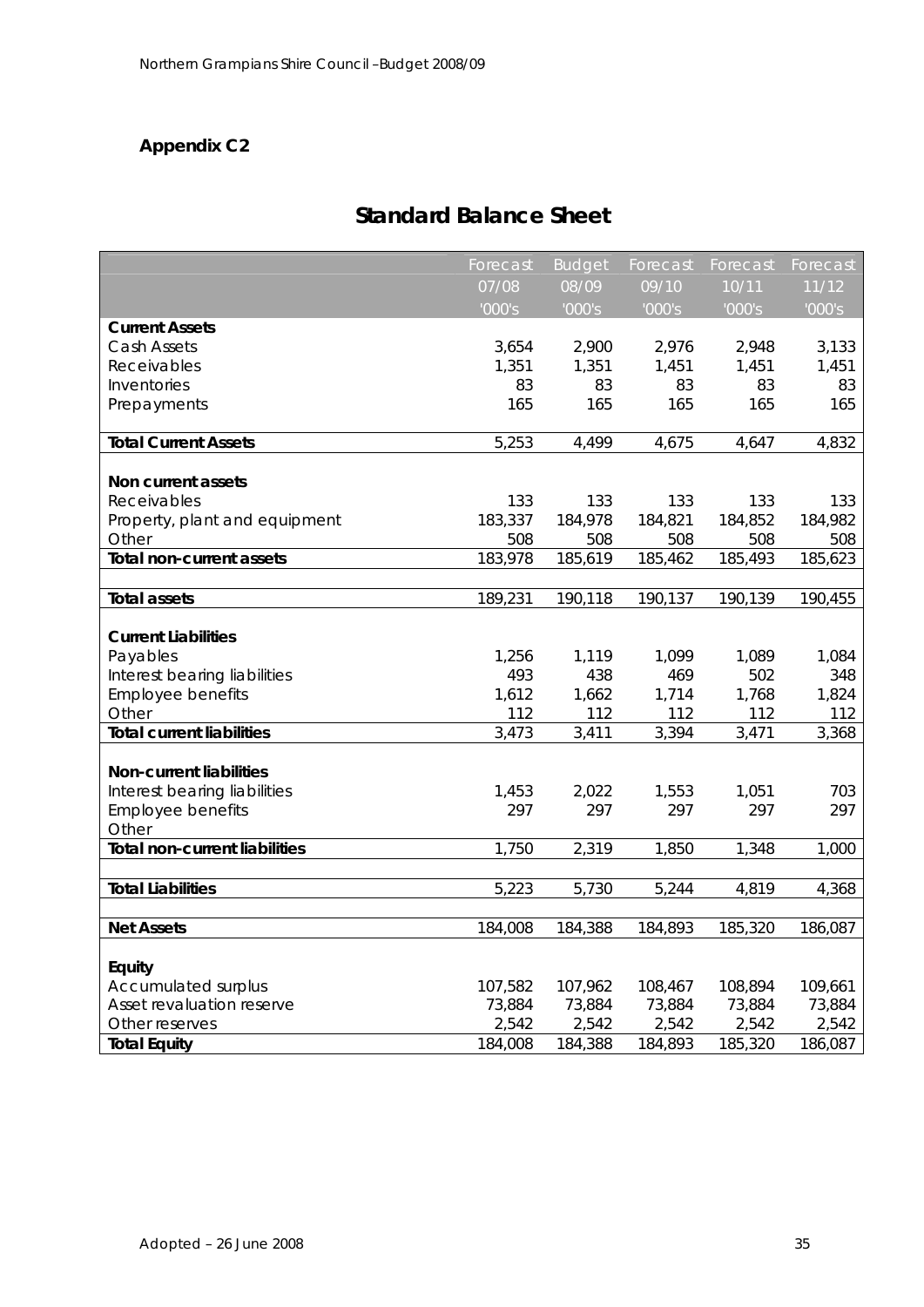## **Standard Cash Flow Statement**

|                                   | Forecast                 | <b>Budget</b>   | Forecast        | Forecast        | Forecast        |
|-----------------------------------|--------------------------|-----------------|-----------------|-----------------|-----------------|
|                                   | 07/08<br>'000's          | 08/09<br>'000's | 09/10<br>'000's | 10/11<br>'000's | 11/12<br>'000's |
|                                   |                          |                 |                 |                 |                 |
| <b>Operating activities</b>       |                          |                 |                 |                 |                 |
| Income                            | (21, 139)                | (21, 695)       | (22, 630)       | (23, 473)       | (24, 786)       |
| Expenditure                       | 16,505                   | 17,010          | 17,820          | 18,740          | 19,714          |
| <b>Net Operating</b>              | (4,634)                  | (4,686)         | (4, 810)        | (4, 733)        | 5,072           |
|                                   |                          |                 |                 |                 |                 |
| <b>Investing Activities</b>       |                          |                 |                 |                 |                 |
| Capital Expenditure               | 5,957                    | 6,882           | 4,900           | 4,900           | 5,000           |
| Capital Income                    | (634)                    | (936)           | (752)           | (564)           | (564)           |
| <b>Net Investing Activities</b>   | 5,323                    | 5,946           | 4,148           | 4,336           | 4,436           |
|                                   |                          |                 |                 |                 |                 |
| <b>Financing Activities</b>       |                          |                 |                 |                 |                 |
| New Loans                         | $\overline{\phantom{a}}$ | (1,000)         |                 |                 |                 |
| Principal Repayments              | 651                      | 493             | 586             | 425             | 451             |
| <b>Total Financing Activities</b> | 651                      | (507)           | 586             | 425             | 451             |
|                                   |                          |                 |                 |                 |                 |
| Net Movements for Year            | 1,340                    | 753             | (76)            | 28              | (185)           |
|                                   |                          |                 |                 |                 |                 |
| Opening Cash                      | 4,993                    | 3,653           | 2,900           | 2,976           | 2,948           |
|                                   |                          |                 |                 |                 |                 |
| <b>Closing Cash</b>               | 3,653                    | 2,900           | 2,976           | 2,948           | 3,133           |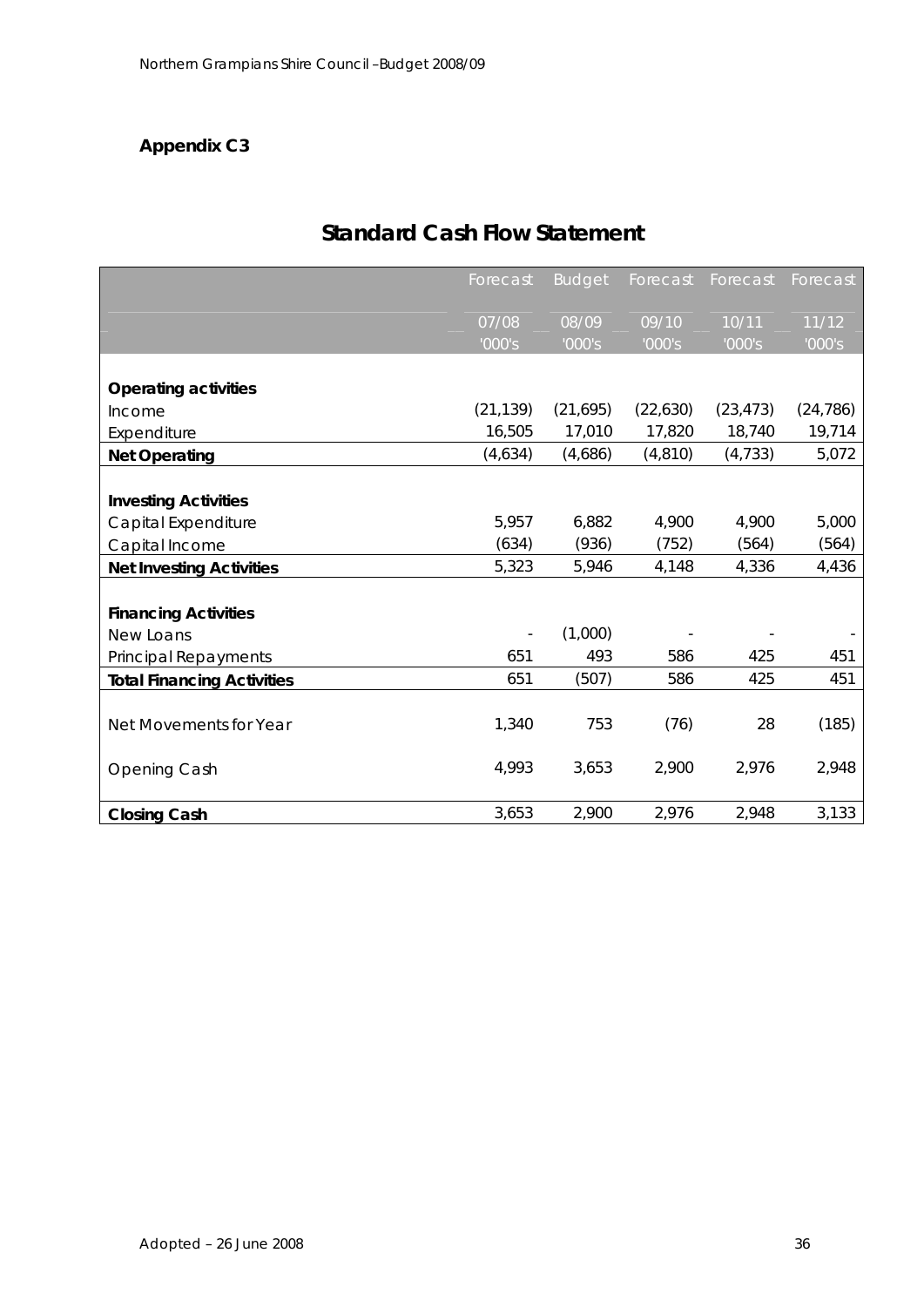### **Appendix C4**

## **Standard Capital Works Statement**

|                                  | Forecast | <b>Budget</b> | Forecast | Forecast | Forecast |
|----------------------------------|----------|---------------|----------|----------|----------|
|                                  | 07/08    | 08/09         | 09/10    | 10/11    | 11/12    |
| <b>Capital Works</b>             | '000's   | '000's        | '000's   | 000s     | '000's   |
|                                  |          |               |          |          |          |
| <b>Bridges &amp; Culverts</b>    | 370      | 452           | 150      | 300      | 200      |
| <b>Buildings</b>                 | 698      | 1,112         | 550      | 550      | 800      |
| Computers/Information Technology | 277      | 376           | 100      | 210      | 100      |
| Plant & Motor Vehicles           | 1,443    | 813           | 1,000    | 850      | 1,000    |
| Parks & Gardens                  | 281      | 46            | 450      | 230      | 300      |
| Projects                         | 414      | 1,014         | 400      | 400      | 350      |
| Roads/Footpaths                  | 1,877    | 2,030         | 1,800    | 1,900    | 1,800    |
| Streetscapes                     | 291      | 355           | 250      | 310      | 300      |
| Water Management                 | 306      | 684           | 200      | 150      | 150      |
|                                  |          |               |          |          |          |
| <b>Total Capital Works</b>       | 5,957    | 6,882         | 4,900    | 4,900    | 5,000    |
|                                  |          |               |          |          |          |
| Represented by:                  |          |               |          |          |          |
| Renewal                          | 4,154    | 4,358         | 4,400    | 4,400    | 4,400    |
| <b>New</b>                       | 1,217    | 1,352         | 100      | 100      | 100      |
| Expansion                        | 586      | 1,172         | 400      | 400      | 500      |
|                                  |          |               |          |          |          |
| <b>Total Capital Works</b>       | 5,957    | 6,882         | 4,900    | 4,900    | 5,000    |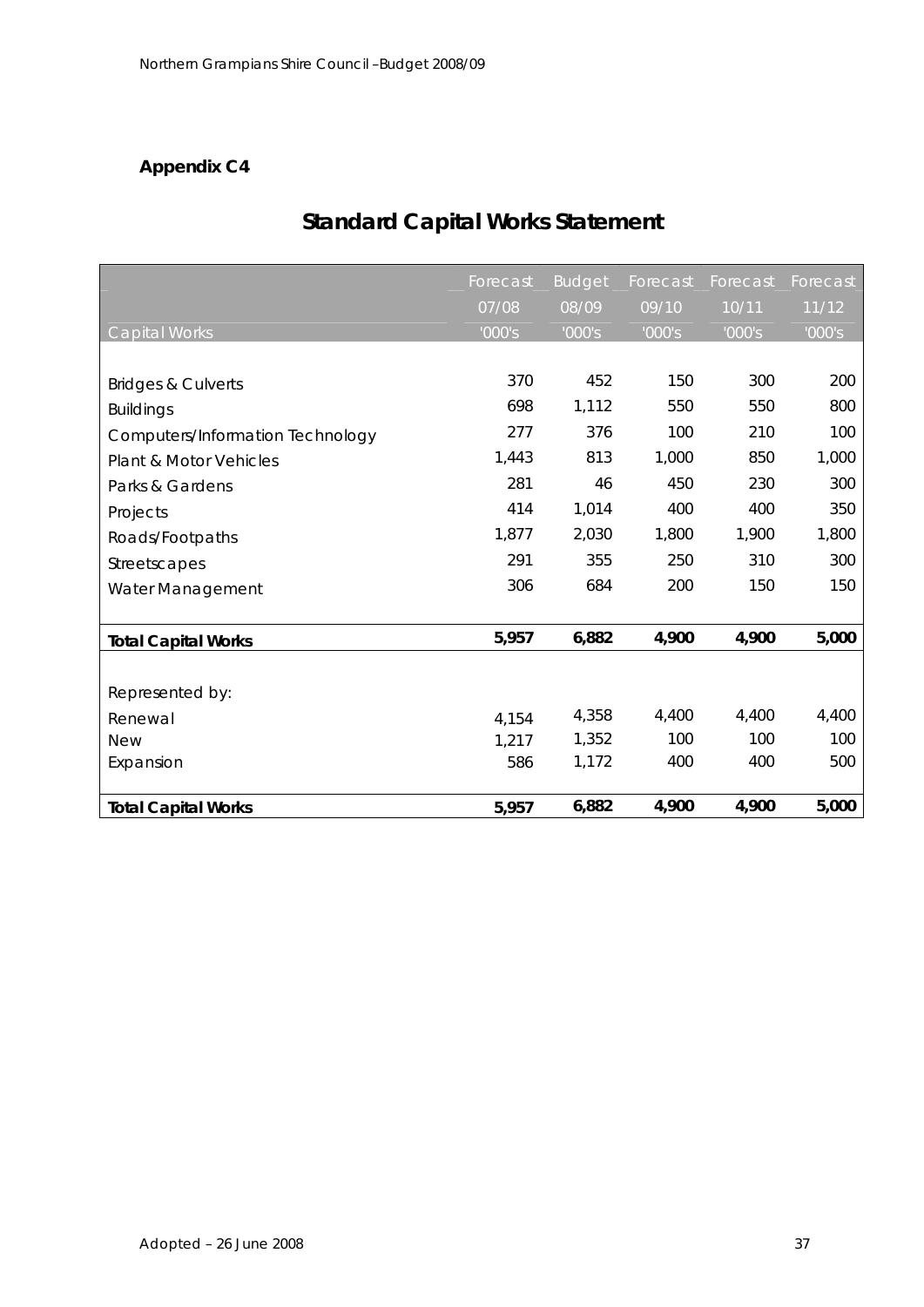The page has intentionally been left blank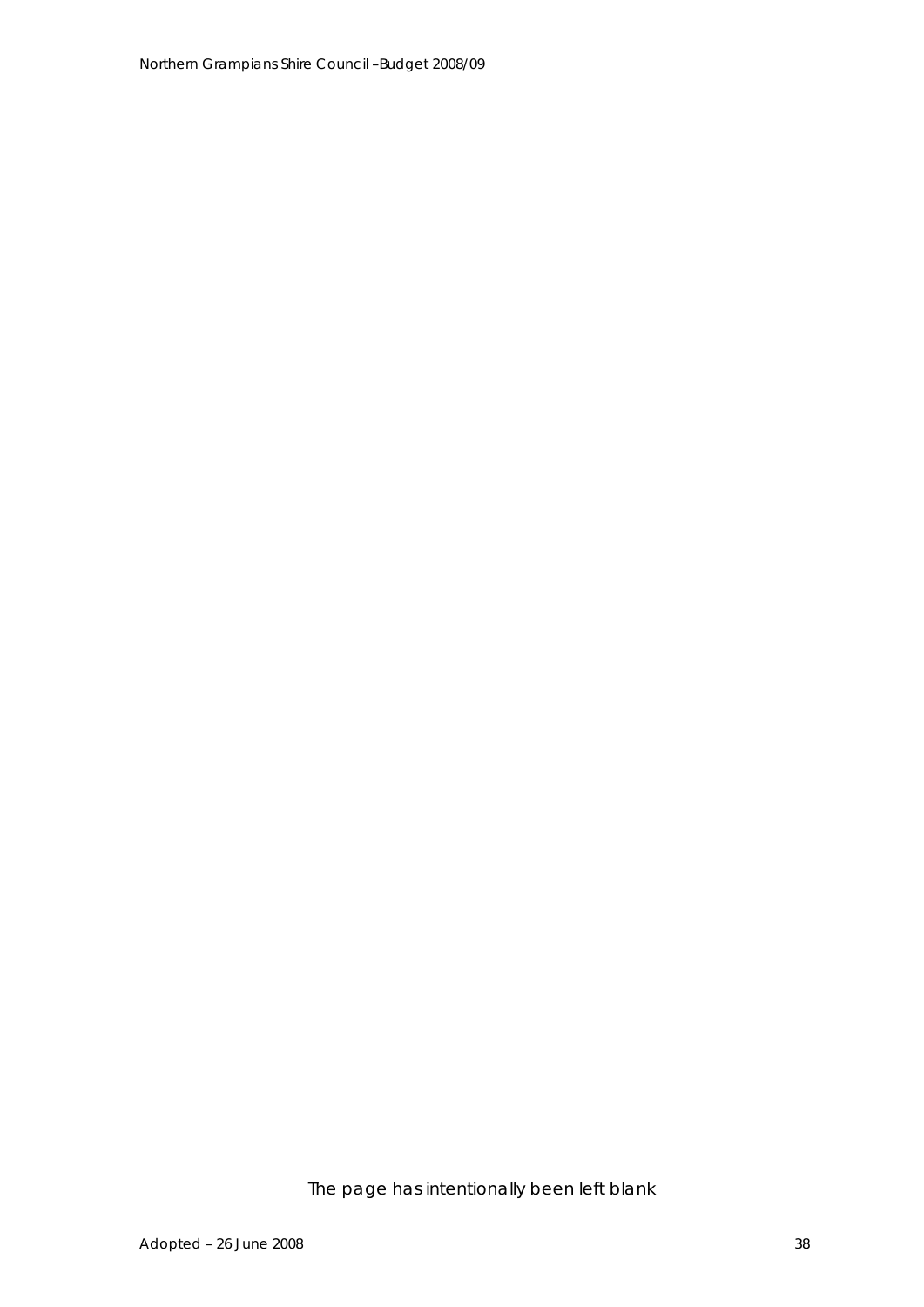## **Appendix D**



# **ACTIVITIES, INITIATIVES AND PERFORMANCE INDICATORS 2008 -2009**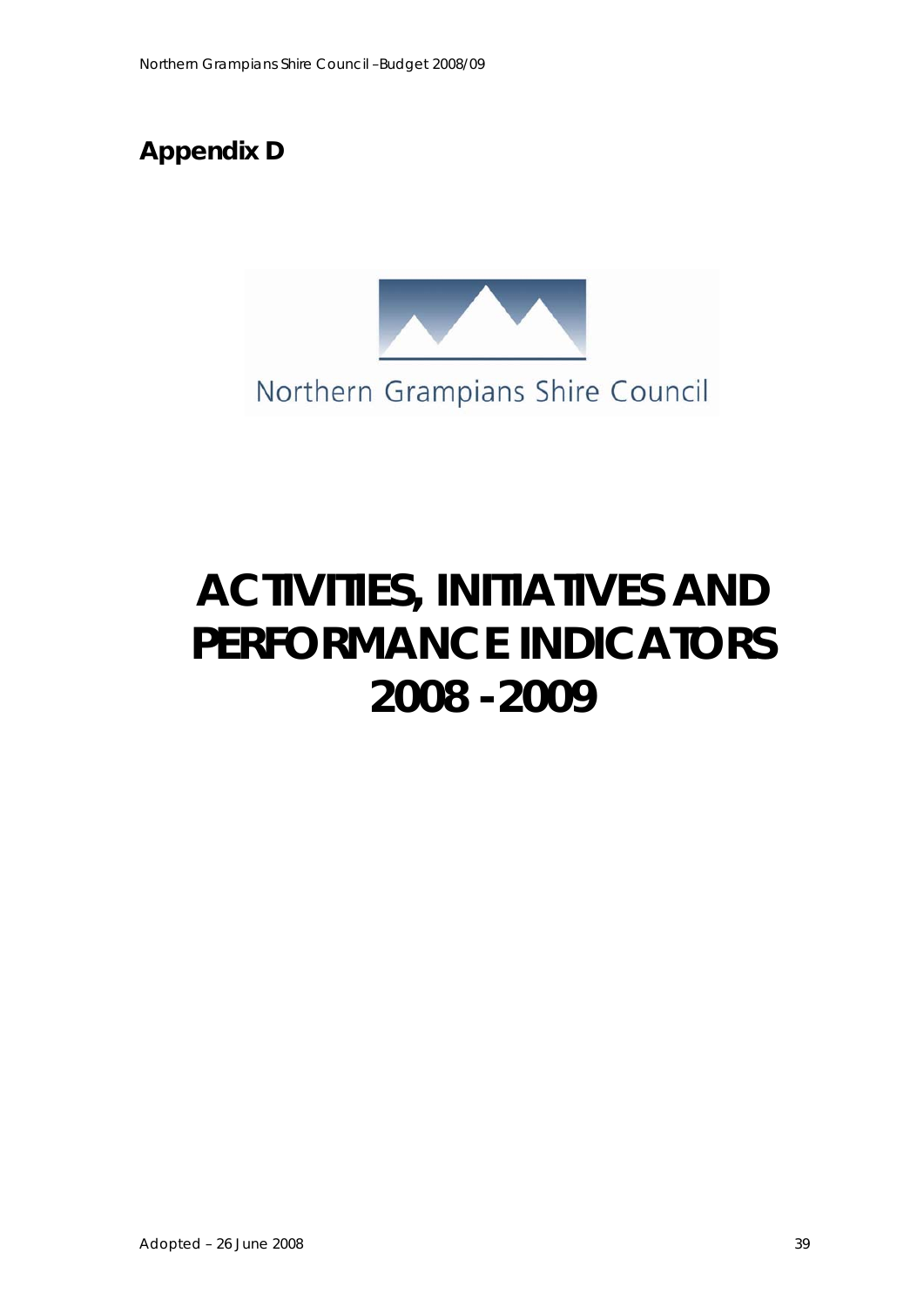### **KEY STRATEGIC ACTIVITIES 2008/2009**

#### **Financial Performance**

Financial stability driven by strong financial management ensures a sustainable future for the Shire and enables the Council to meet the objectives of the Council Plan. Council's objective is to maintain and build its financial position by generating an operating result in line with budget expectations.

|                                                 | Forecast<br>2007/2008 | <b>Budget</b><br>2008/2009 |
|-------------------------------------------------|-----------------------|----------------------------|
| <b>Working Capital Ratio</b>                    | 147.8%                | 131.9%                     |
| Total Debt Servicing costs % of Rates & Charges | 1.6%                  | 1.2%                       |
| % of Rates & Charges outstanding at 30 June     | 3.0%                  | 2.8%                       |

#### **Rates Management**

Council's rating strategy is to provide an equitable rate contribution for all ratepayers, whilst allowing Council to provide the services necessary to support the needs of the community in an efficient and cost effective manner.

|                                                         | Forecast  | <b>Budget</b> |
|---------------------------------------------------------|-----------|---------------|
|                                                         | 2007/2008 | 2008/2009     |
| % Movement in Rates & Charges Revenue                   | 6.7%      | 7.0%          |
| Rates & Charges per assessment                          | \$1,010   | \$1,088       |
| Rates & Charges per Capita                              | \$724     | \$778         |
| Rates & Charges as a % of CIV                           | 0.52%     | 0.55%         |
| Average Rates & Charges per assessment -<br>Residential | \$715     | \$748         |
|                                                         |           |               |
| Average Rates & Charges per assessment - Farm           | \$942     | \$1,043       |
| Average Rates & Charges per assessment -                | \$1,226   | \$1,389       |
| Comm./Indus                                             |           |               |
| Rates & Charges as a % of Total Recurrent Revenue       | 44%       | 46%           |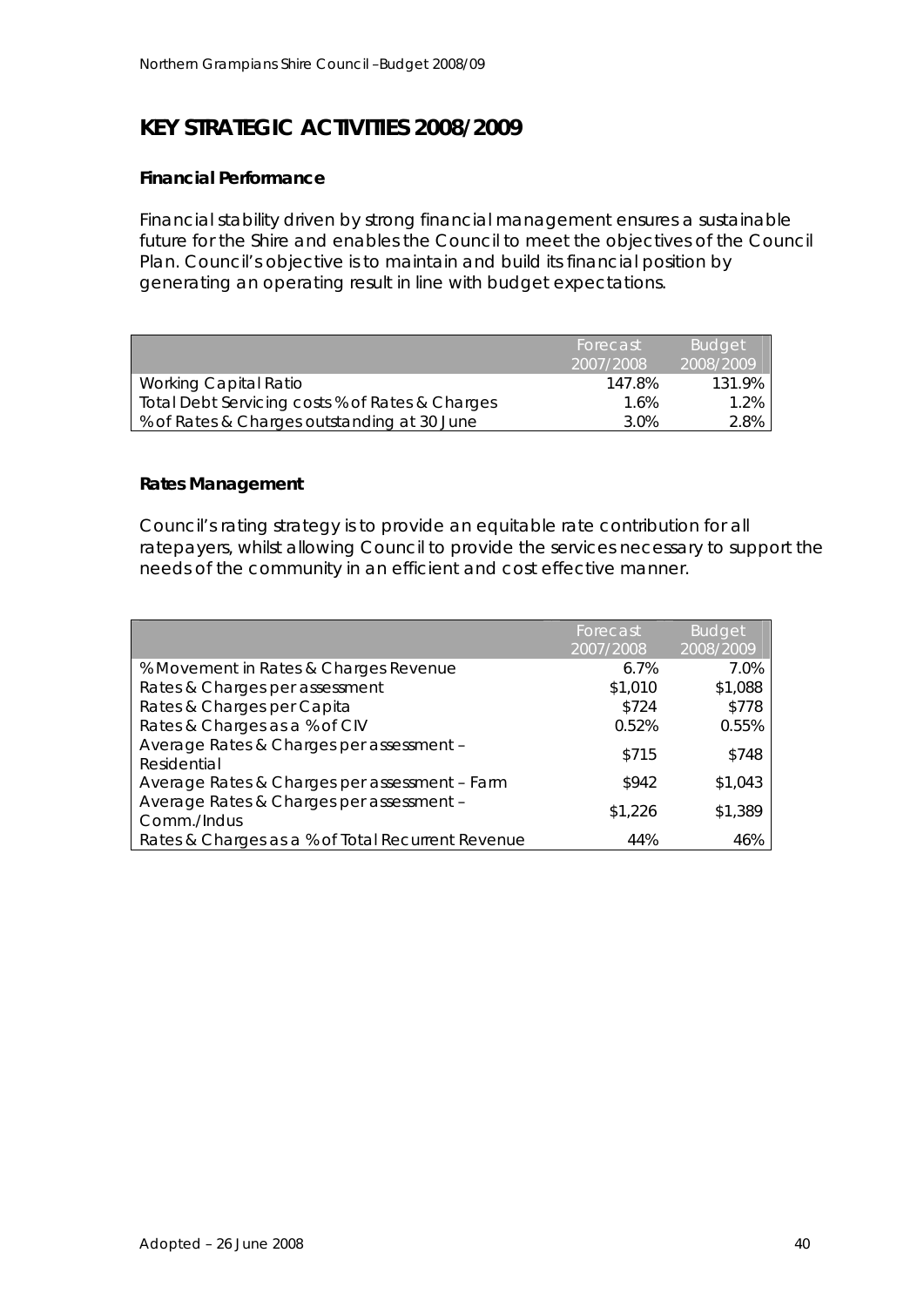#### **Capital Expenditure**

Implement a well structured capital works strategy to maintain existing Council assets and to provide a source of funds for new initiatives.

|                                              | Forecast<br>2007/2008 | <b>Budaet</b><br>2008/2009 |
|----------------------------------------------|-----------------------|----------------------------|
| Capital per assessment                       | \$652                 | \$755                      |
| Ratio of Capital Expenditure to Depreciation | 1.35                  | 1.60                       |

#### **Operating Costs**

Manage the operations of Council to maintain and improve the level of Council services while keeping operating cost increases to an acceptable level.

|                                          | Forecast  | <b>Budaet</b> |
|------------------------------------------|-----------|---------------|
|                                          | 2007/2008 | 2008/2009     |
| Net Operating Expenditure per assessment | \$2.314   | \$2,381       |
| Net Operating Expenditure per Capita     | \$1,658   | \$1,702       |

#### **Community Satisfaction**

Monitor community feelings on Council's performance and issues influencing community satisfaction to achieve a "Best Value" outcome for the community.

|                                                                                  | Forecast<br>2007/2008 | <b>Budget</b><br>2008/2009 |
|----------------------------------------------------------------------------------|-----------------------|----------------------------|
| Overall Performance of Council                                                   | 66                    | 67                         |
| Overall Performance in Key Service Areas and<br><b>Responsibilities</b>          | 69                    | 69                         |
| Rating of Council's interaction and responsiveness in<br>dealing with the Public | 75                    | 75                         |
| Rating for Council's Advocacy and Community<br>Representation                    | 68                    | 69                         |
| Rating for Council's engagement in Decision making<br>on Key Issues              | 62                    | 63                         |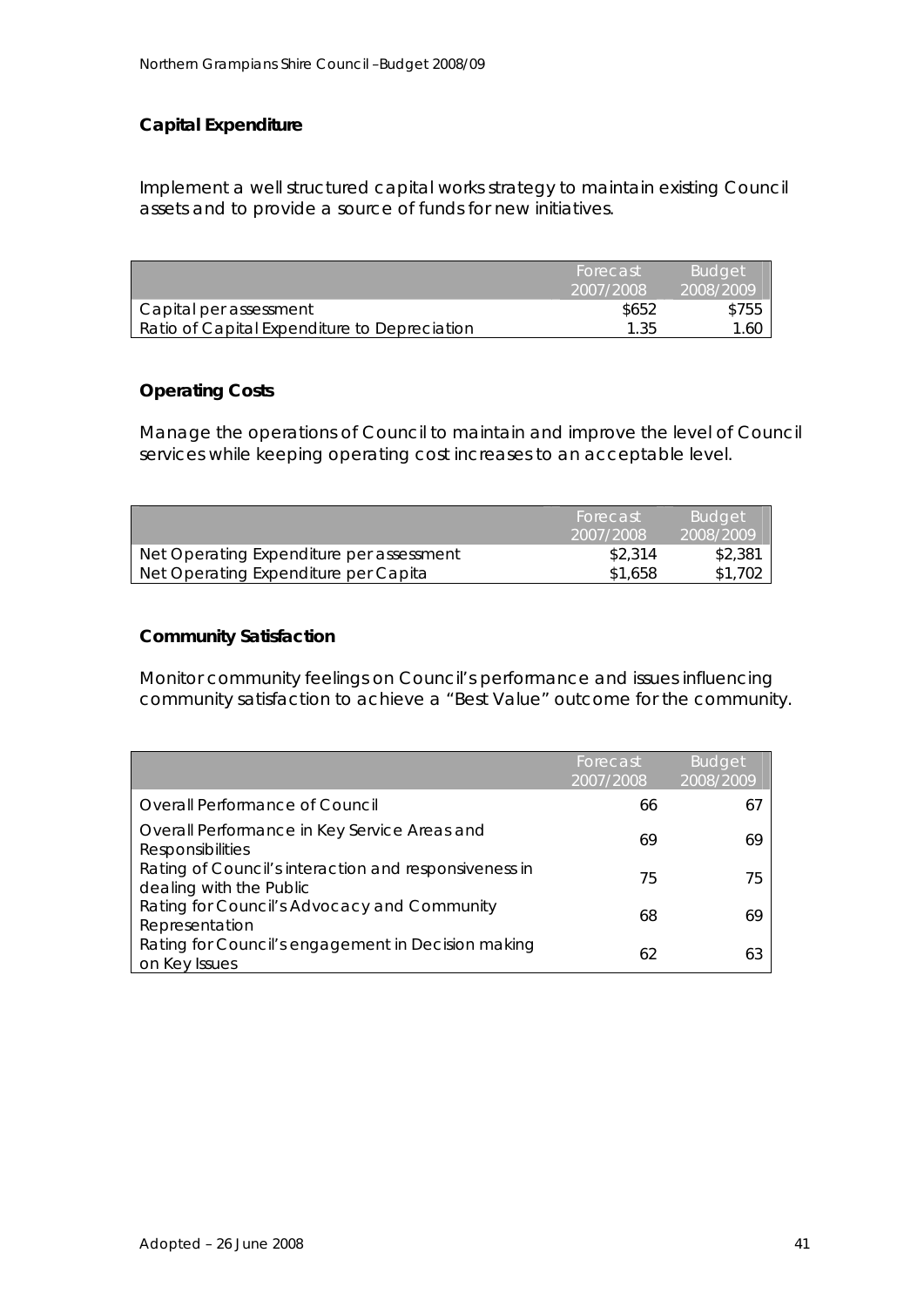#### **A transport network that supports community and business needs**

| STRATEGY FOR 2008/09                                                                                                     | <b>MILESTONE</b>                                                                         |
|--------------------------------------------------------------------------------------------------------------------------|------------------------------------------------------------------------------------------|
| Implement and monitor the Road<br>Management Plan.                                                                       | Internal Audit of RMP completed twice per<br>year and reported to the Roads<br>Committee |
| Ongoing use of Roads Committee to<br>oversee implementation of roads<br>management activities.                           | Roads Committee to meet a minimum of 4<br>times a year.                                  |
| Finalise the Stawell Transport Plan.                                                                                     | Plan completed and reported to Council<br>by March 2009.                                 |
| Maintain the Community Satisfaction<br>Survey rating for overall performance in the<br>provision of roads and footpaths. | Index score greater than 60.                                                             |

#### **Enhanced beauty and liveability of our communities**

| STRATEGY FOR 2008/09                                                                                                                             | <b>MILESTONE</b>                                                 |
|--------------------------------------------------------------------------------------------------------------------------------------------------|------------------------------------------------------------------|
| <b>Community Access Advisory Group</b><br>(CAAG) to inform and guide Council on<br>opportunities to improve access for all<br>community members. | Attendance at CAAG meetings at least<br>four times per year.     |
| Maintain the community satisfaction rating<br>for overall performance in the appearance<br>of public areas.                                      | Index score greater than 76.                                     |
| Maintain the community satisfaction rating<br>for overall performance in the provision of<br>recreation facilities.                              | Index score greater than 73.                                     |
| Implement and monitor the Arts & Culture<br>Strategy.                                                                                            | Report on implementation of strategy to<br>Council by June 2009. |

#### **Improved safety and security of our communities**

| STRATEGY FOR 2008/09                                                             | <b>MILESTONE</b>                        |
|----------------------------------------------------------------------------------|-----------------------------------------|
| Actively participate in and support Police                                       | Officer attendance at four meetings /   |
| and Community Safety Committees.                                                 | events per year.                        |
| Facilitate the Municipal Emergency<br>Management Planning committee<br>meetings. | Meetings held at least twice per year.  |
| Actively Participate in and support Liquor                                       | Attendance at Liquor Accord group       |
| Accord groups.                                                                   | meetings at least three times per year. |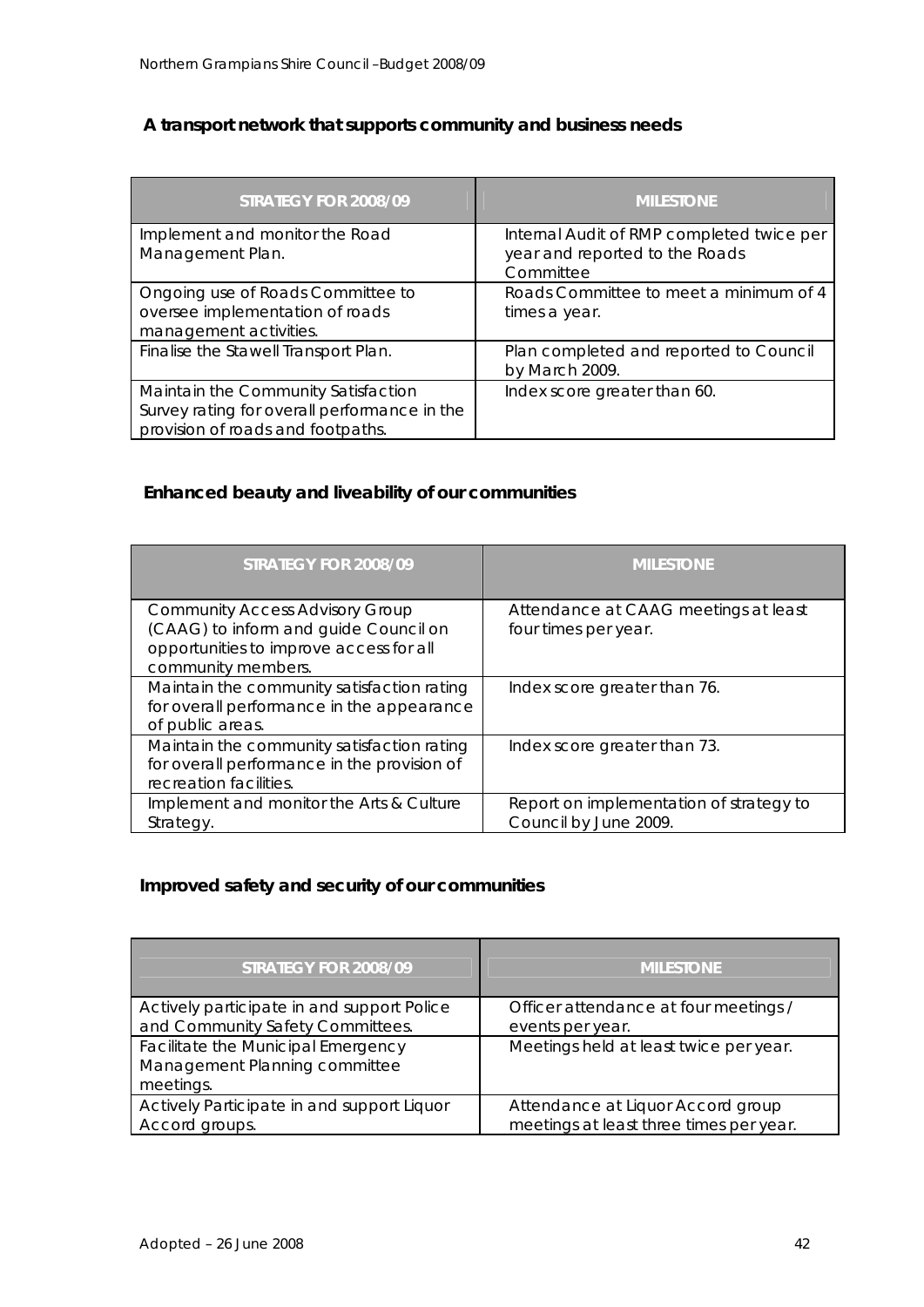#### **Support for the needs of an aging population**

| STRATEGY FOR 2008/09                                                 | <b>MILESTONE</b>                                                                                                            |
|----------------------------------------------------------------------|-----------------------------------------------------------------------------------------------------------------------------|
| Implementation of the Aged Care Plan.                                | Report on the implementation of the Plan<br>to council by April 2009.                                                       |
| Identify the degree of satisfaction with<br>Council's HACC services. | Survey undertaken by Aged and Disability<br>Services by April 2009 on client satisfaction<br>and improvement opportunities. |

#### **Improved health and wellbeing of our communities**

| <b>STRATEGY FOR 2008/09</b>                                                                                                 | <b>MILESTONE</b>                                                                                                                                                      |
|-----------------------------------------------------------------------------------------------------------------------------|-----------------------------------------------------------------------------------------------------------------------------------------------------------------------|
| Implementation of the Municipal Early Years<br>Plan.                                                                        | Report on the implementation of the Plan<br>to Council by April 2009.                                                                                                 |
| Support and maintain contact with relevant<br>agencies to monitor and improve the<br>health and wellbeing of the community. | Report on health and wellbeing of the<br>community through the Community<br>Indicators Wellbeing and Indicators of<br>Community Strength to Council by April<br>2009. |

#### **Young people are engaged in the life of our communities**

| STRATEGY FOR 2008/09                                                                       | <b>MILESTONE</b>                                                                                           |
|--------------------------------------------------------------------------------------------|------------------------------------------------------------------------------------------------------------|
| Youth Grants Program delivered twice<br>during the year.                                   | September 2008 and March 2009.                                                                             |
| Council to maintain active participation<br>within the Youth Options Guarantee<br>program. | Membership of Youth Options Guarantee<br>committee and North Central and Central<br>Grampians LLEN Boards. |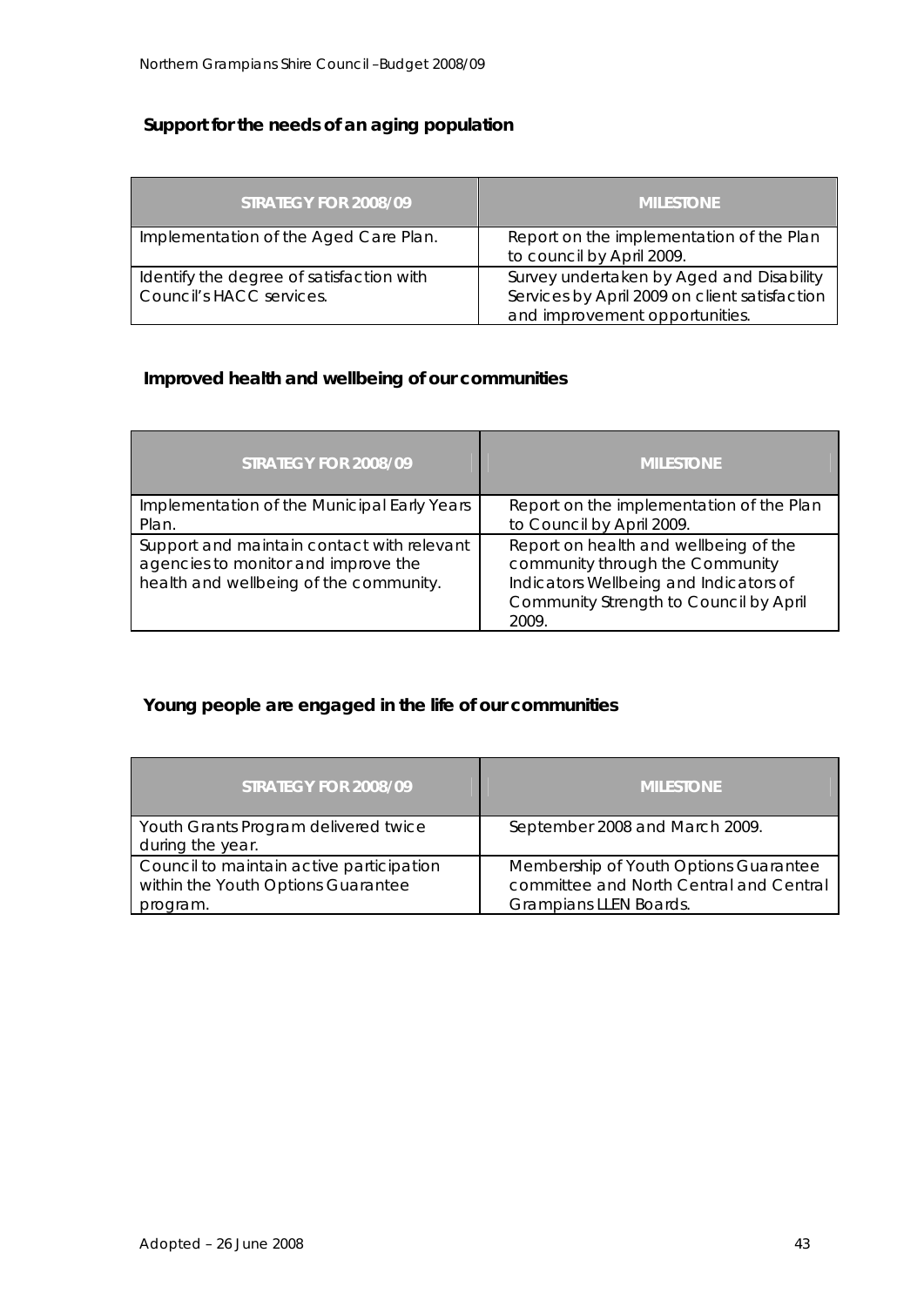#### **Effective planning which supports the future of our communities**

| STRATEGY FOR 2008/09                                                                                                                                          | <b>MILESTONE</b>                                                        |
|---------------------------------------------------------------------------------------------------------------------------------------------------------------|-------------------------------------------------------------------------|
| Facilitate the implementation of Community<br>Planning for identified communities.                                                                            | Report to Council on progress of priorities<br>by June 2009.            |
| Support feasibility studies that assist to<br>achieve the priorities identified by the<br>Stawell Focus Group for the future of Stawell<br>after gold mining. | Grant applications sought to implement<br>group priorities by May 2009. |
| Undertake review of Northern Grampians<br>Planning Scheme including the Municipal<br>Strategic Statement.                                                     | Report to Council on the review findings<br>by June 2009.               |
| Maintain or improve the community<br>satisfaction rating for overall performance in<br>the provision of town planning policies and<br>approvals.              | Index score greater than 62.                                            |
| Prepare and undertake a Planning Scheme<br>amendment to implement the Northern<br>Grampians Heritage Study.                                                   | Amendment adopted by council by May<br>2009.                            |

#### **Increase sustainability of our communities**

| STRATEGY FOR 2008/09                                                                                                               | <b>MILESTONE</b>                                                       |
|------------------------------------------------------------------------------------------------------------------------------------|------------------------------------------------------------------------|
| Maintain or improve the community<br>satisfaction rating for overall performance in<br>the provision of waste management services. | Index score greater than 71.                                           |
| Complete and implement new resident<br>attraction plan in line with the Northern<br>Grampians Shire Marketing Plan.                | Plan complete and report on<br>implementation to Council by June 2009. |

#### **Continue to develop a vibrant business environment to support business retention and growth and to attract new investment.**

| STRATEGY FOR 2008/09                                                                                               | <b>MILESTONE</b>                                                                                                                                                               |
|--------------------------------------------------------------------------------------------------------------------|--------------------------------------------------------------------------------------------------------------------------------------------------------------------------------|
| Implement and monitor the Economic<br>Development and Tourism Strategy.                                            | Report on implementation of Strategy to<br>Council by June 2009.                                                                                                               |
| Undertake capital projects to support business<br>growth.<br>Improve the community satisfaction rating for         | Completion of Stage 1 of the Halls Gap<br>Community Hub and Stawell Gift Hall of<br>Fame and commencement of Stawell<br>Airport Redevelopment.<br>Index score greater than 55. |
| overall performance in the provision of<br>economic development services.                                          |                                                                                                                                                                                |
| Develop and implement a Marketing Plan for<br>the Shire.                                                           | Marketing Plan complete and marketing<br>material produced and distributed.                                                                                                    |
| Review and implement the Stawell, Halls Gap<br>and St Arnaud business and marketing Plans<br>(Village Well Plans). | Stawell, Halls Gap and St Arnaud Business<br>and Marketing Plans (Village Well Plans)<br>reviewed and progress report to Council<br>by December 2008.                          |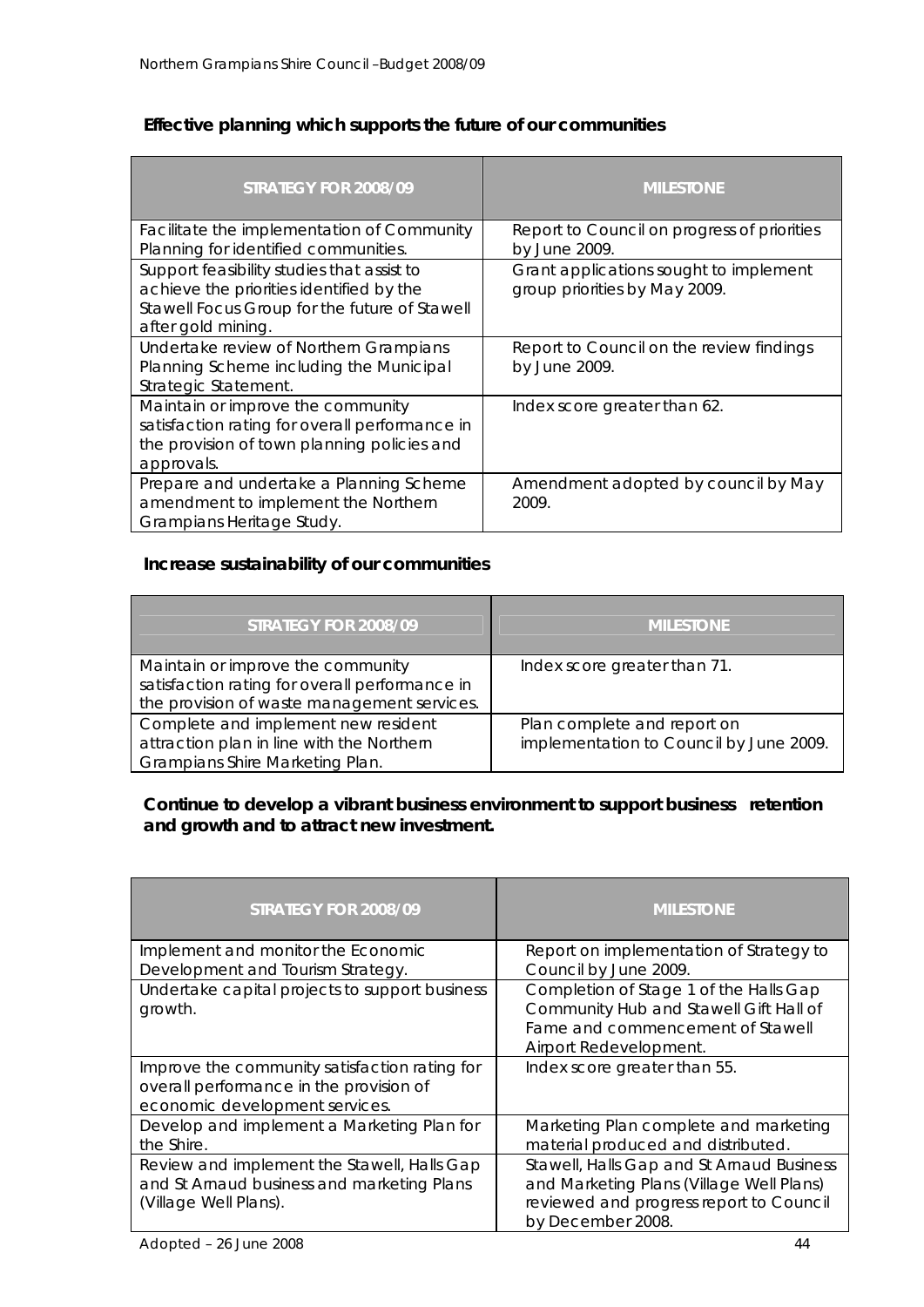#### **Increase tourism activity and repeat visits to the region**

| <b>STRATEGY FOR 2008/09</b>            | <b>MILESTONE</b>                         |
|----------------------------------------|------------------------------------------|
| Support establishment of the Grampians | Regional Tourism partnership established |
| Regional Tourism Partnership.          | and supported by Council.                |

#### **Strengthen community networks and services**

| STRATEGY FOR 2008/09                                                                                                       | I MILESTONE '         |
|----------------------------------------------------------------------------------------------------------------------------|-----------------------|
| Provide two information sessions to the<br>community on all grant and support<br>opportunities available within the Shire. | Complete by May 2009. |

#### **Strong resource management and governance systems are utilised**

| STRATEGY FOR 2008/09                                                                                | <b>MILESTONE</b>                                                                         |
|-----------------------------------------------------------------------------------------------------|------------------------------------------------------------------------------------------|
| Develop and implement purchasing<br>guidelines.                                                     | Purchasing guidelines developed and<br>adopted by Finance Committee by<br>February 2009. |
| Review and update the information Services<br>Strategy.                                             | Plan reviewed following implementation<br>of core system by 30 December 2008.            |
| Review of the Governance Principles.                                                                | Updated Code of Conduct signed off by<br>Council by March 2009.                          |
| Development of a Staff Training and<br>Development Plan.                                            | Corporate training plan developed by<br>September 2008.                                  |
| Continued development of an internal<br>website to replace existing information<br>storage systems. | Internal website updates undertaken.                                                     |

#### **Our community is aware of available services and outcomes**

| STRATEGY FOR 2008/09                       | <b>MILESTONE</b>                          |
|--------------------------------------------|-------------------------------------------|
| Monitor the effectiveness of an integrated | Report to council on first year of system |
| customer service management system.        | implementation by November 2008.          |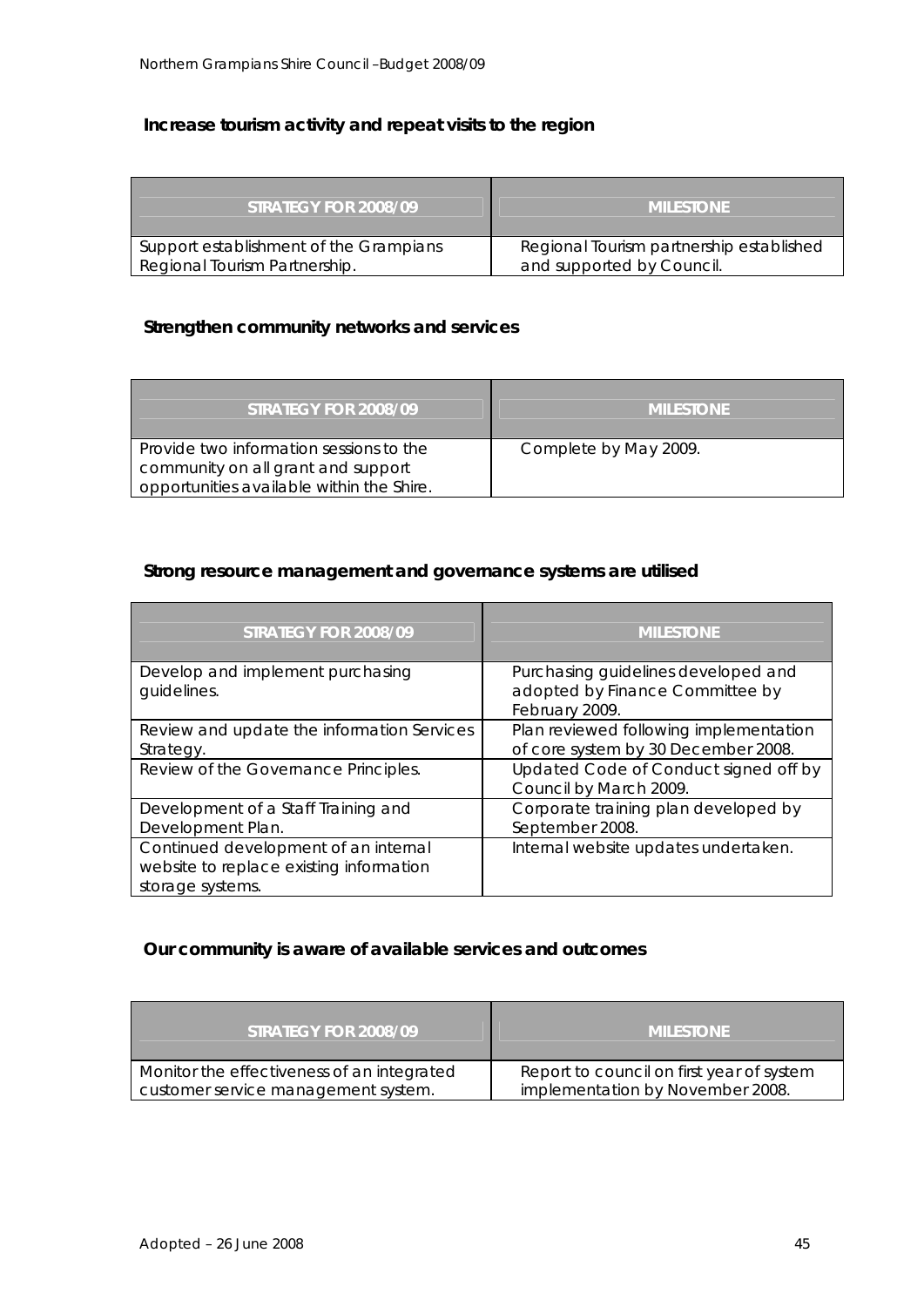The page has intentionally been left blank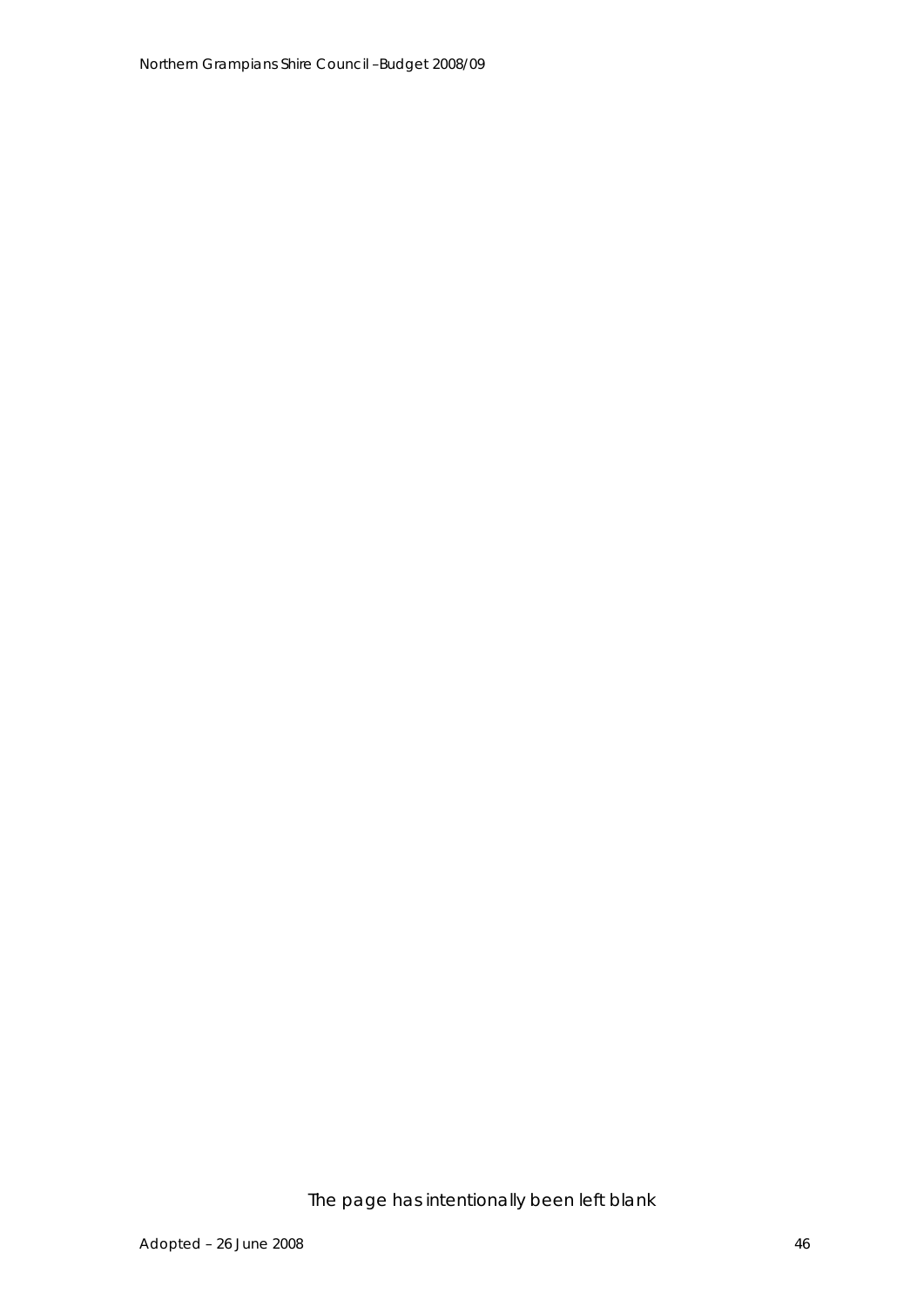## **Appendix E**



Northern Grampians Shire Council

# **Program Budget 2008 -2009**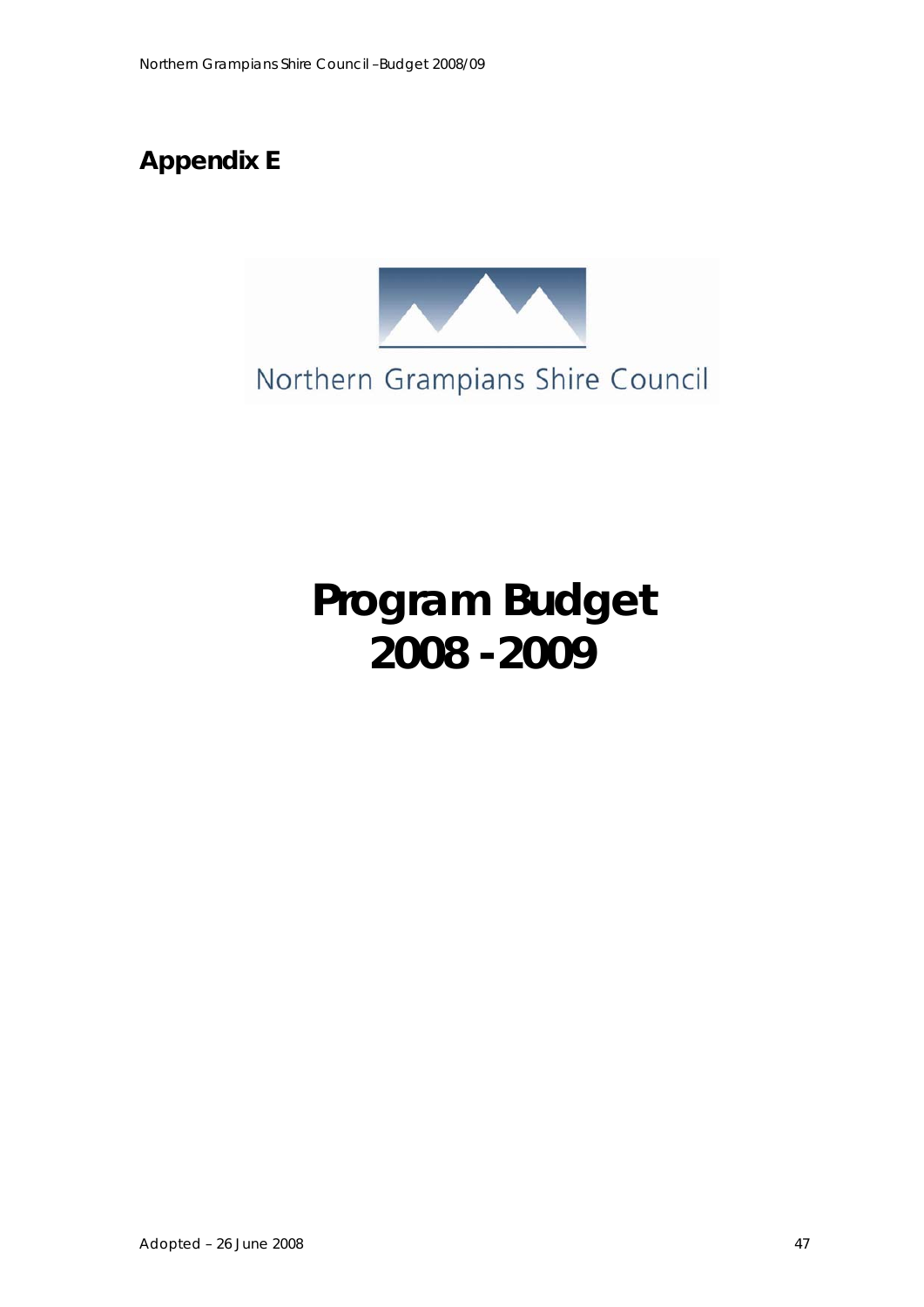|                                       | <b>Budget</b><br>2008/09 |
|---------------------------------------|--------------------------|
| <b>GOVERNANCE</b>                     | $\mathbf{\hat{S}}$       |
|                                       |                          |
| <b>Executive Services</b>             |                          |
| <b>Employee Costs</b>                 | 388,350                  |
| <b>Contract Employees</b>             | 5,400                    |
| <b>Materials &amp; Services</b>       | 44,300                   |
| <b>Other Expenses</b>                 | 265,430                  |
| <b>Total Executive Services</b>       | 703,480                  |
| <b>Public Events</b>                  |                          |
| <b>Materials &amp; Services</b>       | 3,300                    |
| <b>Total Public Events</b>            | 3,300                    |
| Communications                        |                          |
| <b>Employee Costs</b>                 | 80,960                   |
| <b>Materials &amp; Services</b>       | 24,280                   |
| <b>Total Communications</b>           | 105,240                  |
| People & Performance                  |                          |
| <b>Employee Costs</b>                 | 147,920                  |
| <b>Materials &amp; Services</b>       | 104,760                  |
| <b>Other Expenses</b>                 | 33,176                   |
| Contributions                         | (26, 520)                |
| <b>Other Revenue</b>                  | (33, 176)                |
| <b>Total People &amp; Performance</b> | 226,160                  |
| <b>TOTAL GOVERNANCE</b>               | 1,038,180                |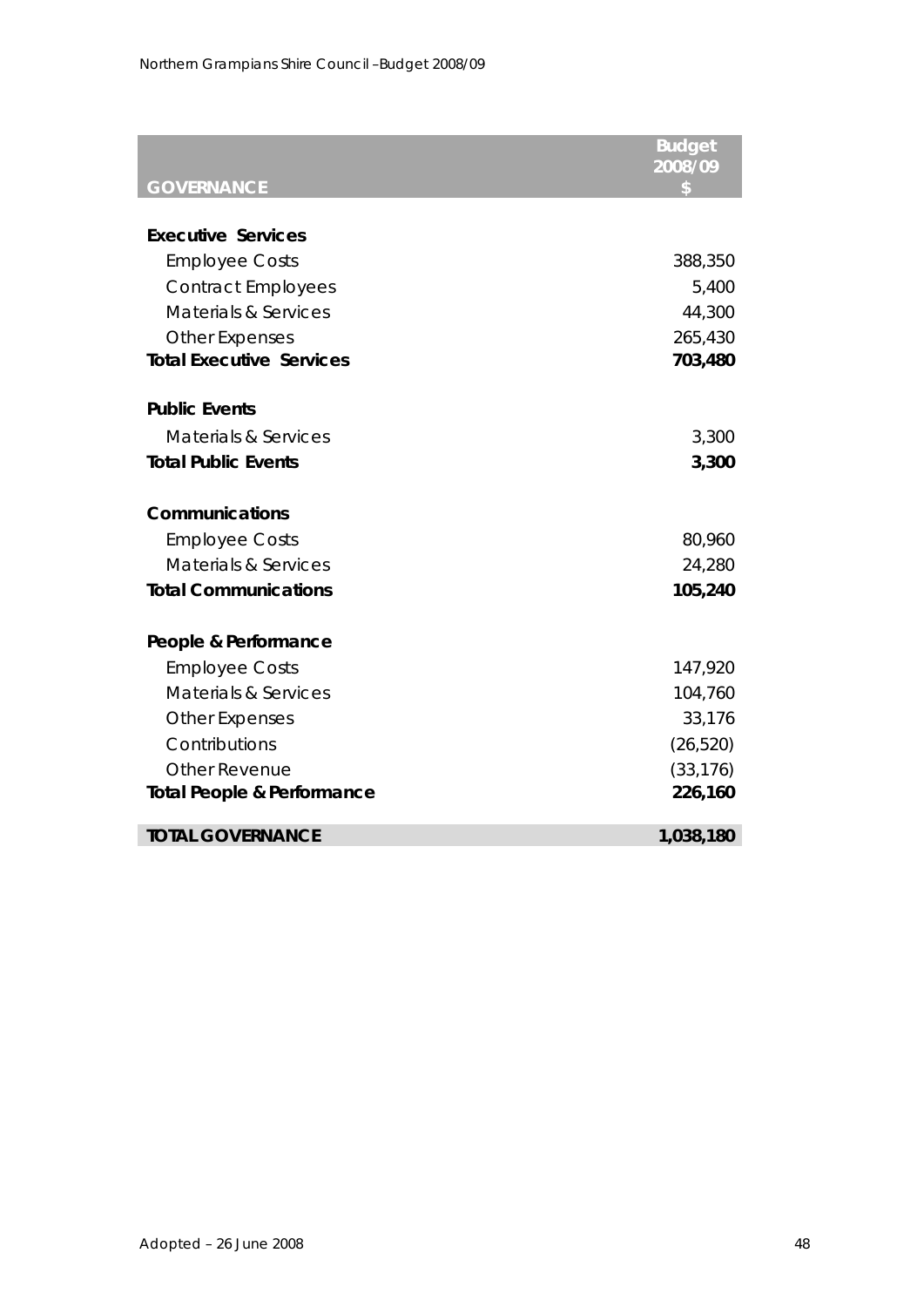| <b>CORPORATE SERVICES</b>                 | <b>Budget</b><br>2008/09<br>\$ |
|-------------------------------------------|--------------------------------|
|                                           |                                |
| <b>Corporate Services Executive</b>       |                                |
| <b>Employee Costs</b>                     | 225,600                        |
| <b>Materials &amp; Services</b>           | 5,050                          |
| <b>Total Corporate Services Executive</b> | 230,650                        |
|                                           |                                |
| <b>Fleet Management</b>                   |                                |
| <b>Materials &amp; Services</b>           | 264,920                        |
| Contributions                             | (16, 200)                      |
| <b>Total Fleet Management</b>             | 248,720                        |
|                                           |                                |
| Libraries                                 |                                |
| <b>Materials &amp; Services</b>           | 17,380                         |
| <b>Other Expenses</b>                     | 315,620                        |
| <b>Total Libraries</b>                    | 333,000                        |
| <b>Corporate Governance</b>               |                                |
| <b>Employee Costs</b>                     | 74,650                         |
| Materials & Services                      | 108,150                        |
| Fees & User Charges                       | (5,500)                        |
| <b>Total Corporate Governance</b>         | 177,300                        |
|                                           |                                |
| Insurance                                 |                                |
| <b>Materials &amp; Services</b>           | 292,560                        |
| Contributions                             | (4,000)                        |
| <b>Total Insurances</b>                   | 288,560                        |
|                                           |                                |
| <b>Property Management</b>                |                                |
| <b>Materials &amp; Services</b>           | 16,000                         |
| Net (Gain) Loss on Disposal of Assets     | (573,000)                      |
| <b>Total Property Management</b>          | (557,000)                      |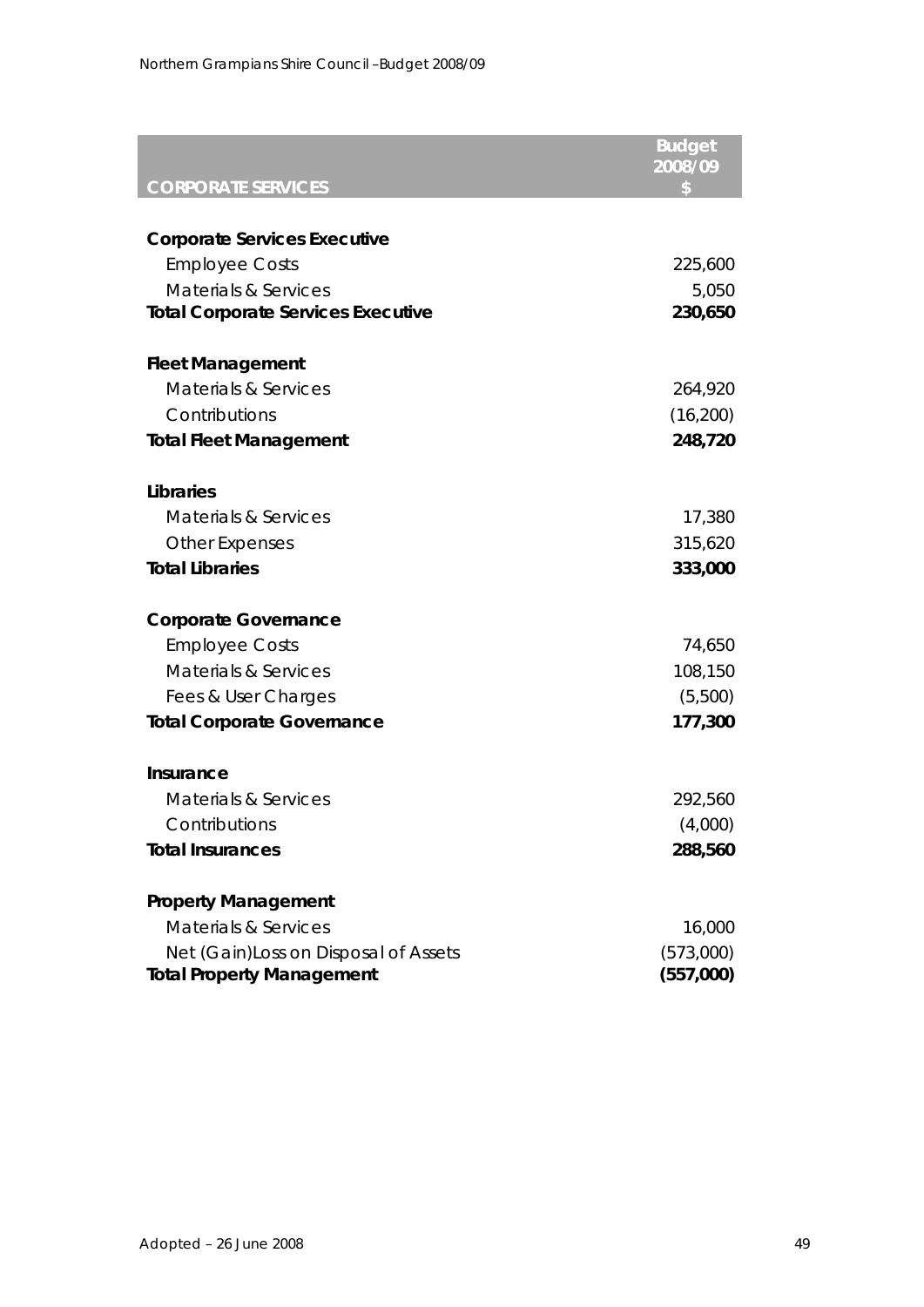|                                                              | <b>Budget</b>            |
|--------------------------------------------------------------|--------------------------|
| <b>CORPORATE SERVICES (continued)</b>                        | 2008/09<br>$\mathsf{\$}$ |
|                                                              |                          |
| <b>Financial Services</b>                                    |                          |
| <b>Employee Costs</b>                                        | 439,600                  |
| <b>Contract Employees</b>                                    | 15,360                   |
| <b>Materials &amp; Services</b>                              | 103,520                  |
| <b>Borrowing Costs</b>                                       | 116,150                  |
| Fees & User Charges                                          | (1,250)                  |
| Interest Income                                              | (231, 690)               |
| <b>Total Financial Services</b>                              | 441,690                  |
| <b>Customer Support</b>                                      |                          |
| <b>Employee Costs</b>                                        | 273,250                  |
| <b>Materials &amp; Services</b>                              | 62,780                   |
| Fees & User Charges                                          | (1,000)                  |
| <b>Other Revenue</b>                                         | (14, 400)                |
| <b>Total Customer Support</b>                                | 320,630                  |
| Rates                                                        |                          |
| <b>Materials &amp; Services</b>                              | 84,050                   |
| <b>Other Expenses</b>                                        | 4,650                    |
| Rates & Charges                                              | (9,916,030)              |
| Fees & User Charges                                          | (9,000)                  |
| Contributions                                                | (38, 400)                |
| Interest Income                                              | (29, 020)                |
| <b>Total Rates</b>                                           | (9,903,750)              |
|                                                              |                          |
| <b>Untied Grants</b>                                         |                          |
| <b>Operating Grants</b>                                      | (4,942,400)              |
| <b>Total Untied Grants</b>                                   | (4,942,400)              |
| Depreciation                                                 |                          |
| <b>Infrastructure Assets</b>                                 | 2,813,000                |
| Other                                                        | 1,492,000                |
| <b>Total Depreciation</b>                                    | 4,305,000                |
| <b>Facilities</b>                                            |                          |
| <b>Employee Costs</b>                                        | 163,800                  |
| <b>Contract Employees</b><br><b>Materials &amp; Services</b> | 12,000<br>93,560         |
| Fees & User Charges                                          | (76, 621)                |
| Contributions                                                | (780)                    |
| <b>Total Facilities</b>                                      | 191,959                  |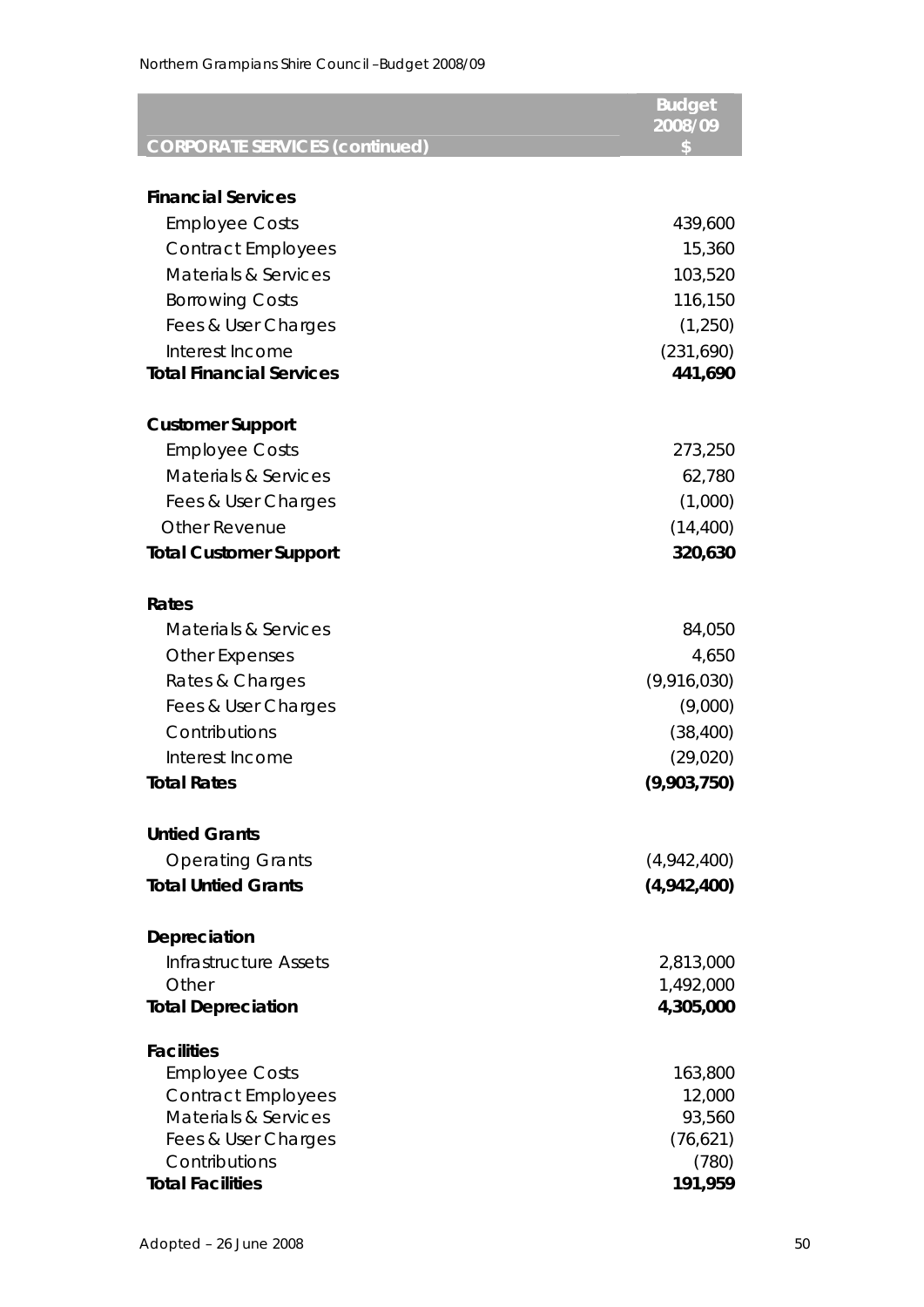|                                       | <b>Budget</b><br>2008/09 |
|---------------------------------------|--------------------------|
| <b>CORPORATE SERVICES (continued)</b> | \$.                      |
| Cinema                                |                          |
| <b>Materials &amp; Services</b>       | 29,340                   |
| Fees & User Charges                   | (18,090)                 |
| <b>Total Cinema</b>                   | 11,250                   |
| <b>Information Systems</b>            |                          |
| <b>Employee Costs</b>                 | 136,200                  |
| <b>Materials &amp; Services</b>       | 483,325                  |
| Fees & User Charges                   | (2,400)                  |
| Contributions                         | (640)                    |
| <b>Total Information Systems</b>      | 616,485                  |
| <b>Records</b>                        |                          |
| <b>Employee Costs</b>                 | 140,300                  |
| <b>Materials &amp; Services</b>       | 20,150                   |
| <b>Other Expenses</b>                 | 2,120                    |
| <b>Total Records</b>                  | 162,570                  |
| <b>GIS/Asset Management</b>           |                          |
| <b>Employee Costs</b>                 | 87,400                   |
| <b>Contract Employees</b>             | 14,950                   |
| <b>Materials &amp; Services</b>       | 44,900                   |
| <b>Total GIS/Asset Management</b>     | 147,250                  |
| <b>TOTAL CORPORATE SERVICES</b>       | (7,928,086)              |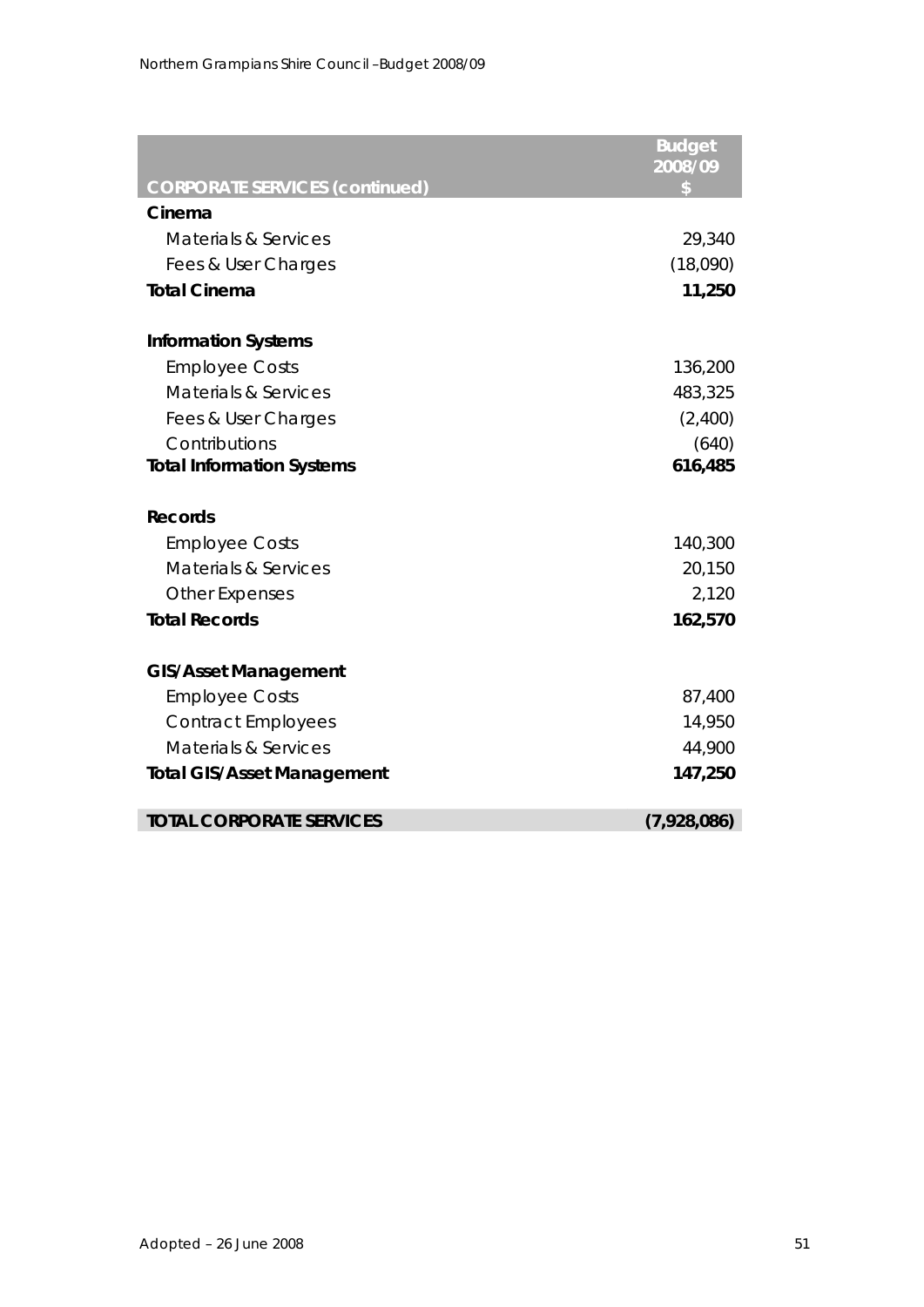|                                               | <b>Budget</b> |
|-----------------------------------------------|---------------|
| <b>CUSTOMER SERVICES</b>                      | 2008/09<br>\$ |
| <b>Customer Services Executive</b>            |               |
| <b>Employee Costs</b>                         | 604,400       |
| <b>Contract Employees</b>                     | 14,400        |
| <b>Materials &amp; Services</b>               | 8,080         |
| <b>Total Customer Services Executive</b>      | 626,880       |
| Infrastructure Development Admin              |               |
| <b>Employee Costs</b>                         | 289,100       |
| <b>Contract Employees</b>                     | 39,000        |
| <b>Materials &amp; Services</b>               | 26,950        |
| <b>Total Infrastructure Development Admin</b> | 355,050       |
| <b>Asset Management</b>                       |               |
| <b>Materials &amp; Services</b>               | 114,700       |
| Fees & User Charges                           | (100)         |
| <b>Total Asset Management</b>                 | 114,600       |
| Environment                                   |               |
| <b>Employee Costs</b>                         | 64,100        |
| <b>Materials &amp; Services</b>               | 8,720         |
| <b>Operating Grants</b>                       | (74,000)      |
| <b>Total Environment</b>                      | (1, 180)      |
| Fire & Emergency                              |               |
| Materials & Services                          | 6,100         |
| <b>Contract Employees</b>                     | 3,500         |
| <b>Other Expenses</b>                         | 22,000        |
| <b>Operating Grants</b>                       | (11,000)      |
| <b>Total Fire &amp; Emergency</b>             | 20,600        |
| Roads & Roadsides                             |               |
| <b>Employee Costs</b>                         | 907,200       |
| <b>Materials &amp; Services</b>               | 763,800       |
| <b>Total Roads &amp; Roadsides</b>            | 1,671,000     |
| <b>Other Works</b>                            |               |
| <b>Employee Costs</b>                         | 180,200       |
| <b>Contract Employees</b>                     | 1,140         |
| Materials & Services                          | 259,800       |
| Fees & User Charges                           | (106,900)     |
| <b>Operating Grants</b>                       | (2,600)       |
| <b>Total Other Works</b>                      | 331,640       |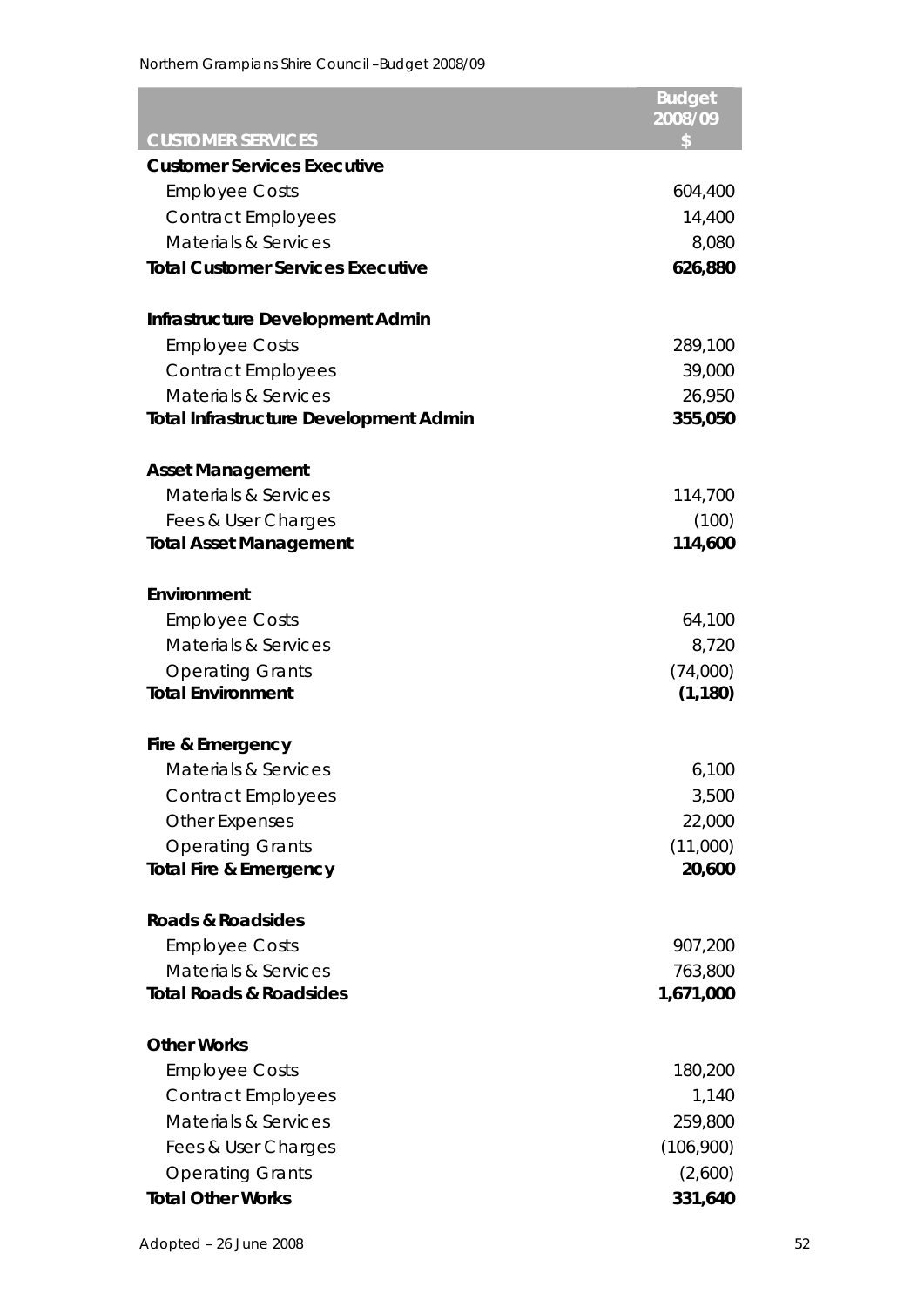|                                      | <b>Budget</b> |
|--------------------------------------|---------------|
| <b>CUSTOMER SERVICES (continued)</b> | 2008/09       |
| <b>Waste Management</b>              |               |
| <b>Employee Costs</b>                | 72,800        |
| <b>Contract Employees</b>            | 15,600        |
| <b>Materials &amp; Services</b>      | 947,100       |
| Fees & User Charges                  | (35,500)      |
| <b>Total Waste Management</b>        | 1,000,000     |
| <b>Parks &amp; Gardens</b>           |               |
| <b>Employee Costs</b>                | 551,200       |
| <b>Contract Employees</b>            | 90,150        |
| <b>Materials &amp; Services</b>      | 440,050       |
| <b>Total Parks &amp; Gardens</b>     | 1,081,400     |
| <b>For Profit</b>                    |               |
| <b>Employee Costs</b>                | 91,000        |
| <b>Materials &amp; Services</b>      | 93,300        |
| Fees & User Charges                  | (185, 100)    |
| <b>Total For Profit</b>              | (800)         |
| <b>Buildings</b>                     |               |
| <b>Employee Costs</b>                | 38,200        |
| <b>Materials &amp; Services</b>      | 291,000       |
| <b>Total Buildings</b>               | 329,200       |
| Planning                             |               |
| <b>Employee Costs</b>                | 221,500       |
| <b>Contract Employees</b>            | 4,400         |
| <b>Materials &amp; Services</b>      | 78,620        |
| Contributions                        | (30,000)      |
| Fees & User Charges                  | (67, 500)     |
| <b>Operating Grants</b>              | (12,000)      |
| <b>Total Planning</b>                | 195,020       |
| <b>Building</b>                      |               |
| <b>Employee Costs</b>                | 73,500        |
| <b>Contract Employees</b>            | 35,000        |
| Materials & Services                 | 4,440         |
| <b>Other Expenses</b>                | 18,000        |
| Fees & User Charges                  | (101, 400)    |
| <b>Other Revenue</b>                 | (18,000)      |
| <b>Total Building</b>                | 11,540        |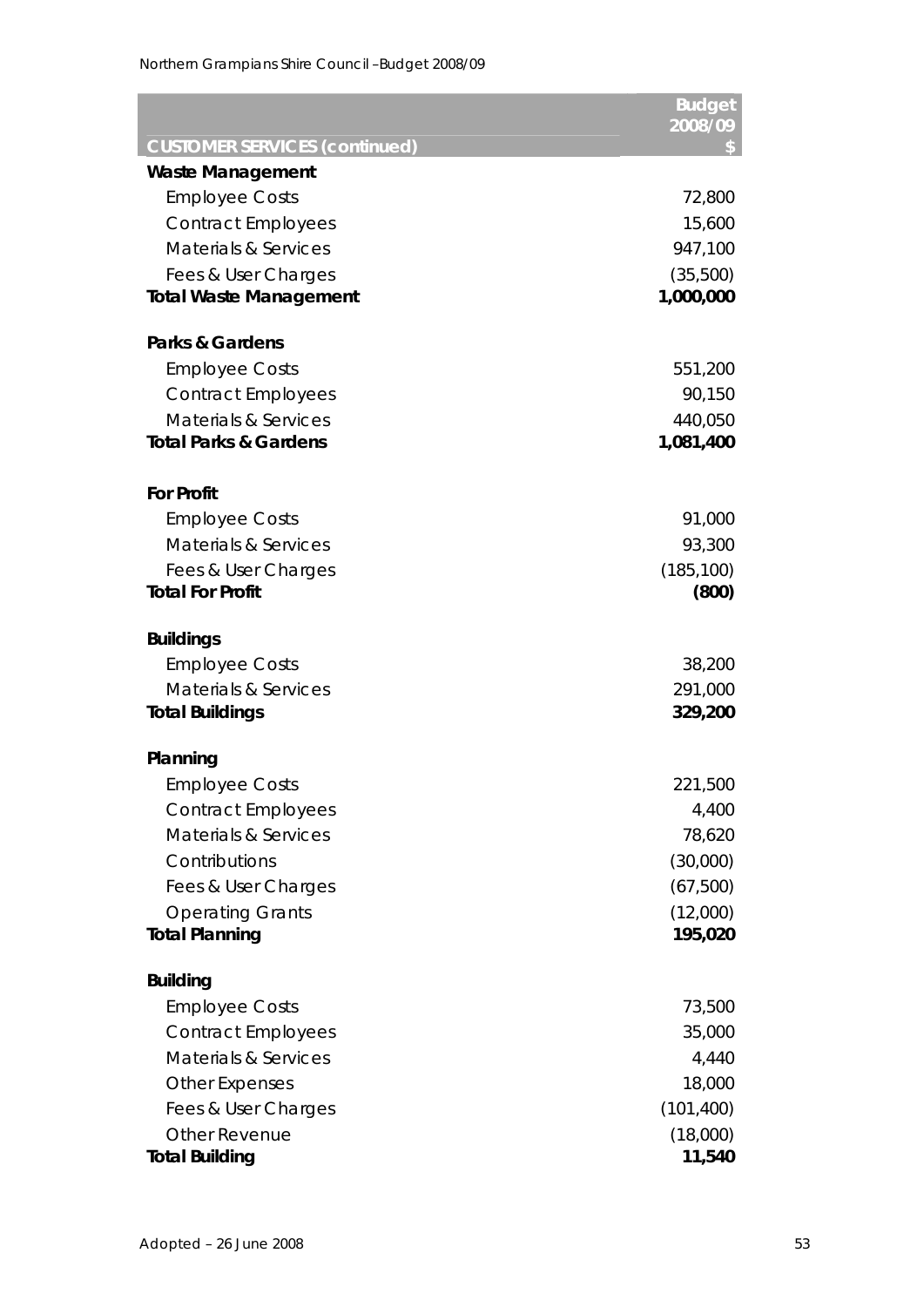|                                                                         | <b>Budget</b>        |
|-------------------------------------------------------------------------|----------------------|
|                                                                         | 2008/09<br>$\hat{S}$ |
| <b>CUSTOMER SERVICES (continued)</b><br><b>Local Laws &amp; Traffic</b> |                      |
|                                                                         |                      |
| <b>Employee Costs</b><br><b>Materials &amp; Services</b>                | 259,600              |
|                                                                         | 22,000               |
| <b>Other Expenses</b>                                                   | 9,000                |
| Fees & User Charges                                                     | (94,000)             |
| <b>Operating Grants</b><br><b>Total Local Laws &amp; Traffic</b>        | (13,000)<br>183,600  |
|                                                                         |                      |
| Leisure                                                                 |                      |
| <b>Employee Costs</b>                                                   | 367,450              |
| <b>Materials &amp; Services</b>                                         | 197,685              |
| Fees & User Charges                                                     | (312,600)            |
| <b>Operating Grants</b>                                                 | (1,900)              |
| <b>Total Leisure</b>                                                    | 250,635              |
|                                                                         |                      |
| <b>Public Health</b>                                                    |                      |
| <b>Employee Costs</b>                                                   | 207,900              |
| <b>Contract Employees</b>                                               | 4,000                |
| <b>Materials &amp; Services</b>                                         | 18,100               |
| Fees & User Charges                                                     | (72,600)             |
| <b>Operating Grants</b>                                                 | (10, 300)            |
| <b>Total Public Health</b>                                              | 147,100              |
|                                                                         |                      |
| <b>Community Development</b>                                            |                      |
| <b>Employee Costs</b>                                                   | 183,350              |
| Materials & Services                                                    | 45,850               |
| <b>Other Expenses</b>                                                   | 113,500              |
| Contributions                                                           | (11,200)             |
| <b>Operating Grants</b><br><b>Total Community Development</b>           | (71, 650)<br>259,850 |
|                                                                         |                      |
| <b>Aged &amp; Disability Services</b>                                   |                      |
| <b>Employee Costs</b>                                                   | 1,101,560            |
| <b>Materials &amp; Services</b>                                         | 251,623              |
| Fees & User Charges                                                     | (691, 470)           |
| <b>Operating Grants</b>                                                 | (517, 250)           |
| <b>Total Aged &amp; Disability Services</b>                             | 144,463              |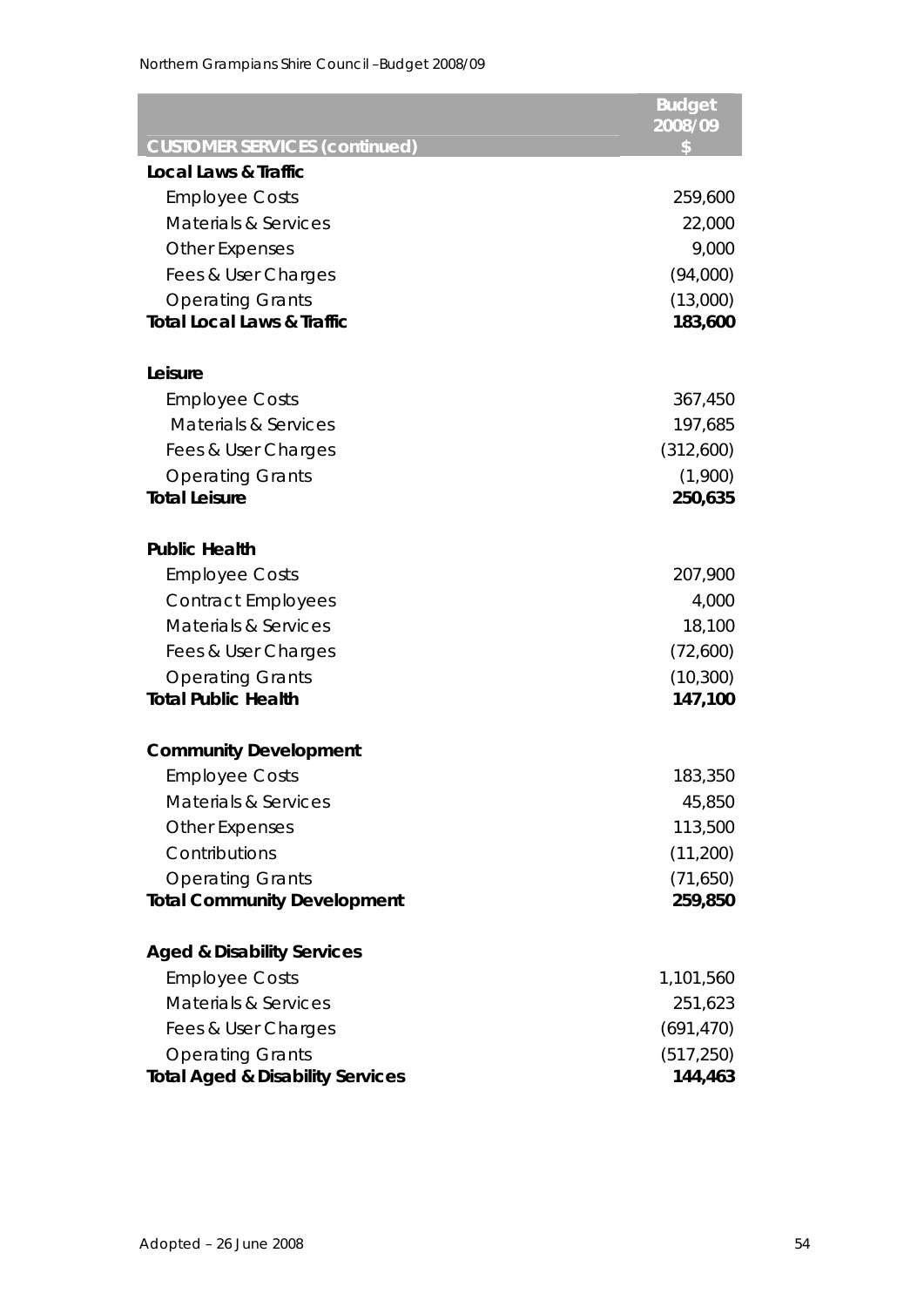|                                                | <b>Budget</b><br>2008/09 |
|------------------------------------------------|--------------------------|
| <b>CUSTOMER SERVICES (continued)</b>           | $\boldsymbol{\hat{S}}$   |
| <b>Family &amp; Child Management</b>           |                          |
| <b>Employee Costs</b>                          | 266,900                  |
| <b>Materials &amp; Services</b>                | 13,190                   |
| Fees & User Charges                            | (1,950)                  |
| <b>Total Family &amp; Child Management</b>     | 278,140                  |
|                                                |                          |
| <b>Maternal &amp; Child Health</b>             |                          |
| <b>Employee Costs</b>                          | 186,000                  |
| <b>Contract Employees</b>                      | 33,610                   |
| <b>Materials &amp; Services</b>                | 2,600                    |
| <b>Operating Grants</b>                        | (120,600)                |
| <b>Total Maternal &amp; Child Health</b>       | 101,610                  |
|                                                |                          |
| <b>St Arnaud Children's Precinct</b>           |                          |
| <b>Employee Costs</b>                          | 322,200                  |
| <b>Contract Employees</b>                      | 45,000                   |
| <b>Materials &amp; Services</b>                | 62,590                   |
| Contributions                                  | (165,600)                |
| Fees & User Charges                            | (147,000)                |
| <b>Operating Grants</b>                        | (44, 100)                |
| <b>Total St Arnaud Children's Precinct</b>     | 73,090                   |
|                                                |                          |
| <b>Taylors Gully Children's Precinct</b>       |                          |
| <b>Employee Costs</b>                          | 602,900                  |
| <b>Contract Employees</b>                      | 30,000                   |
| Materials & Services                           | 90,125                   |
| Contributions                                  | (166,900)                |
| Fees & User Charges                            | (260, 400)               |
| <b>Operating Grants</b>                        | (33, 100)                |
| <b>Total Taylors Gully Children's Precinct</b> | 262,625                  |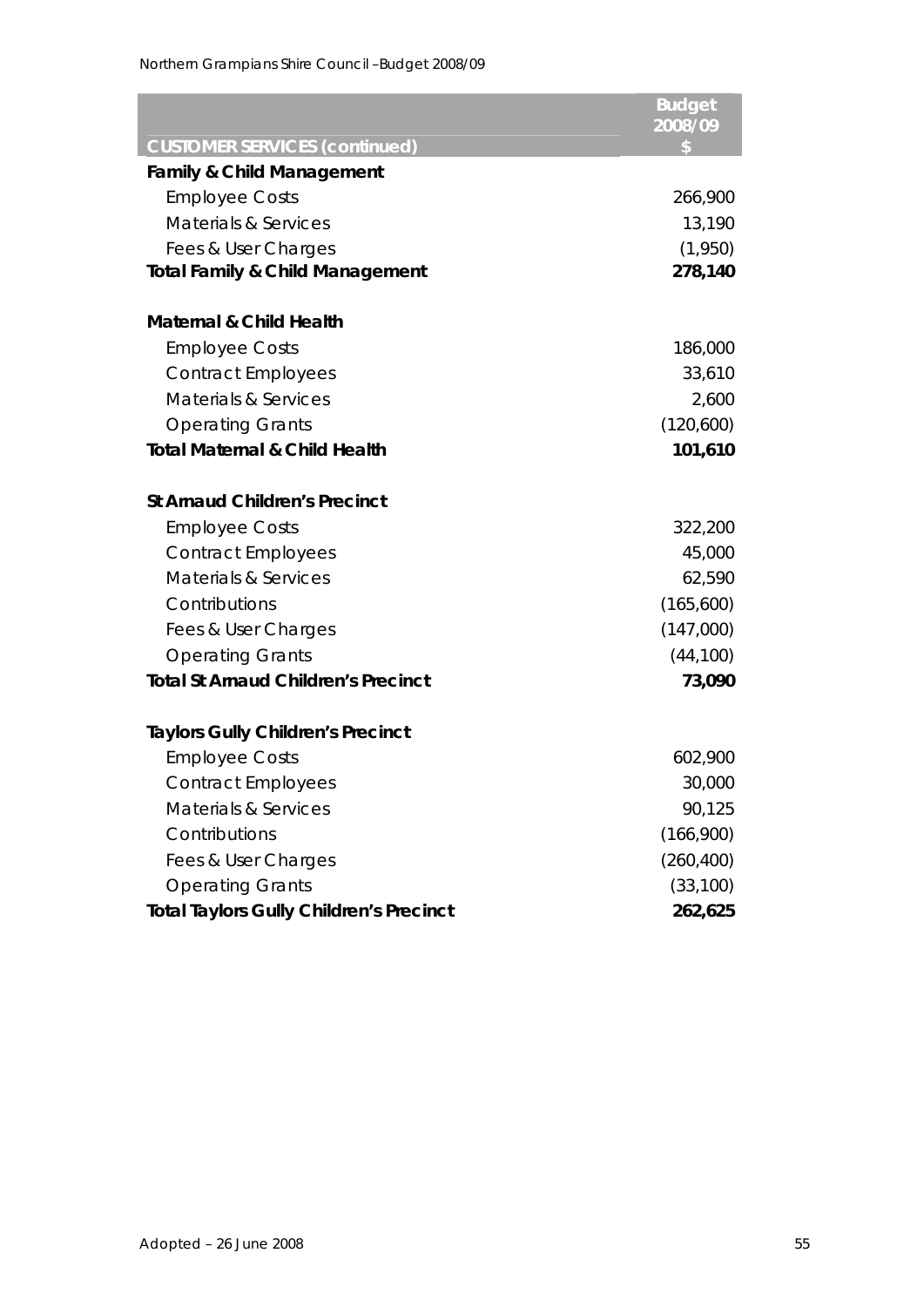|  | Northern Grampians Shire Council - Budget 2008/09 |
|--|---------------------------------------------------|
|  |                                                   |

|                                      | <b>Budget</b><br>2008/09 |
|--------------------------------------|--------------------------|
| <b>CUSTOMER SERVICES (continued)</b> | S                        |
| <b>Family Day Care</b>               |                          |
| Materials & Services                 | 139,000                  |
| Contributions                        | (68, 110)                |
| Fees & User Charges                  | (77, 890)                |
| <b>Operating Grants</b>              | (30,000)                 |
| <b>Total Family Day Care</b>         | (37,000)                 |
|                                      |                          |
| Kindergarten                         |                          |
| <b>Employee Costs</b>                | 93,400                   |
| Materials & Services                 | 8,840                    |
| Fees & User Charges                  | (16,200)                 |
| <b>Operating Grants</b>              | (75,800)                 |
| <b>Total Kindergarten</b>            | 10,240                   |
|                                      |                          |
| <b>TOTAL CUSTOMER SERVICES</b>       | 7,409,303                |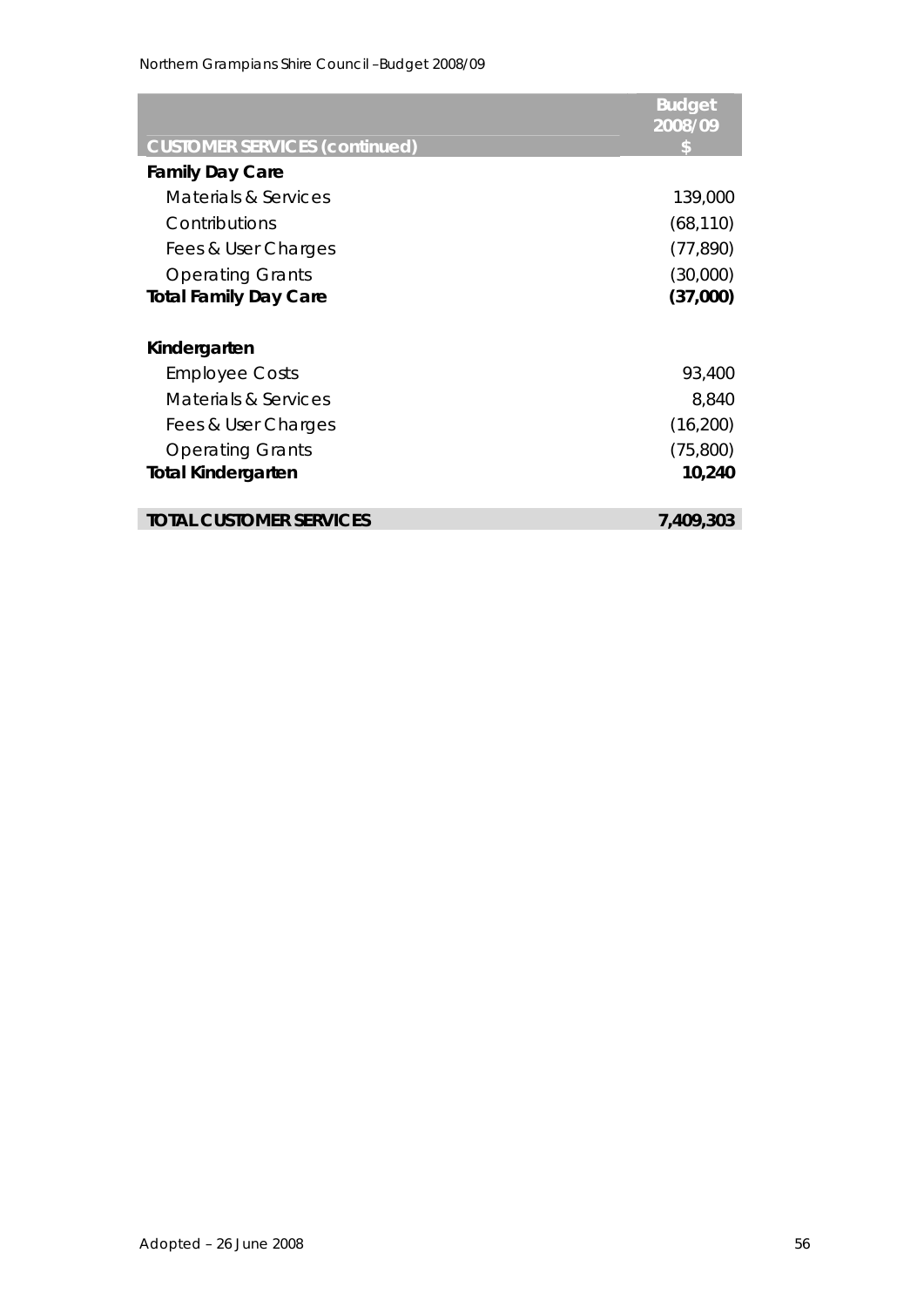|                                      | <b>Budget</b> |
|--------------------------------------|---------------|
| <b>BUSINESS SERVICES</b>             | 2008/09<br>\$ |
|                                      |               |
| <b>Business Services Admin</b>       |               |
| <b>Employee Costs</b>                | 163,800       |
| <b>Materials &amp; Services</b>      | 4,650         |
| <b>Total Business Services Admin</b> | 168,450       |
| <b>Economic Development</b>          |               |
| <b>Employee Costs</b>                | 237,100       |
| <b>Materials &amp; Services</b>      | 200,000       |
| Fees & User Charges                  | (2,000)       |
| <b>Operating Grants</b>              | (32,500)      |
| <b>Total Economic Development</b>    | 402,600       |
| Tourism                              |               |
| <b>Employee Costs</b>                | 358,600       |
| <b>Materials &amp; Services</b>      | 202,310       |
| Fees & User Charges                  | (92,000)      |
| <b>Total Tourism</b>                 | 468,910       |
| <b>TOTAL BUSINESS SERVICES</b>       | 1,039,960     |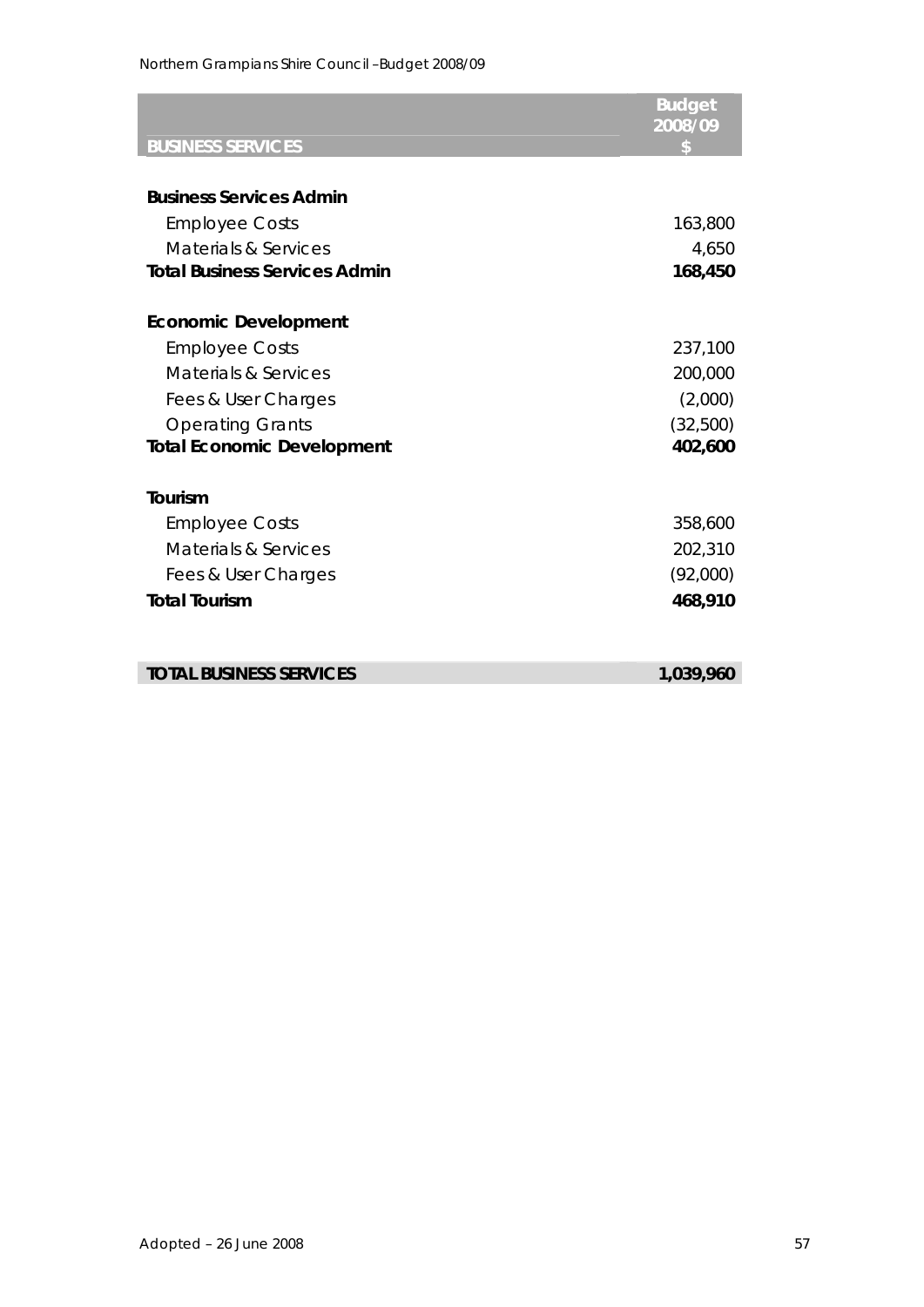The page has intentionally been left blank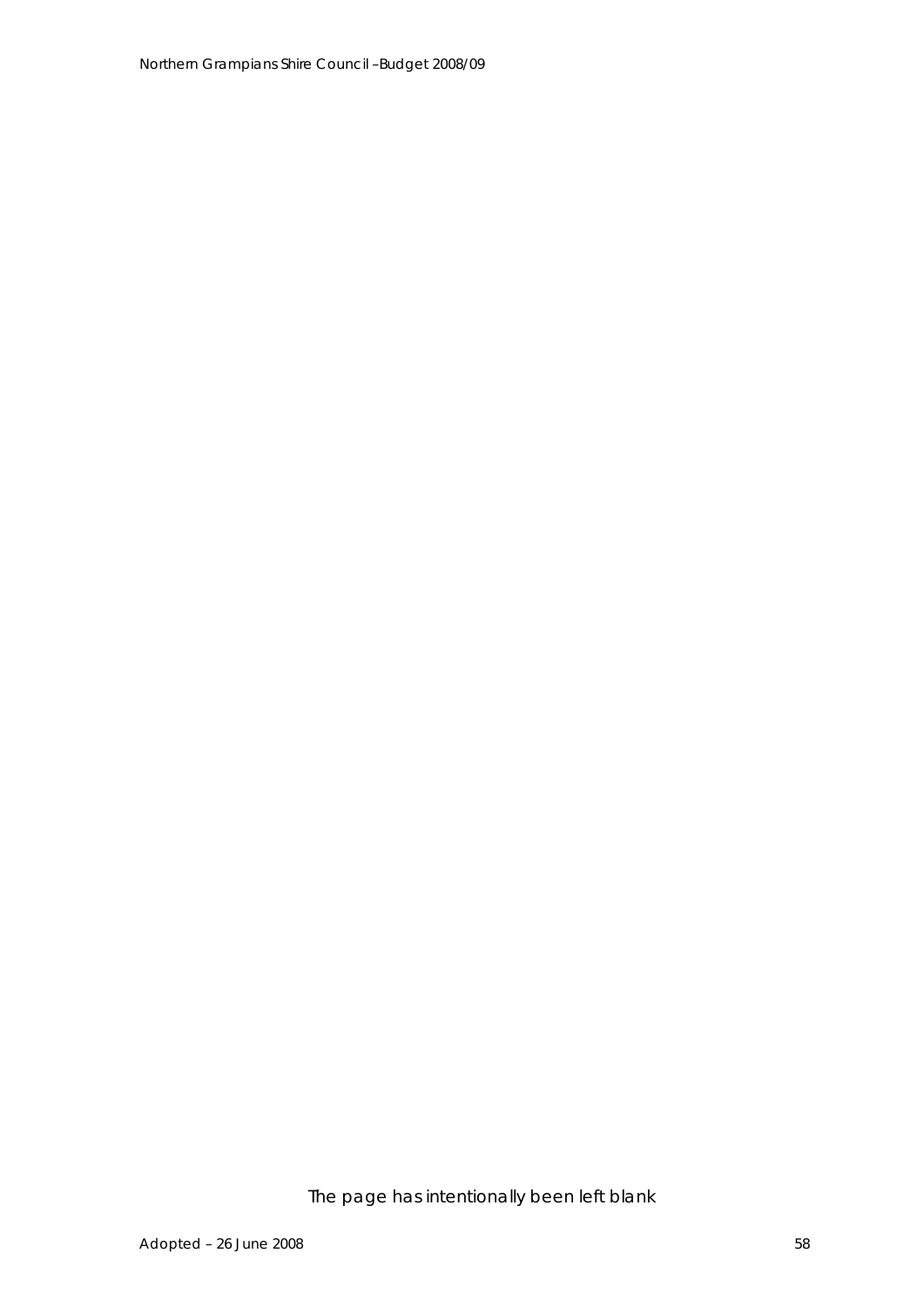## **Appendix F**



# **User Fees & Charges 2008 -2009**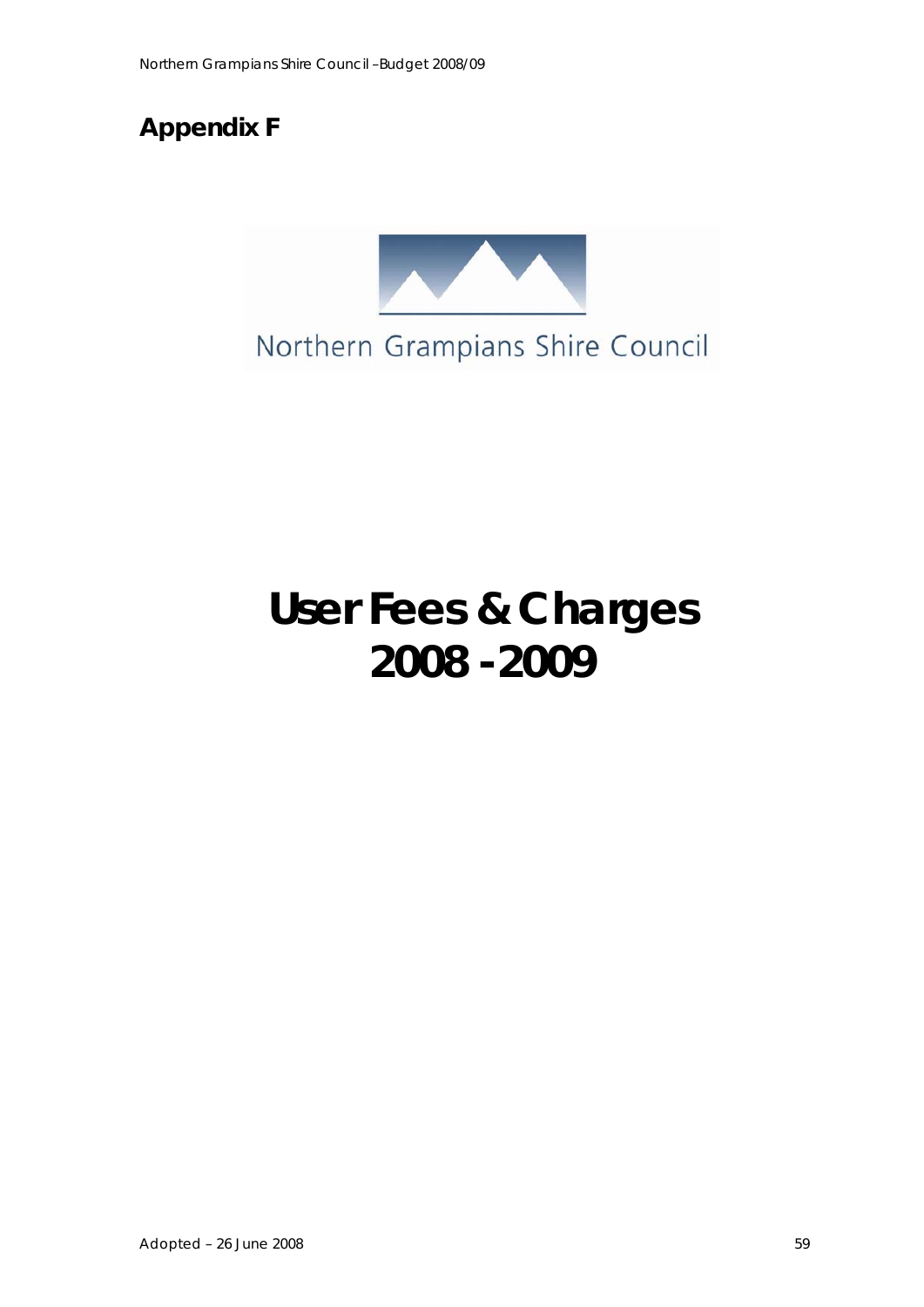|                                                                                                                                                                                                                                                                                                                                                                                                                                                                                                                                                                                                                                                                                                        | <b>Fees &amp; Charges</b>                                                                                                                                                                                                                                                                 | 2008/2009                                                                                                                                                                                                        |
|--------------------------------------------------------------------------------------------------------------------------------------------------------------------------------------------------------------------------------------------------------------------------------------------------------------------------------------------------------------------------------------------------------------------------------------------------------------------------------------------------------------------------------------------------------------------------------------------------------------------------------------------------------------------------------------------------------|-------------------------------------------------------------------------------------------------------------------------------------------------------------------------------------------------------------------------------------------------------------------------------------------|------------------------------------------------------------------------------------------------------------------------------------------------------------------------------------------------------------------|
| <b>CORPORATE SERVICES</b><br><b>CUSTOMER SERVICES/FINANCE</b><br>Freedom Of Information Request<br><b>Title Search Fees</b><br>Land Information Certificate<br>Historical Information/Rate Book Searches                                                                                                                                                                                                                                                                                                                                                                                                                                                                                               | Urgent Land Information Certificate - additional fee                                                                                                                                                                                                                                      | \$22.70<br>\$35.00<br>\$20.00<br>\$10.00<br>\$66.00/hour                                                                                                                                                         |
| <b>St Arnaud Municipal Complex</b><br>1/2 Day Session Fee, Main Hall/Kitchen<br>1/2 Day Session Fee, McDonald hall/Kitchen<br>1/2 Day Session Fee, Perry Room/Kitchen<br>1/2 Day Session Fee, Committee Room 1 and 2<br>Base Rate, Main Hall/Kitchen<br>Base Rate, Main Hall/McDonald Hall/Kitchen<br>Base Rate, Main Hall/McDonald Hall/Kitchen<br>Base Rate, Perry Room/Kitchen<br>Plus hire fees/hour, all hours other than above<br>Trestle Hire, per Trestle<br>Chair Hire, per chair<br>Hire of Crockery (full set)<br>Hire of Cups and Saucers - Perry Room<br>Hire of Crockery with Hall Hire, additional fee<br>Bond where Alcohol is to be Served (refundable)<br>Crockery Bond (refundable) | 1/2 Day Session Fee, Main Hall/McDonald Hall/Kitchen<br>1/2 Day Session Fee, Committee Room 1 or Room 2<br>Plus hire fees/hour, between 9.00am and 5.00pm Mon to Fri                                                                                                                      | \$62.00<br>\$87.00<br>\$50.00<br>\$25.00<br>\$13.00<br>\$25.00<br>\$151.00<br>\$187.00<br>\$125.00<br>\$129.00<br>\$13.00<br>\$19.00<br>\$4.00<br>\$1.00<br>\$62.00<br>\$13.00<br>\$23.00<br>\$250.00<br>\$25.00 |
| <b>Stawell Entertainment Centre Hire</b><br>Base Rate, Auditorium/Foyers<br>Base Rate, Auditorium/Foyers/Multi-Purpose Room<br>Base Rate, Multi-Purpose Room/Kitchen<br>Base Rate, Kitchen Only<br>Base Rate, Downstairs Foyer/Kitchen<br>Base Rate, Downstairs Foyer<br>Base Rate, Upstairs Foyer<br>Base Rate, Stage and Change Rooms<br>Base Rate, Multi-Purpose Room<br>Plus hire fees/hour, all hours other than above<br><b>Bar Hire</b><br>Additional Lighting<br>Bond, Downstairs Foyer only                                                                                                                                                                                                   | Base Rate, Auditorium/Foyers/Multi-Purpose Room/Kitchen<br>Plus hire fees/hour, between 9.00am and 5.00pm Mon to Fri<br>Overnight use (where use is for more than one night)<br>Bond, Auditorium/Foyers/Multi-Purpose Room/Kitchen<br>Bond, Downstairs Foyer/Kitchen or MP Room & Kitchen | \$125.00<br>\$172.00<br>\$198.00<br>\$73.00<br>\$47.00<br>\$78.00<br>\$32.00<br>\$26.00<br>\$47.00<br>\$26.00<br>\$13.00<br>\$21.00<br>\$32.00<br>\$36.00<br>\$62.00<br>\$250.00<br>\$200.00<br>\$100.00         |
| <b>Key Deposit</b><br>Bond where Alcohol is to be Served                                                                                                                                                                                                                                                                                                                                                                                                                                                                                                                                                                                                                                               |                                                                                                                                                                                                                                                                                           | \$100.00<br>\$500.00                                                                                                                                                                                             |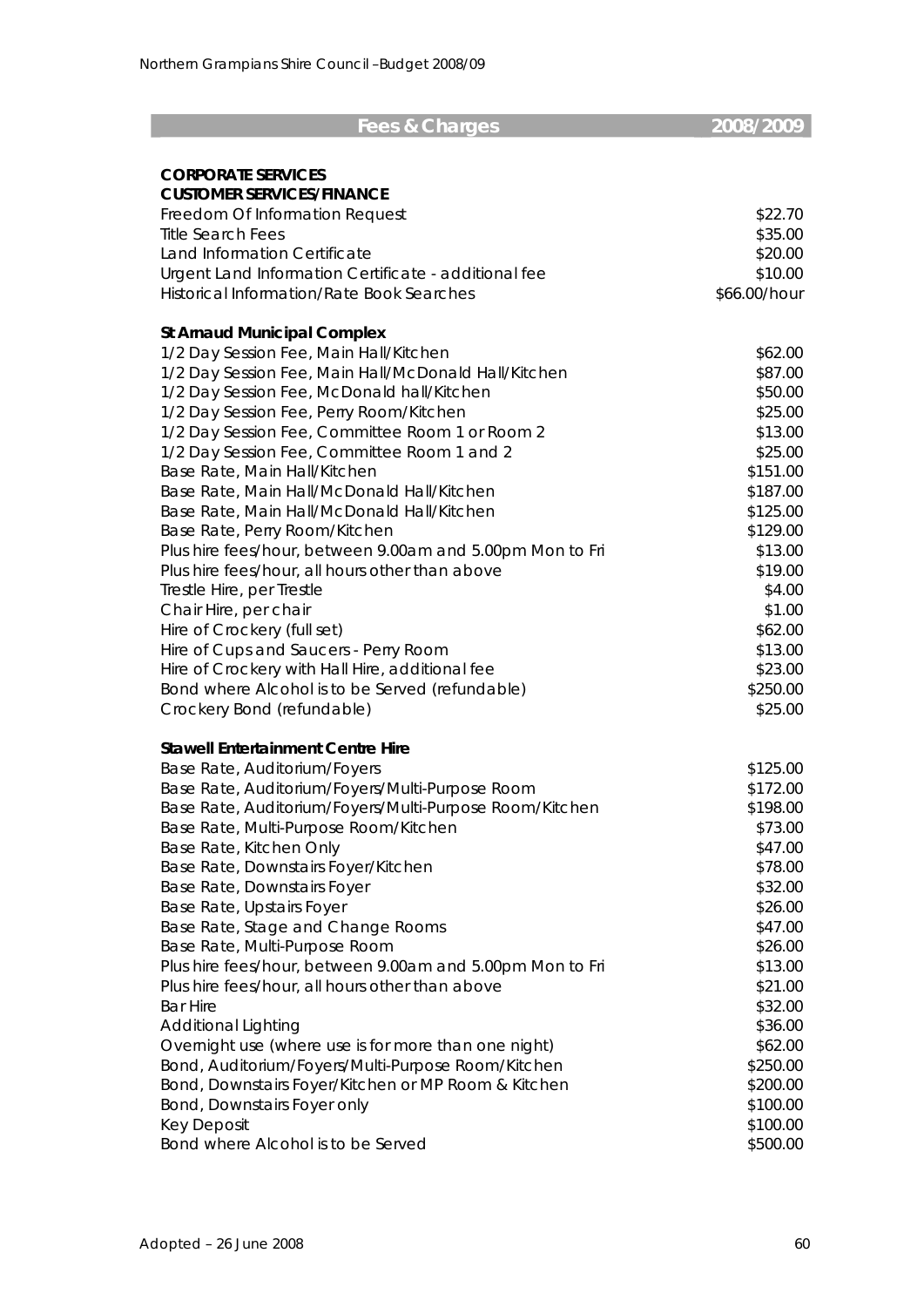| <b>Fees &amp; Charges</b>                                                                                              | 2008/2009           |
|------------------------------------------------------------------------------------------------------------------------|---------------------|
| <b>Stawell Media Centre</b><br>Half Day Hire                                                                           |                     |
| Full Day Hire                                                                                                          | \$76.00<br>\$130.00 |
| <b>Wood Permit Fees</b><br>Concession                                                                                  | \$8.60              |
| <b>Full Cost</b>                                                                                                       | \$15.65             |
| Illawarra Concession                                                                                                   | \$8.60              |
| Illawarra Full Cost                                                                                                    | \$15.65             |
| <b>Photocopy Fees</b>                                                                                                  |                     |
| A4 - per sheet                                                                                                         |                     |
| A3 - per sheet                                                                                                         | \$0.45              |
| A2 - per sheet                                                                                                         | \$0.65              |
| A1 - per sheet<br>A0 - per sheet                                                                                       | \$2.40<br>\$4.20    |
| A4 - per sheet - COLOUR                                                                                                | \$5.00              |
| A3 - per sheet - COLOUR                                                                                                | \$1.80              |
|                                                                                                                        | \$3.00              |
| <b>CUSTOMER SERVICES</b>                                                                                               |                     |
| <b>LOCAL LAWS</b>                                                                                                      |                     |
| <b>Parking Fines</b>                                                                                                   |                     |
| Parking Fine for Longer than the Period Longer than indicated                                                          | \$50.00             |
| <b>Permit Fees</b>                                                                                                     |                     |
| Erect/Place Advertising Sign (including A-Frame)                                                                       | \$47.00             |
| Subsequent Advertising Signs                                                                                           | \$10.50             |
| Display Goods for Sale, First Table/Display                                                                            | \$31.50             |
| Display Goods for Sale, Subsequent Table/Display each                                                                  | \$10.50             |
| Outdoor Eating Facilities on road, First Table                                                                         | \$63.00             |
| Outdoor Eating Facilities on road, Subsequent Tables each                                                              | \$21.00             |
| Permit to place planter box/container on footpath, each<br>Short Term Street Traders Permit                            | \$5.00<br>\$25.00   |
| Permit to consume liquor                                                                                               | \$52.50             |
| Permit to tap into Council drains                                                                                      | \$31.50             |
| Permit to interfere with watercourse (unless Planning Permit Required)                                                 | \$52.50             |
| Permit to light fires                                                                                                  | \$21.00             |
| Permit for temporary vehicle crossing (refundable deposit)                                                             | \$500.00            |
| Permit to allow vehicular use of road contrary to sign erected                                                         | \$52.50             |
| Permit to park heavy vehicle on private property in residential area                                                   | \$21.00             |
| Road Occupancy Permit                                                                                                  | \$42.00             |
| Permit to place bulk containers/bins on road, First 28 days                                                            | \$42.00             |
| Permit to place bulk containers/bins on road, subsequent weeks, each                                                   | \$10.50             |
| Permit to collect waste materials                                                                                      | \$21.00<br>\$52.50  |
| Permit for street parties/festivals/processions<br>Permit to store machinery/second-hand goods within residential area | \$52.50             |
| Permit for open air burning                                                                                            | \$21.00             |
| Permit to use vehicle for recreation purposes                                                                          | \$52.50             |
| Permit to advertise/bill post/distribute junk mail                                                                     | \$21.00             |
| Permit to leave standing on road/lane any caravan/mobile home                                                          | \$21.00             |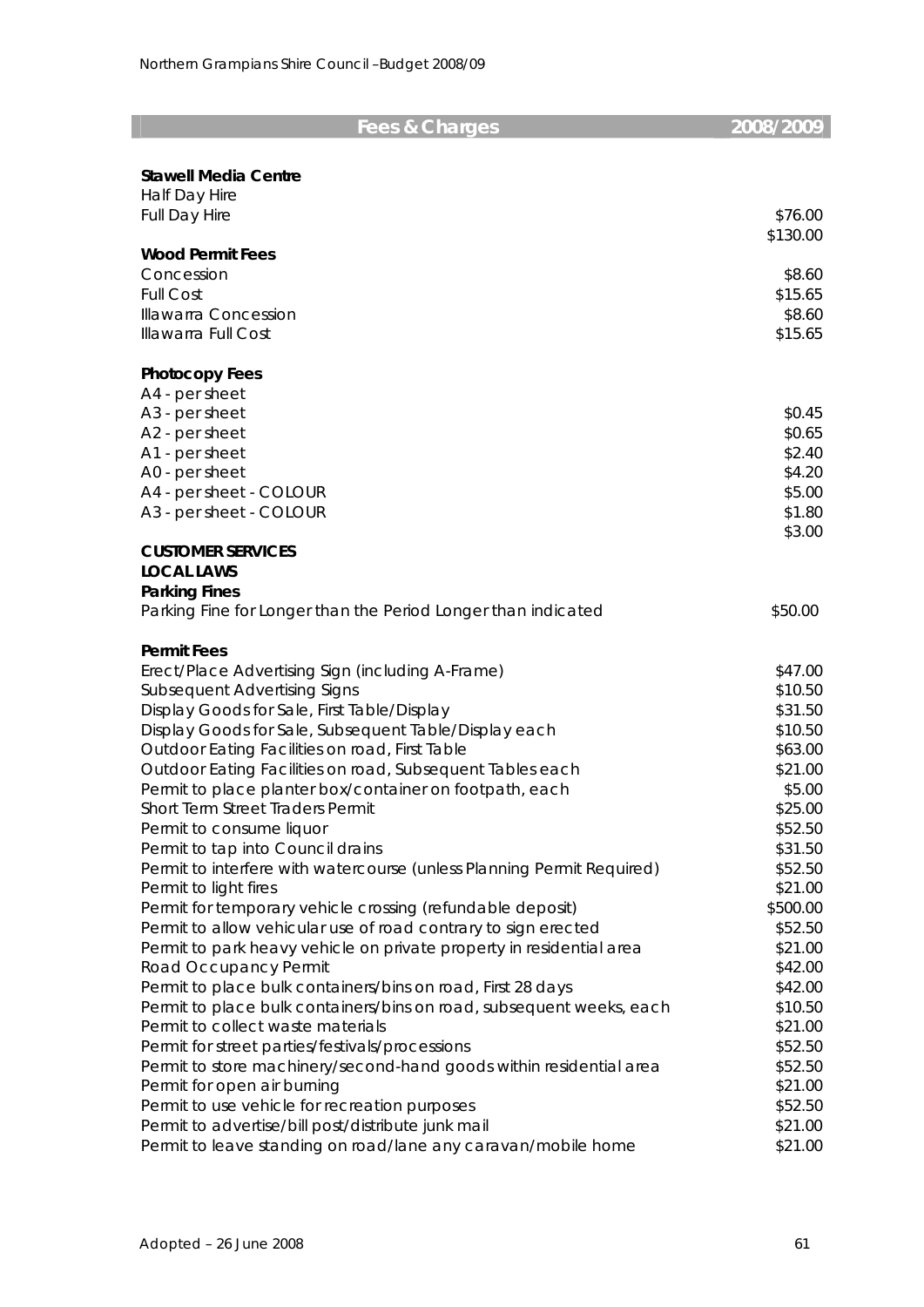I

| <b>Fees &amp; Charges</b>                                                           | 2008/2009 |
|-------------------------------------------------------------------------------------|-----------|
| Permit to conduct a circus/carnival/festival (unless subject to Planning<br>Permit) | \$52.50   |
| Permit to keep more than two dogs, or more than two cats                            | \$26.00   |
| Permit to keep horses/cattle                                                        | \$26.00   |
| Permit to keep other animals                                                        | \$26.00   |
| Permit to keep large birds/poultry/pigeons, rodents/reptiles                        | \$26.00   |
| Disabled Parking Permits, 3 Years                                                   | \$5.00    |
| Possum/Cat Traps (Hire) Refundable deposit                                          | \$20.00   |
|                                                                                     |           |
| <b>Registrations - Dogs</b>                                                         |           |
| <b>Full Fee</b>                                                                     | \$60.00   |
| <b>Pensioner Concession</b>                                                         | \$30.00   |
| Reduced Fee                                                                         | \$20.00   |
| Pensioner Reduced Fee                                                               | \$10.00   |
| Pound - Dogs                                                                        |           |
| <b>Release Fee</b>                                                                  | \$42.00   |
| Pound Keeping Fee, per day                                                          | \$5.25    |
|                                                                                     |           |
| <b>Registrations - Cats</b>                                                         |           |
| <b>Full Fee</b>                                                                     | \$30.00   |
| <b>Pensioner Concession</b>                                                         | \$15.00   |
| <b>Reduced Fee</b>                                                                  | \$10.00   |
| Pensioner Reduced Fee                                                               | \$5.00    |
| Pound - Cats                                                                        |           |
| Release Fee                                                                         | \$21.00   |
| Pound Keeping Fee, per day                                                          | \$2.65    |
| <b>Animals - Other</b>                                                              |           |
| Replacement Registration Tag for Dogs and Cats                                      | \$4.20    |
| Animal Surrender, for first animal                                                  | \$26.25   |
| Animal Surrender, for each subsequent animal                                        | \$5.25    |
|                                                                                     |           |
| <b>Impounded Livestock</b>                                                          |           |
| Cattle/Horses - Initial Impounding Fee                                              | \$52.50   |
| Cattle/Horses - Additional charge per head                                          | \$10.50   |
| Cattle/Horses - Sustenance charge per head per day                                  | \$10.50   |
| Pigs - Initial Impounding Fee                                                       | \$26.25   |
| Pigs - Additional charge per head                                                   | \$5.25    |
| Pigs - Sustenance charge per head per day                                           | \$5.25    |
| Sheep and Goats - Initial Impounding Fee                                            | \$21.00   |
| Sheep and Goats - Additional charge per head                                        | \$4.20    |
| Sheep and Goats - Sustenance charge per head per day                                | \$4.20    |
| All other animals excluding dogs & cats - Impounding fee per head                   | \$10.50   |
| All other animals excluding dogs & cats - Sustenance charge per head per<br>day     | \$2.10    |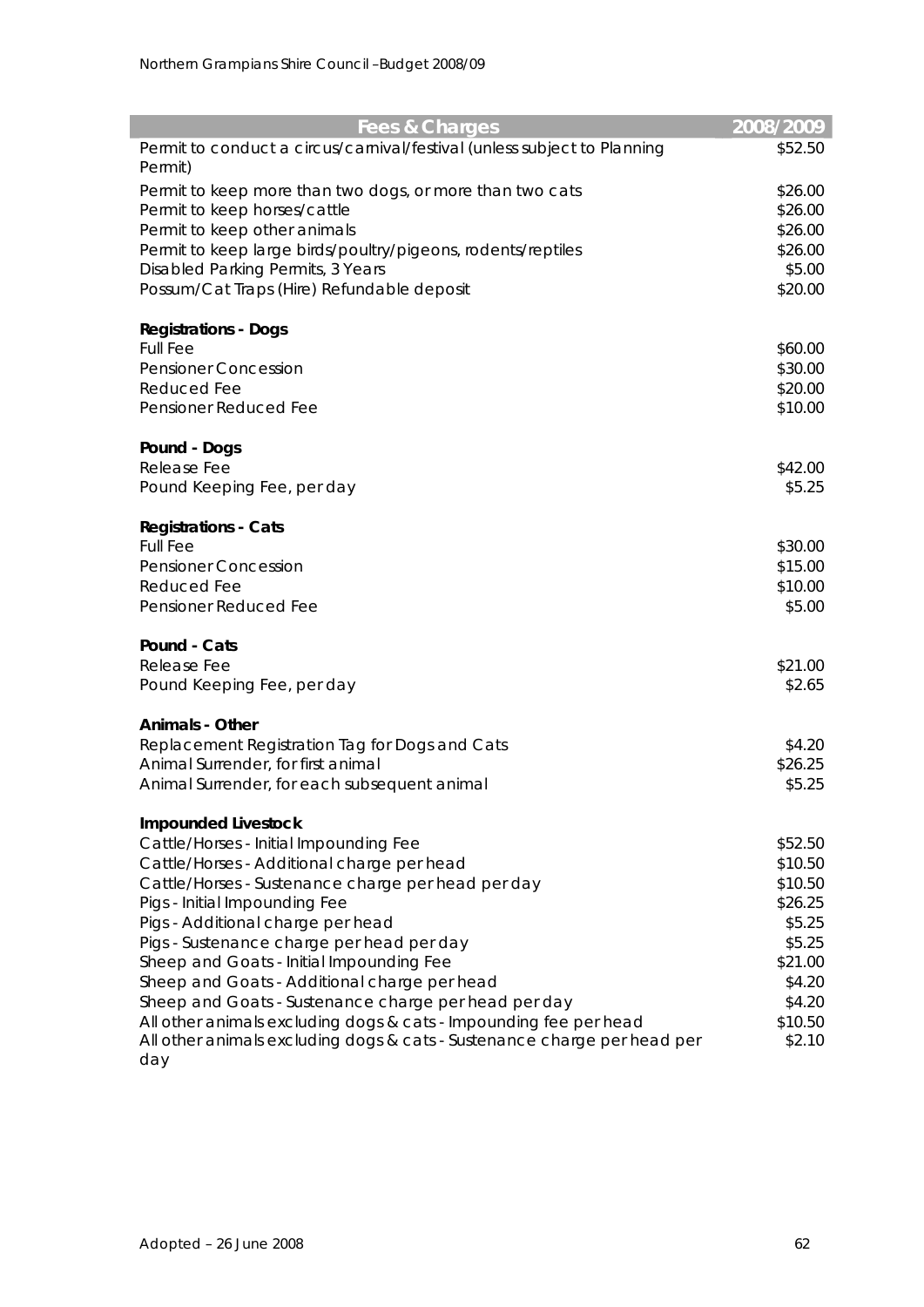| <b>Fees &amp; Charges</b>                                                              | 2008/2009          |
|----------------------------------------------------------------------------------------|--------------------|
| <b>Grazing/Droving of Livestock</b>                                                    |                    |
| Application Fee (Non refundable)                                                       | \$52.50            |
| Bond (Refundable)                                                                      | \$1,000.00         |
| Cattle, per head per day                                                               | \$0.25             |
| Sheep, per head per day                                                                | \$0.10             |
| Other Livestock, per head per day                                                      | \$0.10             |
| <b>ENVIRONMENTAL HEALTH</b>                                                            |                    |
| <b>Food Act Registration Fees</b>                                                      |                    |
| Annual Renewal of Class 1 Registration                                                 | \$330.00           |
| Annual Renewal of Class 2 Registration                                                 | \$330.00           |
| Food Premises selling/distributing packaged food only, including<br>high risk, Class 2 | \$155.00           |
| Small Commercial Premises requiring food safety program, Class 2                       | \$155.00           |
| Food Premises selling/distributing packaged low risk food only<br>(exempt for FSP)     | \$85.00            |
| Food Premises operated by Community Group/Sporting Org, high<br>risk foods             | \$50.00            |
| Food Premises operated by Community Group/Sporting Org, low<br>risk foods              | \$29.00            |
| Transfer of Registration of Food Premises or Vehicle                                   | 50% of renewal fee |
| Application to Register (new registrations)                                            | Add 50% of renewal |
|                                                                                        | fee                |
| Late payment of Renewal of Registration Fee                                            | 50% of renewal fee |
| Requested inspection and report on a premises                                          | \$117.50           |
| Urgent requested inspection and report less than 7 days notice                         | \$171.00           |
| Additional Inspection due to Non Compliance - per Inspection                           | \$117.50           |
| Community Events/Temporary Stall, Voluntary/Community Group,<br>per event              | \$12.50            |
| Community Events/Temporary Stall, Voluntary/Community Group,<br>per year               | \$46.50            |
| Community Food Event/Temporary Food Stall, Private Operator,<br>per event              | \$35.00            |
| Temporary Food Stall, Wine Tasting/Packaged Food only                                  | \$22.50            |
| Private operator Temporary Stall, already registered with Shire, per<br>year           | \$48.50            |
| Private operator Temporary Stall, registered outside of Shire, per<br>year             | \$85.50            |
| <b>Prescribed Accommodation</b>                                                        |                    |
| 5 - 15 Persons                                                                         | \$134.50           |
| More than 15 Persons                                                                   | \$256.00           |
| Transfer of Registration                                                               | 50% of renewal fee |

Inspection Report \$117.50

Application to Register (new registrations) And 50% of renewal fee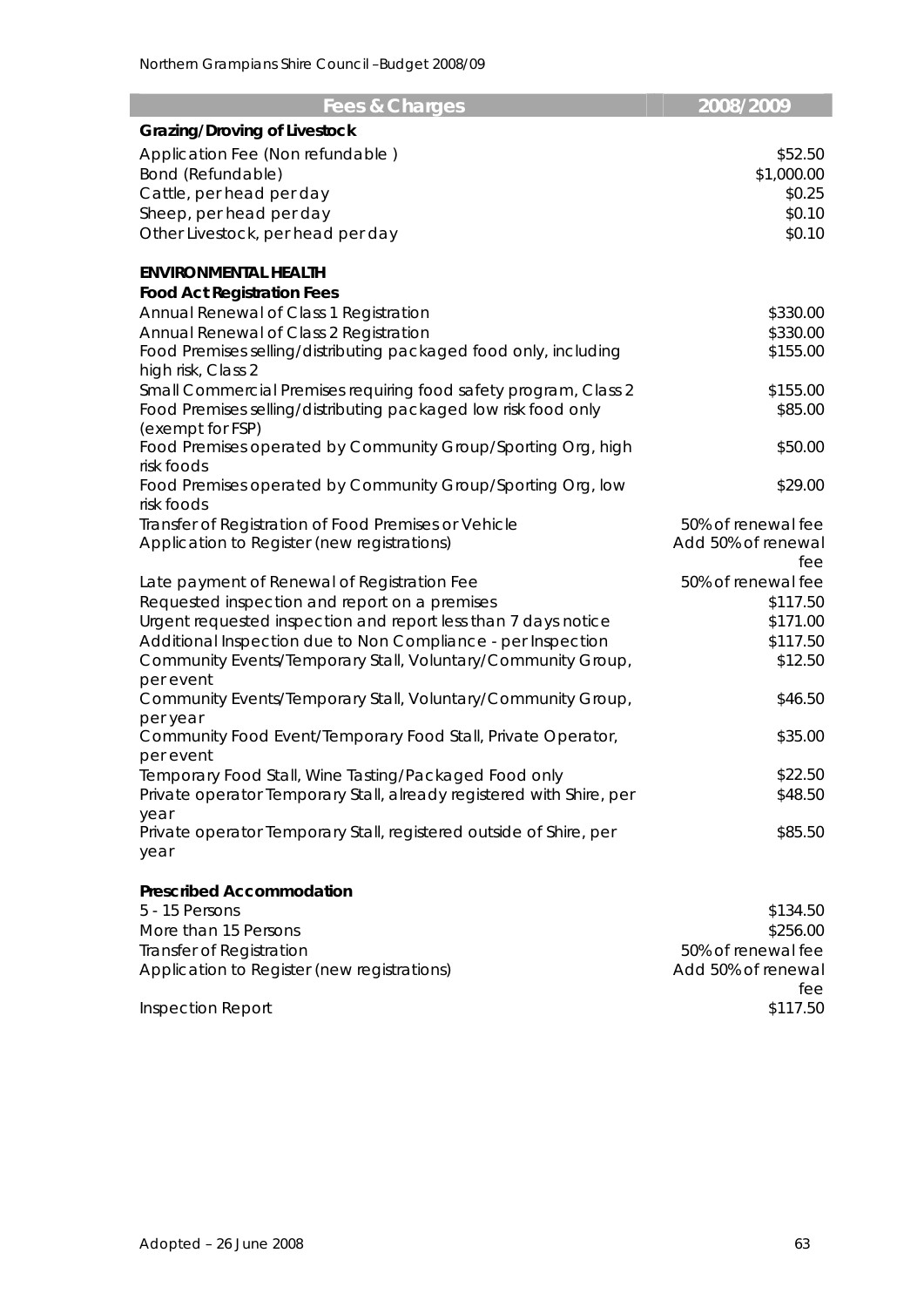| <b>Fees &amp; Charges</b>                                                               | 2008/2009             |
|-----------------------------------------------------------------------------------------|-----------------------|
| <b>Regulated Premises</b>                                                               |                       |
| Registration Renewal of Hairdressers, Beauty Parlour and like                           | \$155.00              |
| establishments<br>Registration Renewal of Hairdressers, Beauty Parlour and like         | \$77.00               |
| establishments - part time                                                              |                       |
| Inspection Report of Hairdressers, Beauty Parlour and like<br>establishments            | \$87.00               |
| Renewal of Registration of Skin Penetration Premises (tattooist,<br>body/ear piercing)  | \$155.00              |
| Renewal of Registration of Skin Penetration Premises as adjunct to<br>business          | \$83.00               |
| Inspection Report of Skin Penetration Premises (tattooist, body/ear<br>piercing)        | \$87.00               |
| Dual Premises - Annual Renewal for 2nd Premises (i.e. hairdressing and<br>ear piercing) | \$35.50               |
| Transfer of Registration                                                                | 50% of renewal        |
| Application to Register (new registrations)                                             | Add 50% of<br>renewal |
| Caravan Parks, per site                                                                 | \$2.50                |
| <b>Miscellaneous</b>                                                                    |                       |
| Hire of Food Thermometer, Weekly                                                        | \$5.00                |
| Food Thermometer Bond (Refundable)                                                      | \$20.00               |
| <b>Head Lice</b>                                                                        |                       |
| Inspections, per head                                                                   | \$1.15                |
| <b>Immunisations</b>                                                                    |                       |
| <b>Nurse Administration Fee</b>                                                         | \$10.50               |
| Fluvac                                                                                  | \$12.75               |
| Meningococcal<br>Pneumococcal                                                           | \$30.25<br>\$116.80   |
| Varilrix (chickenpox)                                                                   | \$44.55               |
| <b>Hepatitis B</b>                                                                      | \$9.85                |
| <b>Hepatitis A</b>                                                                      | \$53.15               |
| Twinrix                                                                                 | \$46.00               |
| Infanrix Hexa                                                                           | \$105.00              |
| <b>Permit Fees</b>                                                                      |                       |
| Application to Install Septic Tank Fee                                                  | \$234.00              |
| Application to Alter Septic Tank System (minor only)                                    | \$117.00              |
| Inspection and report on Septic Tank System                                             | \$97.50               |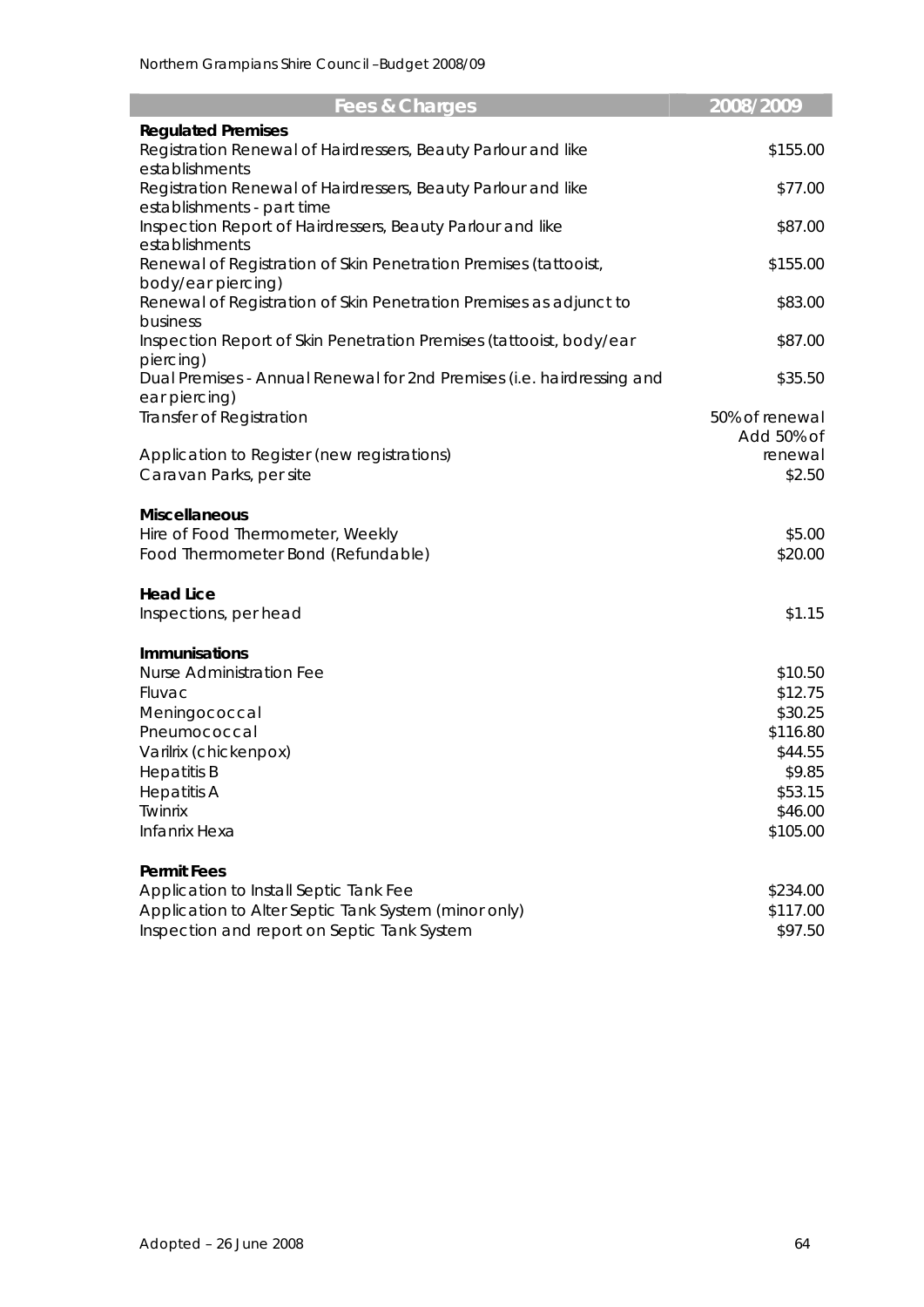| <b>AGED &amp; DISABILITY SERVICES</b><br><b>Community Access</b><br>Mobility Scooter (Gopher) Hire<br>\$2.00<br><b>Assessment Fee</b><br>Hospital to Home Assessment Fee<br>\$40.00<br>Home Care<br>Client Fee (H4), per hour<br>\$5.00<br>Client Fee (H7), per hour<br>\$11.20<br>Client Fee (CH4), per hour<br>\$5.50<br>Client Fee (CH7), per hour<br>\$12.00<br>High Income Client Fee Max Charge per hour<br>\$27.00<br>\$36.50<br>Private Works Full Cost Recovery, per hour<br>Private Works Full Cost Recovery per hour after hours 6.30pm - 6.30am,<br>\$44.00<br>weekends & p/holidays<br>Private Works Full Cost Recovery -requested travel kilometres within a service<br>episode<br>.95 per km<br><b>Personal Care</b><br>Client Fee (P4), per hour<br>\$4.15<br>\$7.75<br>Client Fee (P5), per hour<br>High Income Client fee, Max Charge per hour<br>\$31.20<br>Private Works Full Cost Recovery, per hour<br>\$36.50<br>Private Works Full Cost Recovery -requested travel kilometres within a service<br>0.95 per km<br>episode<br><b>Respite Care</b><br>\$3.10<br>Client Fee (R3), per hour<br>\$5.00<br>Client Fee (R5), per hour<br>High Income Client fee, Max Charge per hour<br>\$28.25<br>\$35.50<br>Private Works Full Cost Recovery, per hour<br>Private Works Full Cost Recovery -requested travel kilometres within a service<br>0.95 per km<br>episode<br><b>Overnight Respite Care</b><br>Active, per night 6.30 am - 6.30pm, per hour<br>\$36.50<br>Active, per night 6.30pm - 10.30pm, per hour<br>\$44.00<br>Private Works Active Night 10:30pm - 6:30am, per session<br>\$292.00<br><b>Home Maintenance</b><br>Client Fee (M2), per hour<br>\$10.00<br>Client Fee (M4), per hour<br>\$15.00<br>Private Works Full Cost Recovery, per hour<br>\$43.00<br><b>Meals On Wheels</b><br>Client Fee - Main Meal<br>\$6.50<br>\$3.35<br>Client Fee - Light Meal<br>High income Client Fee, Full Cost<br>\$9.20<br>Private Works Full Cost Recovery - Main Meal<br>\$10.10 | <b>Fees &amp; Charges</b>                     | 2008/2009 |
|------------------------------------------------------------------------------------------------------------------------------------------------------------------------------------------------------------------------------------------------------------------------------------------------------------------------------------------------------------------------------------------------------------------------------------------------------------------------------------------------------------------------------------------------------------------------------------------------------------------------------------------------------------------------------------------------------------------------------------------------------------------------------------------------------------------------------------------------------------------------------------------------------------------------------------------------------------------------------------------------------------------------------------------------------------------------------------------------------------------------------------------------------------------------------------------------------------------------------------------------------------------------------------------------------------------------------------------------------------------------------------------------------------------------------------------------------------------------------------------------------------------------------------------------------------------------------------------------------------------------------------------------------------------------------------------------------------------------------------------------------------------------------------------------------------------------------------------------------------------------------------------------------------------------------------------------------------------------------------------------------|-----------------------------------------------|-----------|
|                                                                                                                                                                                                                                                                                                                                                                                                                                                                                                                                                                                                                                                                                                                                                                                                                                                                                                                                                                                                                                                                                                                                                                                                                                                                                                                                                                                                                                                                                                                                                                                                                                                                                                                                                                                                                                                                                                                                                                                                      |                                               |           |
|                                                                                                                                                                                                                                                                                                                                                                                                                                                                                                                                                                                                                                                                                                                                                                                                                                                                                                                                                                                                                                                                                                                                                                                                                                                                                                                                                                                                                                                                                                                                                                                                                                                                                                                                                                                                                                                                                                                                                                                                      |                                               |           |
|                                                                                                                                                                                                                                                                                                                                                                                                                                                                                                                                                                                                                                                                                                                                                                                                                                                                                                                                                                                                                                                                                                                                                                                                                                                                                                                                                                                                                                                                                                                                                                                                                                                                                                                                                                                                                                                                                                                                                                                                      |                                               |           |
|                                                                                                                                                                                                                                                                                                                                                                                                                                                                                                                                                                                                                                                                                                                                                                                                                                                                                                                                                                                                                                                                                                                                                                                                                                                                                                                                                                                                                                                                                                                                                                                                                                                                                                                                                                                                                                                                                                                                                                                                      |                                               |           |
|                                                                                                                                                                                                                                                                                                                                                                                                                                                                                                                                                                                                                                                                                                                                                                                                                                                                                                                                                                                                                                                                                                                                                                                                                                                                                                                                                                                                                                                                                                                                                                                                                                                                                                                                                                                                                                                                                                                                                                                                      |                                               |           |
|                                                                                                                                                                                                                                                                                                                                                                                                                                                                                                                                                                                                                                                                                                                                                                                                                                                                                                                                                                                                                                                                                                                                                                                                                                                                                                                                                                                                                                                                                                                                                                                                                                                                                                                                                                                                                                                                                                                                                                                                      |                                               |           |
|                                                                                                                                                                                                                                                                                                                                                                                                                                                                                                                                                                                                                                                                                                                                                                                                                                                                                                                                                                                                                                                                                                                                                                                                                                                                                                                                                                                                                                                                                                                                                                                                                                                                                                                                                                                                                                                                                                                                                                                                      |                                               |           |
|                                                                                                                                                                                                                                                                                                                                                                                                                                                                                                                                                                                                                                                                                                                                                                                                                                                                                                                                                                                                                                                                                                                                                                                                                                                                                                                                                                                                                                                                                                                                                                                                                                                                                                                                                                                                                                                                                                                                                                                                      |                                               |           |
|                                                                                                                                                                                                                                                                                                                                                                                                                                                                                                                                                                                                                                                                                                                                                                                                                                                                                                                                                                                                                                                                                                                                                                                                                                                                                                                                                                                                                                                                                                                                                                                                                                                                                                                                                                                                                                                                                                                                                                                                      |                                               |           |
|                                                                                                                                                                                                                                                                                                                                                                                                                                                                                                                                                                                                                                                                                                                                                                                                                                                                                                                                                                                                                                                                                                                                                                                                                                                                                                                                                                                                                                                                                                                                                                                                                                                                                                                                                                                                                                                                                                                                                                                                      |                                               |           |
|                                                                                                                                                                                                                                                                                                                                                                                                                                                                                                                                                                                                                                                                                                                                                                                                                                                                                                                                                                                                                                                                                                                                                                                                                                                                                                                                                                                                                                                                                                                                                                                                                                                                                                                                                                                                                                                                                                                                                                                                      |                                               |           |
|                                                                                                                                                                                                                                                                                                                                                                                                                                                                                                                                                                                                                                                                                                                                                                                                                                                                                                                                                                                                                                                                                                                                                                                                                                                                                                                                                                                                                                                                                                                                                                                                                                                                                                                                                                                                                                                                                                                                                                                                      |                                               |           |
|                                                                                                                                                                                                                                                                                                                                                                                                                                                                                                                                                                                                                                                                                                                                                                                                                                                                                                                                                                                                                                                                                                                                                                                                                                                                                                                                                                                                                                                                                                                                                                                                                                                                                                                                                                                                                                                                                                                                                                                                      |                                               |           |
|                                                                                                                                                                                                                                                                                                                                                                                                                                                                                                                                                                                                                                                                                                                                                                                                                                                                                                                                                                                                                                                                                                                                                                                                                                                                                                                                                                                                                                                                                                                                                                                                                                                                                                                                                                                                                                                                                                                                                                                                      |                                               |           |
|                                                                                                                                                                                                                                                                                                                                                                                                                                                                                                                                                                                                                                                                                                                                                                                                                                                                                                                                                                                                                                                                                                                                                                                                                                                                                                                                                                                                                                                                                                                                                                                                                                                                                                                                                                                                                                                                                                                                                                                                      |                                               |           |
|                                                                                                                                                                                                                                                                                                                                                                                                                                                                                                                                                                                                                                                                                                                                                                                                                                                                                                                                                                                                                                                                                                                                                                                                                                                                                                                                                                                                                                                                                                                                                                                                                                                                                                                                                                                                                                                                                                                                                                                                      |                                               |           |
|                                                                                                                                                                                                                                                                                                                                                                                                                                                                                                                                                                                                                                                                                                                                                                                                                                                                                                                                                                                                                                                                                                                                                                                                                                                                                                                                                                                                                                                                                                                                                                                                                                                                                                                                                                                                                                                                                                                                                                                                      |                                               |           |
|                                                                                                                                                                                                                                                                                                                                                                                                                                                                                                                                                                                                                                                                                                                                                                                                                                                                                                                                                                                                                                                                                                                                                                                                                                                                                                                                                                                                                                                                                                                                                                                                                                                                                                                                                                                                                                                                                                                                                                                                      |                                               |           |
|                                                                                                                                                                                                                                                                                                                                                                                                                                                                                                                                                                                                                                                                                                                                                                                                                                                                                                                                                                                                                                                                                                                                                                                                                                                                                                                                                                                                                                                                                                                                                                                                                                                                                                                                                                                                                                                                                                                                                                                                      |                                               |           |
|                                                                                                                                                                                                                                                                                                                                                                                                                                                                                                                                                                                                                                                                                                                                                                                                                                                                                                                                                                                                                                                                                                                                                                                                                                                                                                                                                                                                                                                                                                                                                                                                                                                                                                                                                                                                                                                                                                                                                                                                      |                                               |           |
|                                                                                                                                                                                                                                                                                                                                                                                                                                                                                                                                                                                                                                                                                                                                                                                                                                                                                                                                                                                                                                                                                                                                                                                                                                                                                                                                                                                                                                                                                                                                                                                                                                                                                                                                                                                                                                                                                                                                                                                                      |                                               |           |
|                                                                                                                                                                                                                                                                                                                                                                                                                                                                                                                                                                                                                                                                                                                                                                                                                                                                                                                                                                                                                                                                                                                                                                                                                                                                                                                                                                                                                                                                                                                                                                                                                                                                                                                                                                                                                                                                                                                                                                                                      |                                               |           |
|                                                                                                                                                                                                                                                                                                                                                                                                                                                                                                                                                                                                                                                                                                                                                                                                                                                                                                                                                                                                                                                                                                                                                                                                                                                                                                                                                                                                                                                                                                                                                                                                                                                                                                                                                                                                                                                                                                                                                                                                      |                                               |           |
|                                                                                                                                                                                                                                                                                                                                                                                                                                                                                                                                                                                                                                                                                                                                                                                                                                                                                                                                                                                                                                                                                                                                                                                                                                                                                                                                                                                                                                                                                                                                                                                                                                                                                                                                                                                                                                                                                                                                                                                                      |                                               |           |
|                                                                                                                                                                                                                                                                                                                                                                                                                                                                                                                                                                                                                                                                                                                                                                                                                                                                                                                                                                                                                                                                                                                                                                                                                                                                                                                                                                                                                                                                                                                                                                                                                                                                                                                                                                                                                                                                                                                                                                                                      |                                               |           |
|                                                                                                                                                                                                                                                                                                                                                                                                                                                                                                                                                                                                                                                                                                                                                                                                                                                                                                                                                                                                                                                                                                                                                                                                                                                                                                                                                                                                                                                                                                                                                                                                                                                                                                                                                                                                                                                                                                                                                                                                      |                                               |           |
|                                                                                                                                                                                                                                                                                                                                                                                                                                                                                                                                                                                                                                                                                                                                                                                                                                                                                                                                                                                                                                                                                                                                                                                                                                                                                                                                                                                                                                                                                                                                                                                                                                                                                                                                                                                                                                                                                                                                                                                                      |                                               |           |
|                                                                                                                                                                                                                                                                                                                                                                                                                                                                                                                                                                                                                                                                                                                                                                                                                                                                                                                                                                                                                                                                                                                                                                                                                                                                                                                                                                                                                                                                                                                                                                                                                                                                                                                                                                                                                                                                                                                                                                                                      |                                               |           |
|                                                                                                                                                                                                                                                                                                                                                                                                                                                                                                                                                                                                                                                                                                                                                                                                                                                                                                                                                                                                                                                                                                                                                                                                                                                                                                                                                                                                                                                                                                                                                                                                                                                                                                                                                                                                                                                                                                                                                                                                      |                                               |           |
|                                                                                                                                                                                                                                                                                                                                                                                                                                                                                                                                                                                                                                                                                                                                                                                                                                                                                                                                                                                                                                                                                                                                                                                                                                                                                                                                                                                                                                                                                                                                                                                                                                                                                                                                                                                                                                                                                                                                                                                                      |                                               |           |
|                                                                                                                                                                                                                                                                                                                                                                                                                                                                                                                                                                                                                                                                                                                                                                                                                                                                                                                                                                                                                                                                                                                                                                                                                                                                                                                                                                                                                                                                                                                                                                                                                                                                                                                                                                                                                                                                                                                                                                                                      |                                               |           |
|                                                                                                                                                                                                                                                                                                                                                                                                                                                                                                                                                                                                                                                                                                                                                                                                                                                                                                                                                                                                                                                                                                                                                                                                                                                                                                                                                                                                                                                                                                                                                                                                                                                                                                                                                                                                                                                                                                                                                                                                      |                                               |           |
|                                                                                                                                                                                                                                                                                                                                                                                                                                                                                                                                                                                                                                                                                                                                                                                                                                                                                                                                                                                                                                                                                                                                                                                                                                                                                                                                                                                                                                                                                                                                                                                                                                                                                                                                                                                                                                                                                                                                                                                                      |                                               |           |
|                                                                                                                                                                                                                                                                                                                                                                                                                                                                                                                                                                                                                                                                                                                                                                                                                                                                                                                                                                                                                                                                                                                                                                                                                                                                                                                                                                                                                                                                                                                                                                                                                                                                                                                                                                                                                                                                                                                                                                                                      |                                               |           |
|                                                                                                                                                                                                                                                                                                                                                                                                                                                                                                                                                                                                                                                                                                                                                                                                                                                                                                                                                                                                                                                                                                                                                                                                                                                                                                                                                                                                                                                                                                                                                                                                                                                                                                                                                                                                                                                                                                                                                                                                      |                                               |           |
|                                                                                                                                                                                                                                                                                                                                                                                                                                                                                                                                                                                                                                                                                                                                                                                                                                                                                                                                                                                                                                                                                                                                                                                                                                                                                                                                                                                                                                                                                                                                                                                                                                                                                                                                                                                                                                                                                                                                                                                                      |                                               |           |
|                                                                                                                                                                                                                                                                                                                                                                                                                                                                                                                                                                                                                                                                                                                                                                                                                                                                                                                                                                                                                                                                                                                                                                                                                                                                                                                                                                                                                                                                                                                                                                                                                                                                                                                                                                                                                                                                                                                                                                                                      |                                               |           |
|                                                                                                                                                                                                                                                                                                                                                                                                                                                                                                                                                                                                                                                                                                                                                                                                                                                                                                                                                                                                                                                                                                                                                                                                                                                                                                                                                                                                                                                                                                                                                                                                                                                                                                                                                                                                                                                                                                                                                                                                      |                                               |           |
|                                                                                                                                                                                                                                                                                                                                                                                                                                                                                                                                                                                                                                                                                                                                                                                                                                                                                                                                                                                                                                                                                                                                                                                                                                                                                                                                                                                                                                                                                                                                                                                                                                                                                                                                                                                                                                                                                                                                                                                                      |                                               |           |
|                                                                                                                                                                                                                                                                                                                                                                                                                                                                                                                                                                                                                                                                                                                                                                                                                                                                                                                                                                                                                                                                                                                                                                                                                                                                                                                                                                                                                                                                                                                                                                                                                                                                                                                                                                                                                                                                                                                                                                                                      | Private Works Full Cost Recovery - Light Meal | \$4.80    |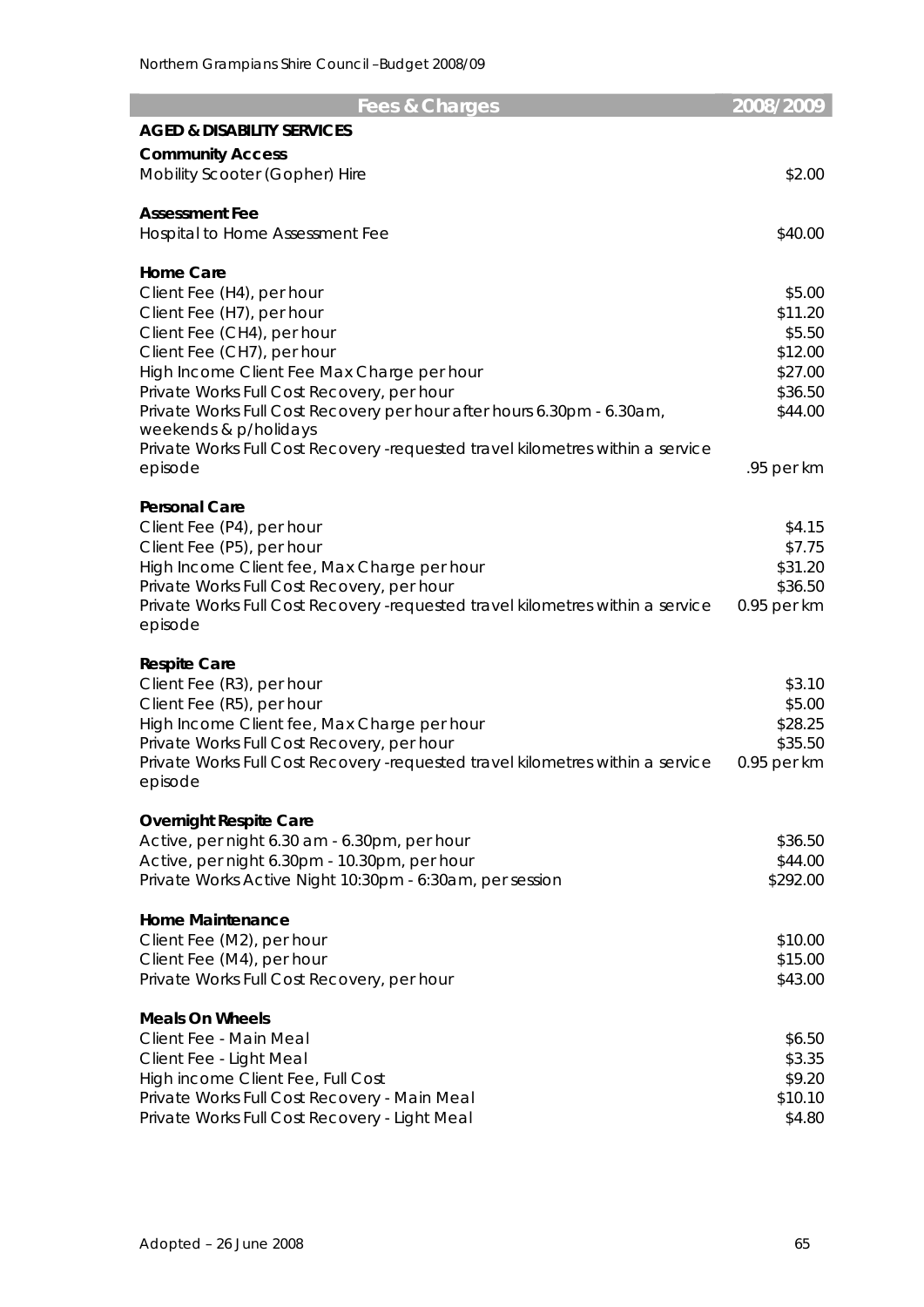| <b>Fees &amp; Charges</b>                                                                                                                                 | 2008/2009          |
|-----------------------------------------------------------------------------------------------------------------------------------------------------------|--------------------|
| <b>CHILDRENS SERVICES</b>                                                                                                                                 |                    |
| <b>Miscellaneous</b>                                                                                                                                      |                    |
| <b>Baby Capsule Hire</b>                                                                                                                                  | \$65.00            |
| Baby Capsule Deposit (refundable)                                                                                                                         | \$20.00            |
|                                                                                                                                                           |                    |
| <b>Children's Services - FDC</b>                                                                                                                          |                    |
| Weekend, public holiday and outside core hours (6pm - 8am), per<br>hour/child                                                                             | \$5.55             |
| First 37 hours per week within standard core hours (8am - 6pm), hour/child                                                                                | \$4.60             |
| 38 - 50 Hours per week within standard core hours (8am - 6pm), hour/child                                                                                 | \$4.25             |
| Meals - breakfast, lunch or dinner                                                                                                                        | \$2.20             |
| Snacks                                                                                                                                                    | \$1.20             |
| Travel within town boundary, per trip                                                                                                                     | \$3.00             |
| Travel outside town boundary, per kilometre                                                                                                               | \$0.70             |
| Consumable baby items (nappies/wipes)                                                                                                                     | \$1.00             |
| Holding Fees, less than 24 hours notice                                                                                                                   | 100%               |
| Holding Fees, all other absences                                                                                                                          | 50%                |
| Administration Levy, per child per hour                                                                                                                   | \$0.25             |
|                                                                                                                                                           |                    |
| <b>Children's Services - OSHC</b>                                                                                                                         |                    |
| Vacation care - School Holidays, full day fee                                                                                                             | \$32.60            |
| Vacation care - School Holidays, half day fee                                                                                                             | \$22.00<br>\$14.00 |
| After School Care, per session                                                                                                                            | \$1.25             |
| Admin Levy, per child per day (max \$5/child/week or \$10/family/week)<br>After School Care, Cancellation fee-failure to notify within 3 hours of session | \$15.00            |
|                                                                                                                                                           |                    |
| <b>Children's Services - Long Day Care</b>                                                                                                                |                    |
| Weekly Full Time                                                                                                                                          | \$257.50           |
| Weekly Holding Fee                                                                                                                                        | \$174.50           |
| Weekly Second Child Fee                                                                                                                                   | \$232.50           |
| Daily Fee                                                                                                                                                 | \$55.50            |
| Daily Holding Fee                                                                                                                                         | \$37.70            |
| Daily Second Child Fee                                                                                                                                    | \$50.50            |
| Half Day Fee                                                                                                                                              | \$32.75            |
| Half Day Holding Fee                                                                                                                                      | \$22.50            |
| Half Day Second Child Fee<br>Under 3 Surcharge - Full Day                                                                                                 | \$30.25<br>\$2.00  |
|                                                                                                                                                           | \$1.00             |
| Under 3 Surcharge - 1/2 Day<br>Pre-school Fee                                                                                                             | \$50.50            |
| Hourly Fee                                                                                                                                                | \$10.00            |
| Admin Levy, per child per day (max \$5/child/week or \$10/family/week)                                                                                    | \$1.25             |
|                                                                                                                                                           |                    |
| <b>Children's Services - OCC</b>                                                                                                                          |                    |
| Full Session - 5 hours                                                                                                                                    | \$22.50            |
| Full Session - 3 hours                                                                                                                                    | \$14.50            |
| Part Session - 2 hours                                                                                                                                    | \$11.50            |
| Part Session - 1 hour                                                                                                                                     | \$7.00             |
| Cancellation Fee (Failure to notify)                                                                                                                      | \$15.00            |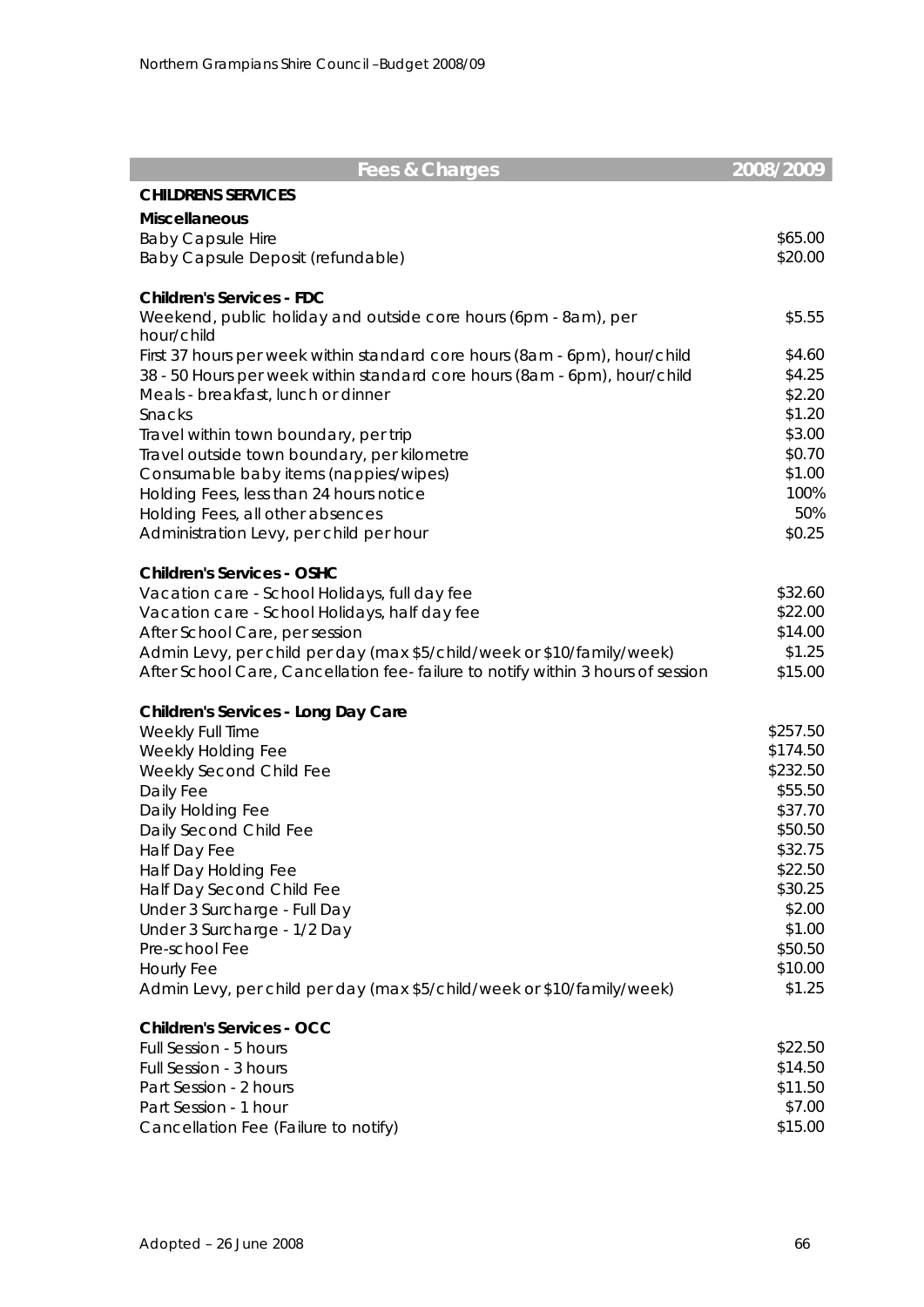| <b>Fees &amp; Charges</b>                                                               | 2008/2009            |
|-----------------------------------------------------------------------------------------|----------------------|
|                                                                                         | 2008 School Year     |
| <b>Children's Services - St A Kinder</b>                                                | fees                 |
| Four Year Old Preschool, per term                                                       | \$144.00             |
| Four Year Old Preschool, full year with payment discount                                | \$545.00             |
| Four Year Old Preschool, full year with Concession                                      | \$0.00               |
| Subsequent children fee - 4 year old                                                    | \$136.25             |
| Three Year Old Preschool, per term                                                      | \$118.00             |
| Three Year Old Preschool, full year with payment discount                               | \$335.00             |
| Three Year Old Preschool, full year with Concession                                     | \$142.00             |
| Subsequent children fee - 3 year old                                                    | \$132.00             |
| Late collection fees, per 10 minutes or part thereof (30 min max)                       | \$5.00               |
| Late collection fees, after 30 minutes, per every 10 minutes or part<br>there of        | \$10.00              |
|                                                                                         |                      |
| <b>RECREATION &amp; LEISURE SERVICES</b>                                                |                      |
| Membership Fees - Stawell Leisure Complex                                               |                      |
| 3 Month Membership - Swim/Spa, Adult                                                    | \$149.00             |
| 3 Month Membership - Swim/Spa, Family                                                   | \$372.00             |
| 3 Month Membership - Swim/Spa, Concession/Student                                       | \$112.00             |
| 3 Month Membership - Squash, Adult                                                      | \$149.00             |
| 3 Month Membership - Squash, Family                                                     | \$372.00             |
| 3 Month Membership - Squash, Concession/Student                                         | \$112.00             |
| 3 Month Membership - Aerobics, Adult                                                    | \$149.00             |
| 3 Month Membership - Aerobics, Family                                                   | \$372.00             |
| 3 Month Membership - Aerobics, Concession/Student                                       | \$112.00             |
| 6 Month Membership - Swim/Spa, Adult                                                    | \$223.00             |
| 6 Month Membership - Swim/Spa, Family                                                   | \$557.00             |
| 6 Month Membership - Swim/Spa, Concession/Student                                       | \$172.00             |
| 6 Month Membership - Squash, Adult                                                      | \$223.00<br>\$557.00 |
| 6 Month Membership - Squash, Family                                                     | \$172.00             |
| 6 Month Membership - Squash, Concession/Student<br>6 Month Membership - Aerobics, Adult | \$223.00             |
| 6 Month Membership - Aerobics, Family                                                   | \$557.00             |
| 6 Month Membership - Aerobics, Concession/Student                                       | \$172.00             |
| 12 Month Membership - Swim/Spa, Adult                                                   | \$334.00             |
| 12 Month Membership - Swim/Spa, Family                                                  | \$839.00             |
| 12 Month Membership - Swim/Spa, Concession/Student                                      | \$253.00             |
| 12 Month Membership - Squash, Adult                                                     | \$334.00             |
| 12 Month Membership - Squash, Family                                                    | \$839.00             |
| 12 Month Membership - Squash, Concession/Student                                        | \$253.00             |
| 12 Month Membership - Aerobics, Adult                                                   | \$334.00             |
| 12 Month Membership - Aerobics, Family                                                  | \$839.00             |
| 12 Month Membership - Aerobics, Concession/Student                                      | \$253.00             |
| Casual - Swim/Spa, Adult                                                                | \$4.50               |
| Casual - Swim/Spa, Junior (under 18)                                                    | \$3.65               |
| Casual - Swim/Spa, Family Entry                                                         | \$12.30              |
| Casual - Swim/Spa, Concession/Student                                                   | \$3.65               |
| Casual - Swim/Spa, Toddler (18 months - Under 4 Years)                                  | \$1.40               |
| Discount Visit Card - Adult 20 Visits                                                   | \$81.00              |
| Discount Visit Card - Junior 20 Visits                                                  | \$65.70              |
| Discount Visit Card - Concession/Pensioner 20 Visits                                    | \$65.70              |
| Squash/Racquetball Fee, Court per Hour                                                  | \$17.20              |
| Squash/Racquetball Fee, Court per Hour Off Peak (until 4pm)                             | \$9.10               |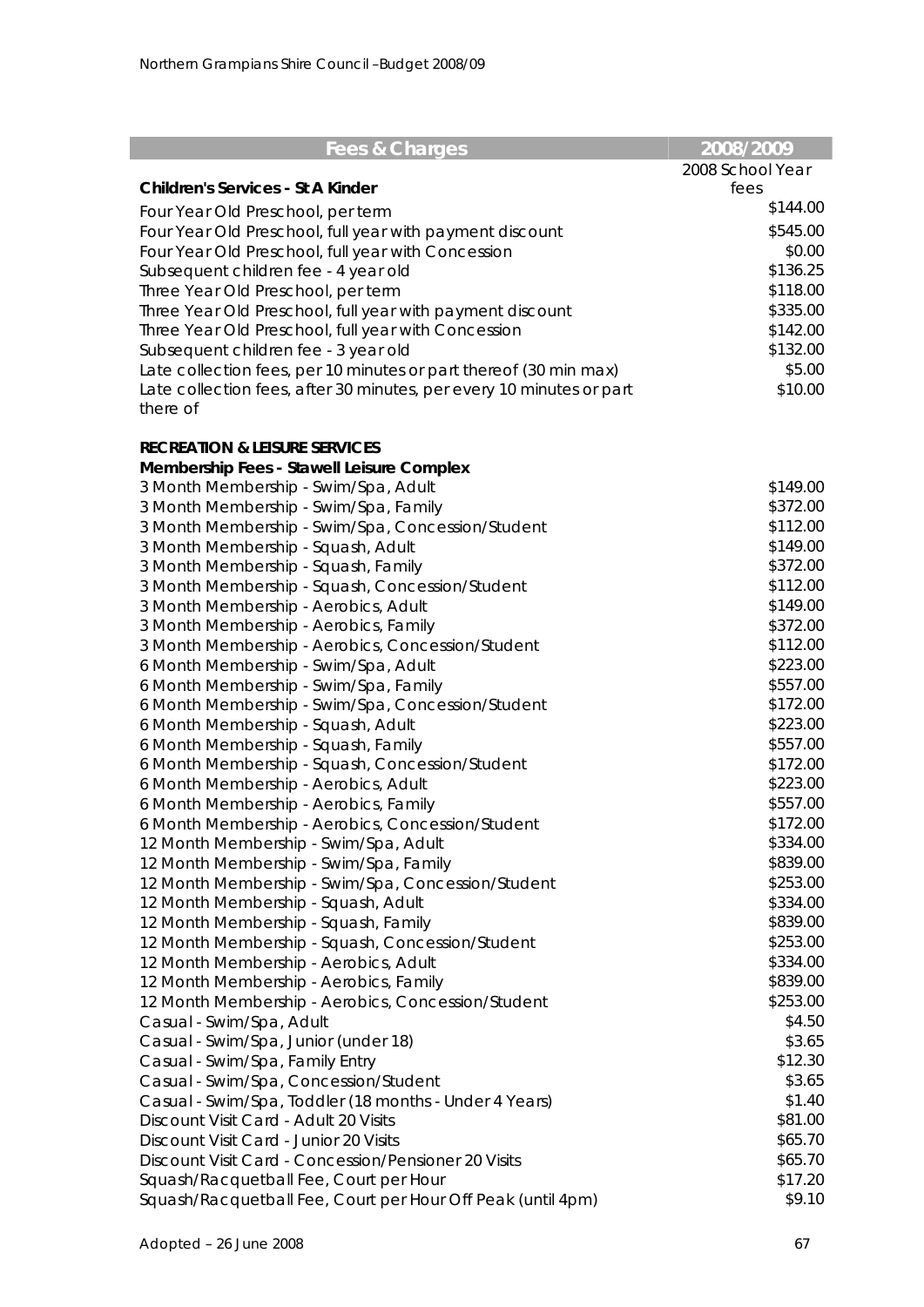| <b>Fees &amp; Charges</b>                                                            | 2008/2009         |
|--------------------------------------------------------------------------------------|-------------------|
| <b>Stadium Fees</b>                                                                  |                   |
| Practice Sessions, per hour                                                          | \$33.60           |
| Daytime competitions, per hour                                                       | \$30.70           |
| Evening competitions, per hour                                                       | \$33.60           |
| Evening Junior competitions, per hour                                                | \$30.70           |
| <b>Casual Aerobics</b>                                                               | \$8.60            |
| Aerobics, Concession/Student                                                         | \$6.00            |
| Equipment Hire - Racquet                                                             | \$2.60            |
| Equipment Hire - Ball                                                                | \$1.45            |
| Rock wall, Group Bookings with Instructor                                            | \$71.00           |
| Rock wall, Group Bookings without Instructor                                         | \$41.60           |
| Programs                                                                             |                   |
| Youngstars (Play/Gym & Sports Stadium)                                               | \$88.00           |
| <b>Birthday Parties - Jacks Party</b>                                                | \$47.40           |
| Birthday Parties - Jacks Fun Party                                                   | \$94.40           |
| <b>Birthday Parties - Jacks Packed Party</b>                                         | \$147.60          |
| Swim & Survive (per term), First Child                                               | \$88.00           |
| Water Familiarisation (per term), First Child                                        | \$88.00           |
| Junior Life Guard (per term)                                                         | \$92.40           |
| Private Swimming Lessons, per 1/2 hour                                               | \$25.50           |
| School Swimming Program                                                              | \$1.45<br>\$25.50 |
| Swimming Instructors to School Programs<br>Indoor Soccer (per week), Senior Per Team | \$31.25           |
| Indoor Soccer (per week), Junior                                                     | \$4.60            |
| Basketball (per week), Senior                                                        | \$6.85            |
| <b>Basketball Annual Senior Insurance</b>                                            | \$25.00           |
| Basketball (per week), Junior                                                        | \$4.95            |
| <b>Basketball Annual Junior Insurance</b>                                            | \$25.00           |
| Oz Ball (per term)                                                                   | \$70.00           |
| Supa Netball, (per week) - Per Team                                                  | \$40.00           |
| Squash/Racquetball Fee, Court per Hour Club Fees                                     | \$13.65           |
| Squash/Racquetball Fee, Court per Hour Club Fees Junior & Daytime                    | \$7.00            |
| Stadium Casual Fee per person per hour                                               | \$5.50            |
| Pool lane hire - Commercial rate                                                     | \$55.00           |
| Membership Fees - St Arnaud Pool                                                     |                   |
| Season Membership - Swimming Pool, Adult                                             | \$69.50           |
| Season Membership - Swimming Pool, Children                                          | \$55.10           |
| Season Membership - Swimming Pool, Family                                            | \$138.25          |
| Season Membership - Swimming Pool, Pensioners                                        | \$55.10           |
| Casual - Swimming Pool, Adult                                                        | \$4.30            |
| Casual - Swimming Pool, Children                                                     | \$2.15            |
| Casual - Swimming Pool, Family                                                       | \$12.65           |
| Casual - Swimming Pool, School Swimming                                              | \$1.10            |
| Casual - Swimming Pool, Pensioners                                                   | \$3.20            |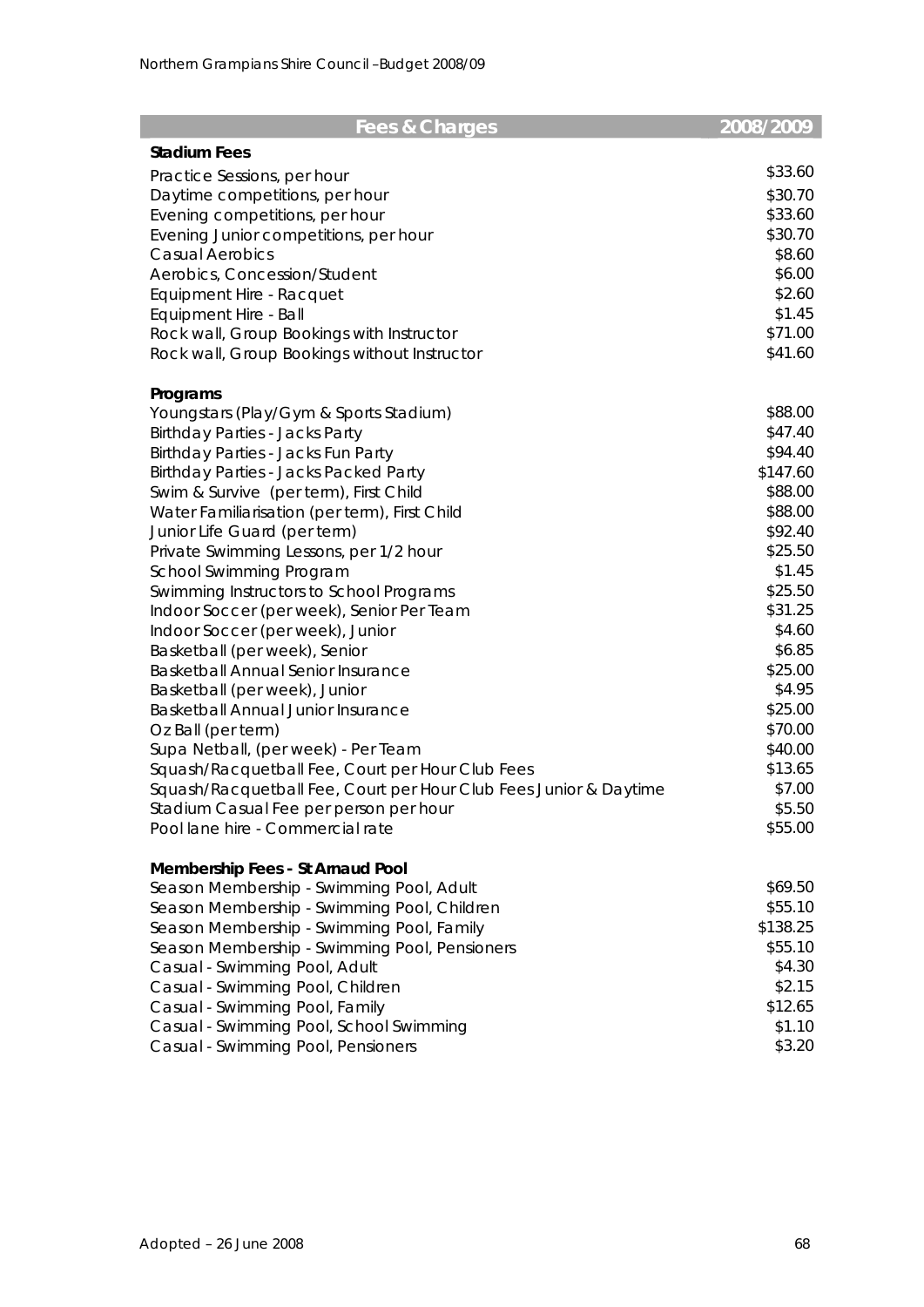| <b>Fees &amp; Charges</b>                                                | 2008/2009   |
|--------------------------------------------------------------------------|-------------|
| <b>PLANNING - STATUTORY FEES</b>                                         |             |
| <b>Permit Fees</b>                                                       | \$17.20     |
| Planning Certificate (Regulation 11)                                     | \$139.00    |
| Certificate of Compliance (Regulation 10)                                | \$96.00     |
| Satisfaction Matters (Regulation 12)                                     |             |
| Applications for permits under section 47                                | \$473.00    |
| Class 1 (Regulation 7)                                                   | \$225.00    |
| Class 2 (Regulation 7)                                                   | \$462.00    |
| Class 3 (Regulation 7)                                                   | \$96.00     |
| Class 4 (Regulation 7)                                                   | \$569.00    |
| Class 5 (Regulation 7)                                                   | \$666.00    |
| Class 6 (Regulation 7)                                                   | \$768.00    |
| Class 7 (Regulation 7)                                                   | \$1,086.00  |
| Class 8 (Regulation 7)                                                   | \$4,559.00  |
| Class 9 (Regulation 7)                                                   | \$7,601.00  |
| Class 10 (Regulation 7)                                                  | \$15,204.00 |
| Class 11 (Regulation 7)                                                  | \$364.00    |
| Class 12 (Regulation 7)                                                  | \$364.00    |
| Class 13 (Regulation 7)                                                  | \$364.00    |
| Class 14 (Regulation 7)                                                  | \$736.00    |
| Class 15 (Regulation 7)                                                  | \$235.00    |
| Class 16 (Regulation 7)                                                  | \$510.00    |
| Class 17 (Regulation 7)                                                  | \$381.00    |
| Class 18 (Regulation 7)                                                  | \$96.00     |
| To amend application after notice of application given under Sec 52, for | \$96.00     |
| classes in table Reg 7                                                   |             |
| To amend application after notice of application given under Sec 52, for |             |
| classes in table Reg 8B                                                  |             |

#### **Amendments to permit under section 72**

| Class 1 (Regulation 8B)                                                      | \$473.00 |
|------------------------------------------------------------------------------|----------|
| Class 2 (Regulation 8B)                                                      | \$473.00 |
| Class 3 (Regulation 8B)                                                      | \$225.00 |
| Class 4 (Regulation 8B)                                                      | \$462.00 |
| Class 5 (Regulation 8B)                                                      | \$96.00  |
| Class 6 (Regulation 8B)                                                      | \$569.00 |
| Class 7 (Regulation 8B)                                                      | \$666.00 |
| Class 8 (Regulation 8B)                                                      | \$768.00 |
| Class 9 (Regulation 8B)                                                      | \$364.00 |
| Amendments to Planning Schemes - Stage 1, Regulation 6(1)                    | \$752.00 |
| Amendments to Planning Schemes - Stage 2, Regulation 6(2)                    | \$752.00 |
| Amendments to Planning Schemes - Stage 3, Regulation 6(3)                    | \$494.00 |
| Amendments to Planning Schemes - Stage 4, Regulation 6(4)                    | \$752.00 |
| Application for Certification of Subdivision Plan                            | \$100.00 |
| Application for Certification of Subdivision Plan - additional fee per lot   | \$20.00  |
| Application for Certification under Subdivision Act - other than Subdivision | \$100.00 |
| Urgent Town Planning Certificate - additional fee                            | \$11.50  |
| <b>Full History</b>                                                          | \$80.00  |
| Written response to planning enquiry (eg. Permit requirements)               | \$70.00  |
| Advertising of planning permit applications                                  | \$70.00  |
| First extension to life of planning permit                                   | \$110.00 |
| Second extension to life of planning permit                                  | \$165.00 |
| Third & subsequent extension to life of planning permit                      | \$220.00 |
| Approval of Section 173 Agreement                                            | \$220.00 |
|                                                                              |          |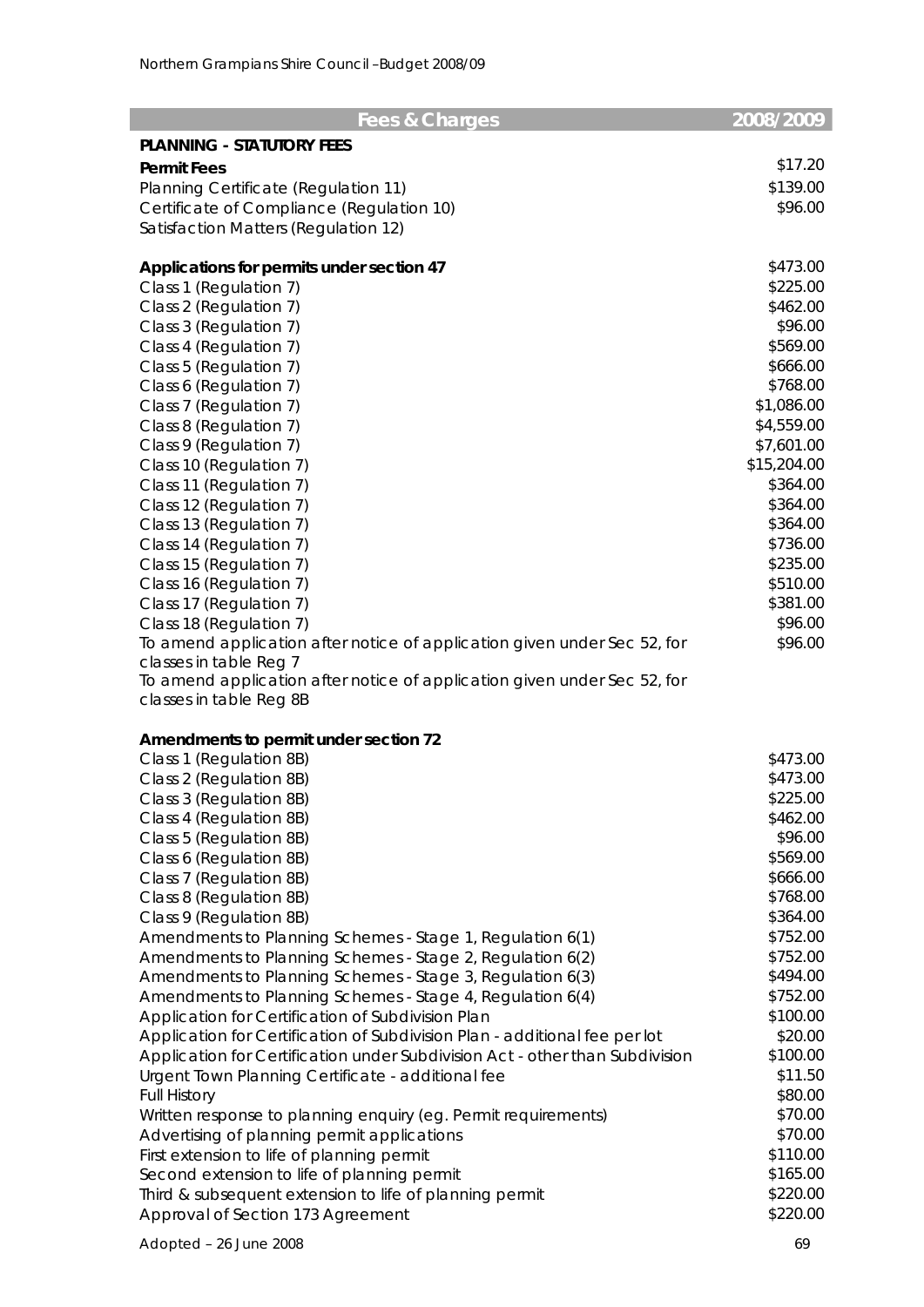**Fees & Charges 2008/2009** 

#### **BUILDING**

| <b>Permit Fees</b>                                                                         |                         |
|--------------------------------------------------------------------------------------------|-------------------------|
| <b>Building Certificate (Regulation 327)</b>                                               | \$41.00                 |
| Class 1, Dwellings                                                                         | Cost/200 (Min \$1,000)  |
| Class 1, Dwelling plus Shed/pool etc                                                       | Cost/200 (Min \$1,000)  |
| Class 1, Alterations/Extensions                                                            | Cost/200 (Min \$300)    |
| Class 1, Alterations/Extensions plus Shed/pool etc                                         | Cost/200 (Min \$300)    |
| Class 1, Restumping                                                                        | \$350.00                |
| Class 1, Re-erection of dwelling                                                           | Cost/200                |
| Class 10, Garages, sheds, swimming pools, pergolas                                         | Cost/200 (Min \$250)    |
| Class 10, Fences                                                                           | \$300.00                |
| Construction works up to \$9999.99                                                         | \$400.00                |
| Construction works \$10000 to \$99999.99 (Minimum \$500)                                   | Cost/100 (Min \$525)    |
| Construction works \$100000 to \$499999.99 (Minimum \$800)                                 | Cost/200 (Min \$840)    |
| Construction works more than \$500000 (Minimum \$2,500)                                    | Cost/250 (Min \$2,500)  |
| Tilt up construction (additional fees)                                                     | No. of Panels /3 x 100  |
| Refurbishment/Fit out works                                                                | \$400.00                |
| Additional inspection following failure to pass mandatory                                  | \$97.50                 |
| inspection, per inspection                                                                 |                         |
| Additional inspection following failure to pass mandatory                                  | \$139.00                |
| inspection, per hour                                                                       |                         |
| Inspection for permits issued by others, per inspection                                    | \$230.00                |
| Building Administration Fund Levy, All Classes, Works greater than<br>\$10000 (State Levy) | \$0.00128 per \$        |
| HIH Levy, Class 1, 10, 2, 3 & 4, Building work greater than \$10000                        | \$0.00032 per \$        |
| Demolish or remove single storey Class 1 and 10 Buildings                                  | \$300.00                |
| Demolish or remove all other buildings, per storey, per building                           | \$400.00                |
| Inspection and report of buildings and materials to be relocated                           | \$290.00                |
| Application to relocate dwelling where no planning permit is                               | \$290.00                |
| required                                                                                   |                         |
| Re-erection of building, as per single storey Class 1 and 10                               | Cost/200                |
| Bond/Guarantee (refundable) for Demolition - Regulation 323                                | \$100 per m2 floor area |
| Bond/Guarantee (refundable) for Re erection - Regulation 323                               | \$5,000.00              |
| Lodgement of documents, Class 1a and 10, Cost of                                           | \$30.00                 |
| construction=>\$5000                                                                       |                         |
| Lodgement of documents, All other classes, Cost of construction<br>$=$ > \$5000            | \$30.00                 |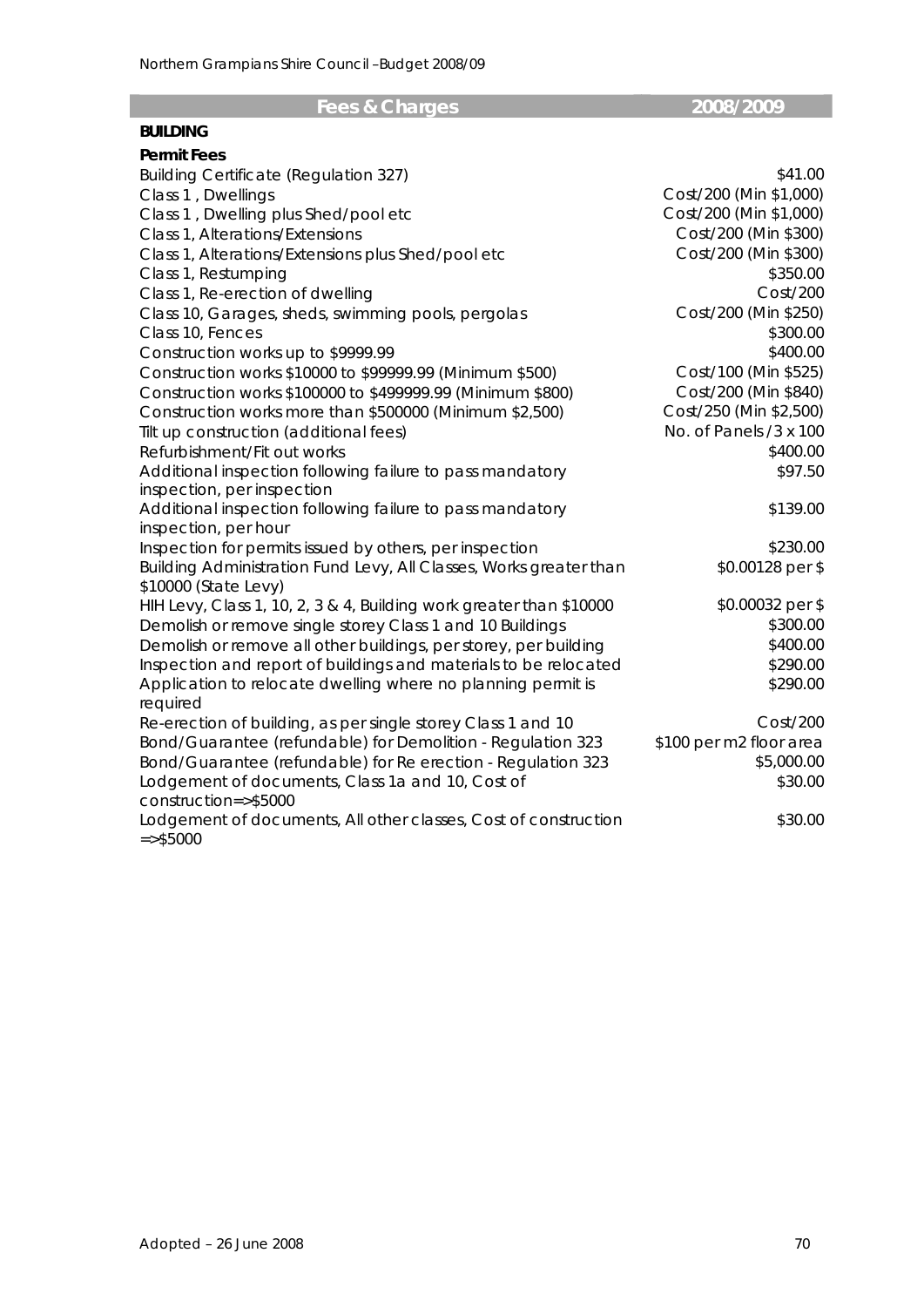| <b>Fees &amp; Charges</b>                                                                                            | 2008/2009              |
|----------------------------------------------------------------------------------------------------------------------|------------------------|
| <b>Council Consent and Report</b>                                                                                    |                        |
| Building over easement vested in Council                                                                             | \$200.00               |
| Projections beyond street alignment                                                                                  | \$200.00               |
| Buildings above or below certain public facilities                                                                   | \$200.00               |
| Setback from a street boundary not complying with reg                                                                | \$200.00               |
| Setback from a street boundary not complying with reg                                                                | \$200.00               |
| Building height not complying with reg                                                                               | \$200.00               |
| Site coverage not complying with reg                                                                                 | \$200.00               |
| Impermeable surfaces covering more than 80% of an allotment                                                          | \$200.00               |
| area                                                                                                                 |                        |
| Car parking spaces not complying with reg                                                                            | \$200.00               |
| Side or rear boundary setbacks not complying with reg                                                                | \$200.00               |
| Walls or carports not complying with reg                                                                             | \$200.00               |
| Building setbacks not complying with reg (daylight to existing                                                       | \$200.00               |
| habitable room window)                                                                                               |                        |
| Building setbacks not complying with reg (solar access)                                                              | \$200.00               |
| Building design not complying with reg (overshadowing of                                                             | \$200.00               |
| secluded private space)                                                                                              |                        |
| Window or raised open space not complying with reg                                                                   | \$200.00               |
| (overlooking)                                                                                                        |                        |
| Building design not complying with reg (daylight to new                                                              | \$200.00               |
| habitable room window)                                                                                               |                        |
| Private open space not complying with reg                                                                            | \$200.00               |
| Siting of appurtenant Class 10 buildings                                                                             | \$200.00               |
| Front fence height not complying with reg                                                                            | \$200.00               |
| Fence setback on side or rear boundary not complying with reg                                                        | \$200.00               |
| Length or height of side or rear boundary fence not complying                                                        | \$200.00               |
| with reg                                                                                                             |                        |
| A fence within 9m of an intersection                                                                                 | \$200.00               |
| Fence setback not complying with reg (daylight to existing                                                           | \$200.00               |
| habitable room window)                                                                                               |                        |
| Fence setback not complying with reg (solar access)                                                                  | \$200.00               |
| Fence design not complying with reg (overshadowing of                                                                | \$200.00               |
| secluded private space)                                                                                              |                        |
| Mast, pole, aerial, antenna, chimney flue pipe or other service                                                      | \$200.00               |
| pipe<br>Precautions over a street                                                                                    | \$200.00               |
|                                                                                                                      | \$50.00                |
| Point of discharge of storm water                                                                                    | \$200.00               |
| Construction of buildings on land liable to flooding<br>Building on designated land - uncontrolled overland drainage | \$200.00               |
| Alteration to façade (regulated fee)                                                                                 | \$50.00                |
| Application for approval of illegal building work                                                                    | \$400 plus Inspection  |
|                                                                                                                      | costs                  |
| Any other application for Council Approval                                                                           | \$150.00               |
| File retrieval and search and copy documents                                                                         | \$20 plus photocopying |
|                                                                                                                      | costs                  |
| Amended plans (no additional floor area)                                                                             | \$60.00                |
| <b>Extension time to Building Permit</b>                                                                             | \$40.00                |